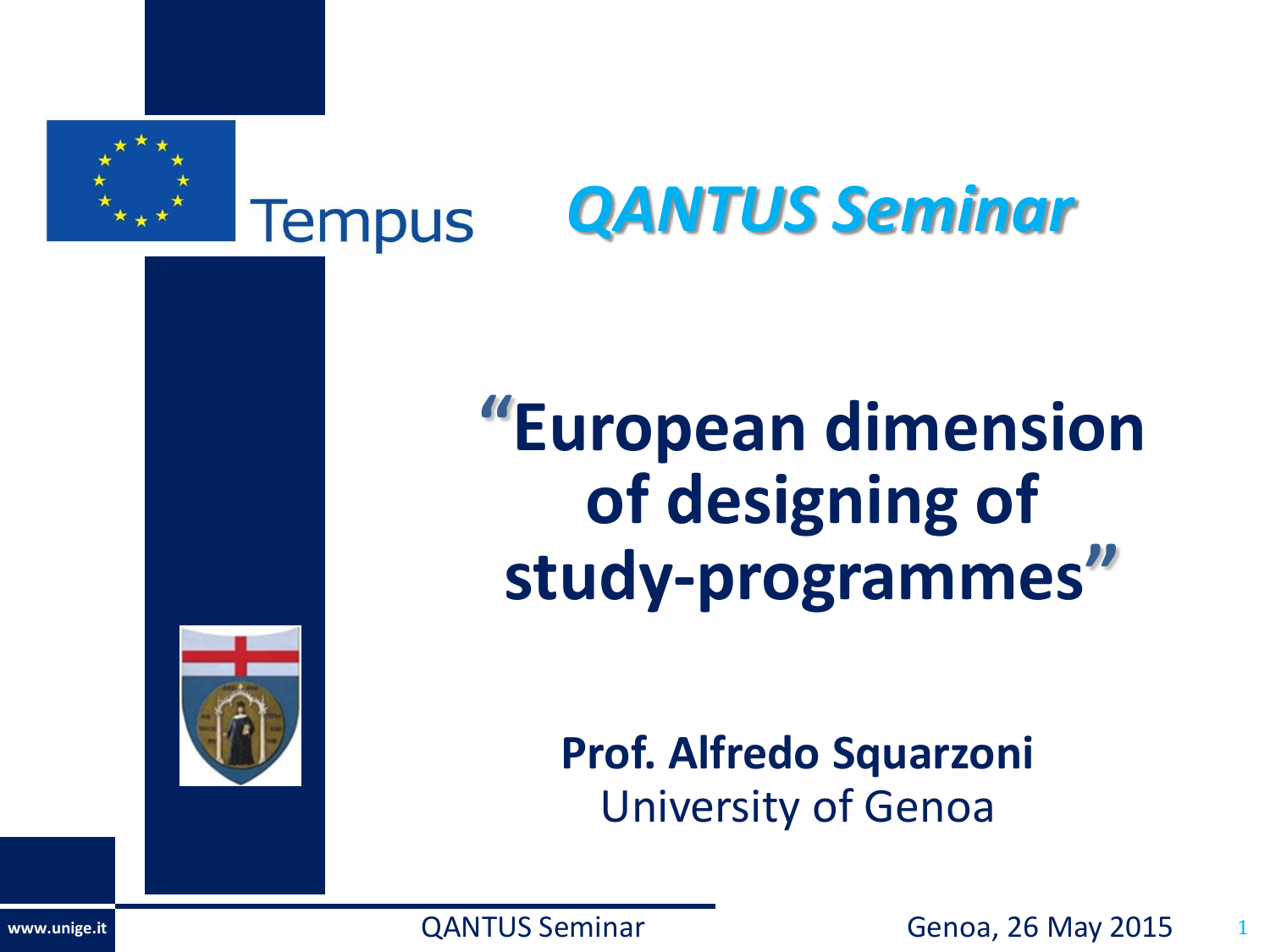# *Topics of the presentation*

- a) Necessity of a new approach for designing SPs after Bologna
- b) Tuning approach to the design of study programmes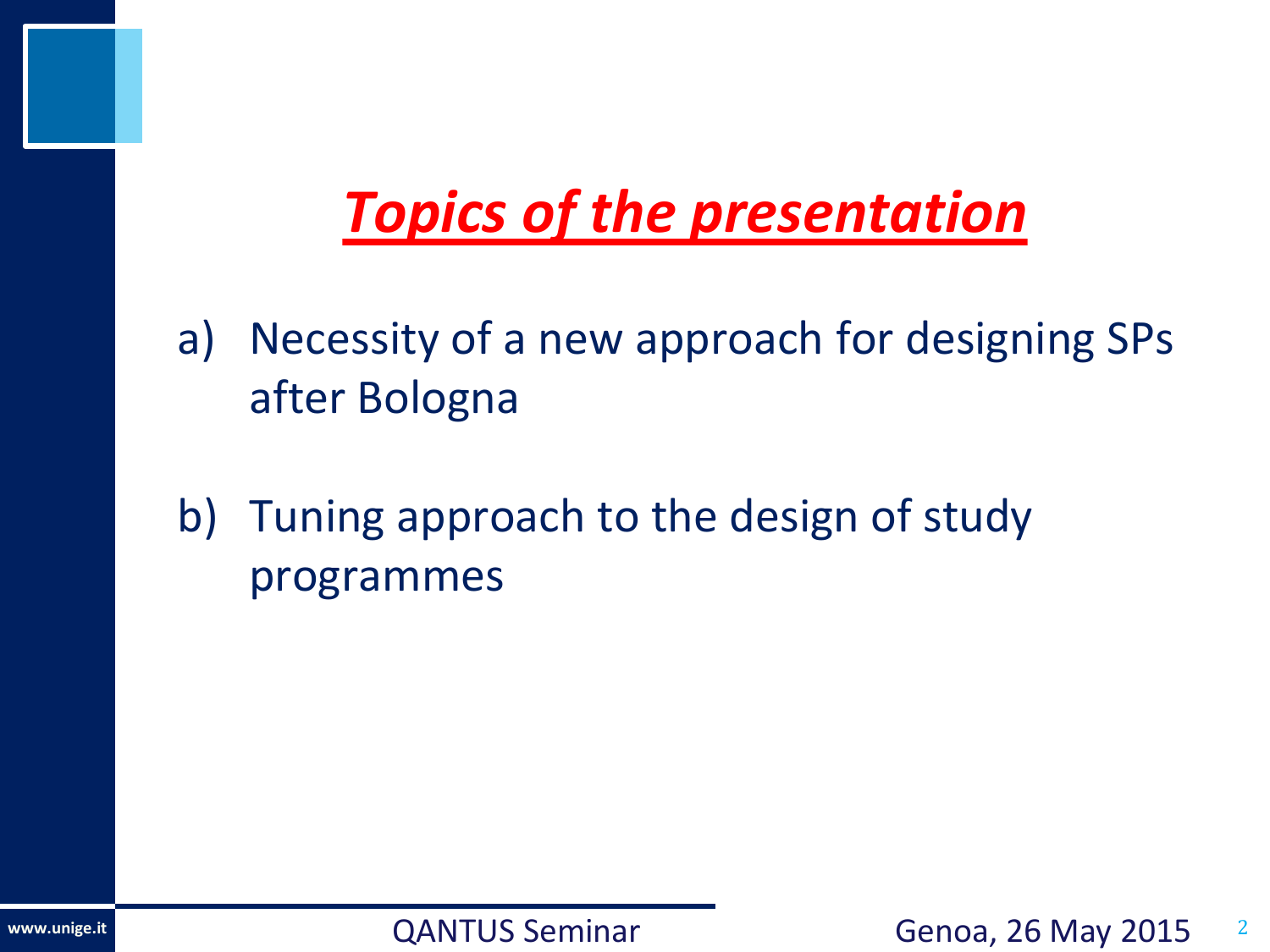# *a) Necessity of a new approach for designing SPs after Bologna*

The **Bologna process**, the main aim of which is the **harmonization of the systems of tertiary education** at European level, through the **comparability** of the SPs, …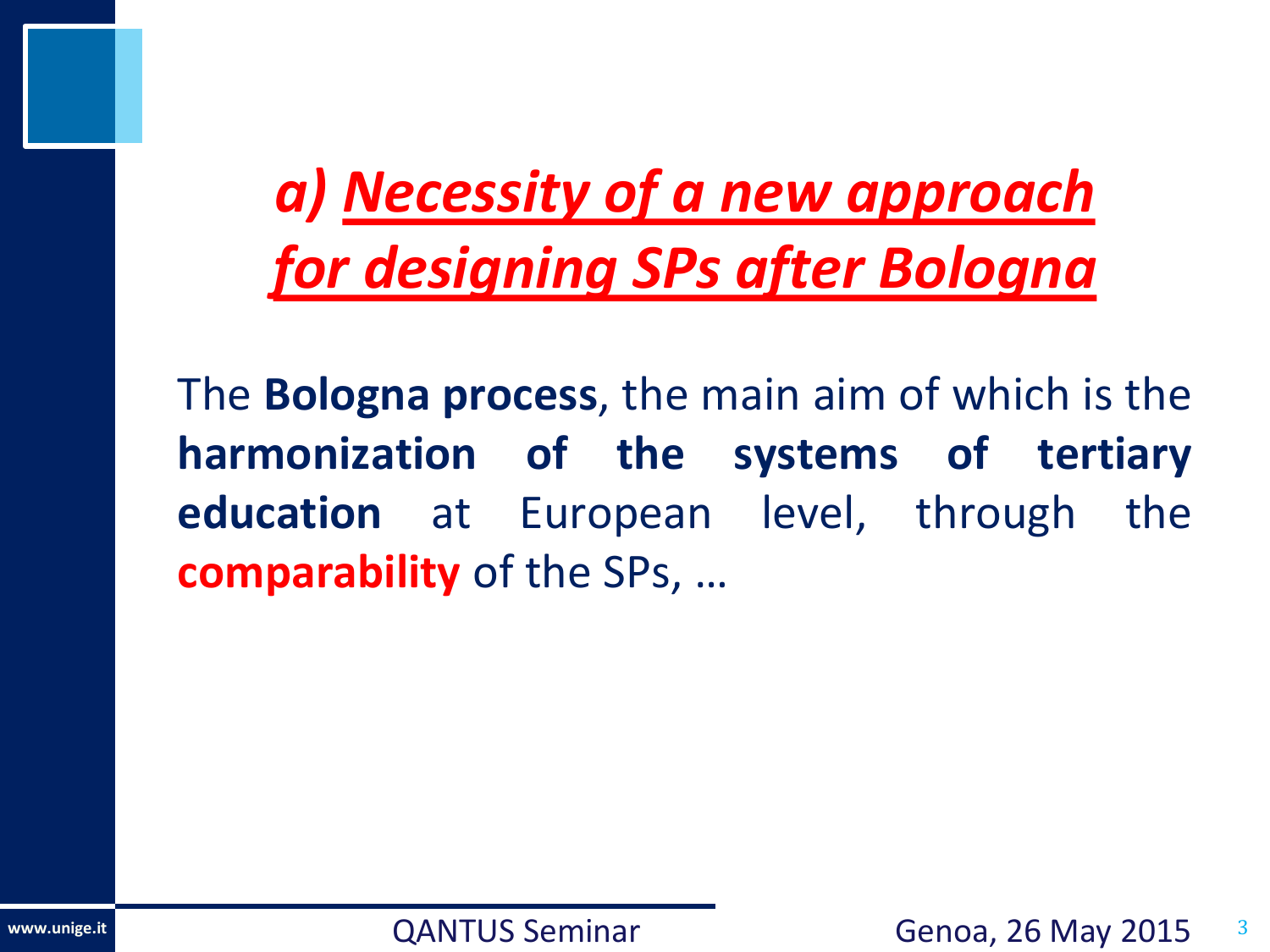# … which requires the sharing of an **organisation in cycles of the educational systems**,

and

the sharing of the **educational objectives** and the **assurance of their achievement** …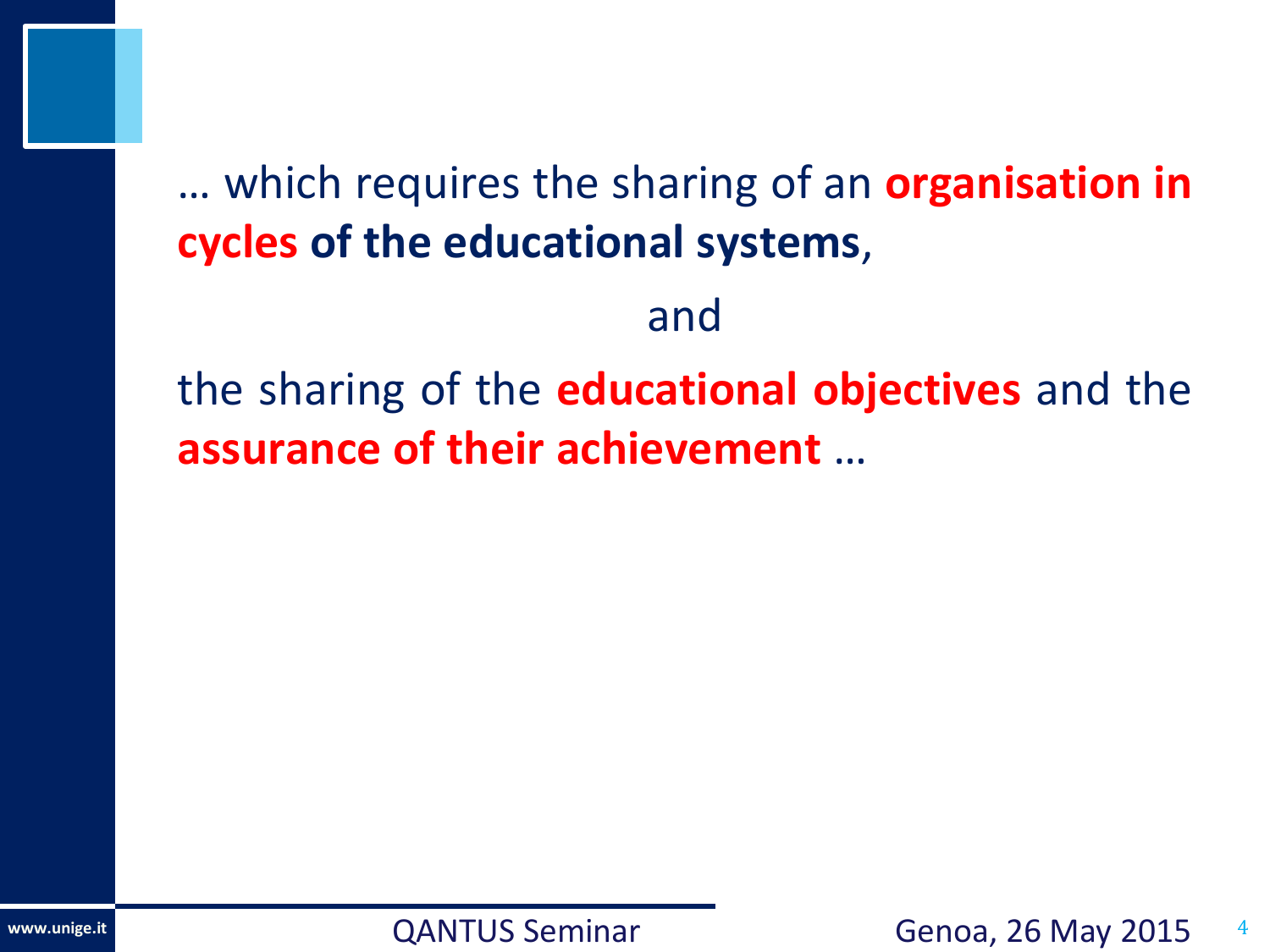… **makes it necessary to revise all existing SPs which are not based on the concept of cycles and implies a drastic change in the design of SPs**.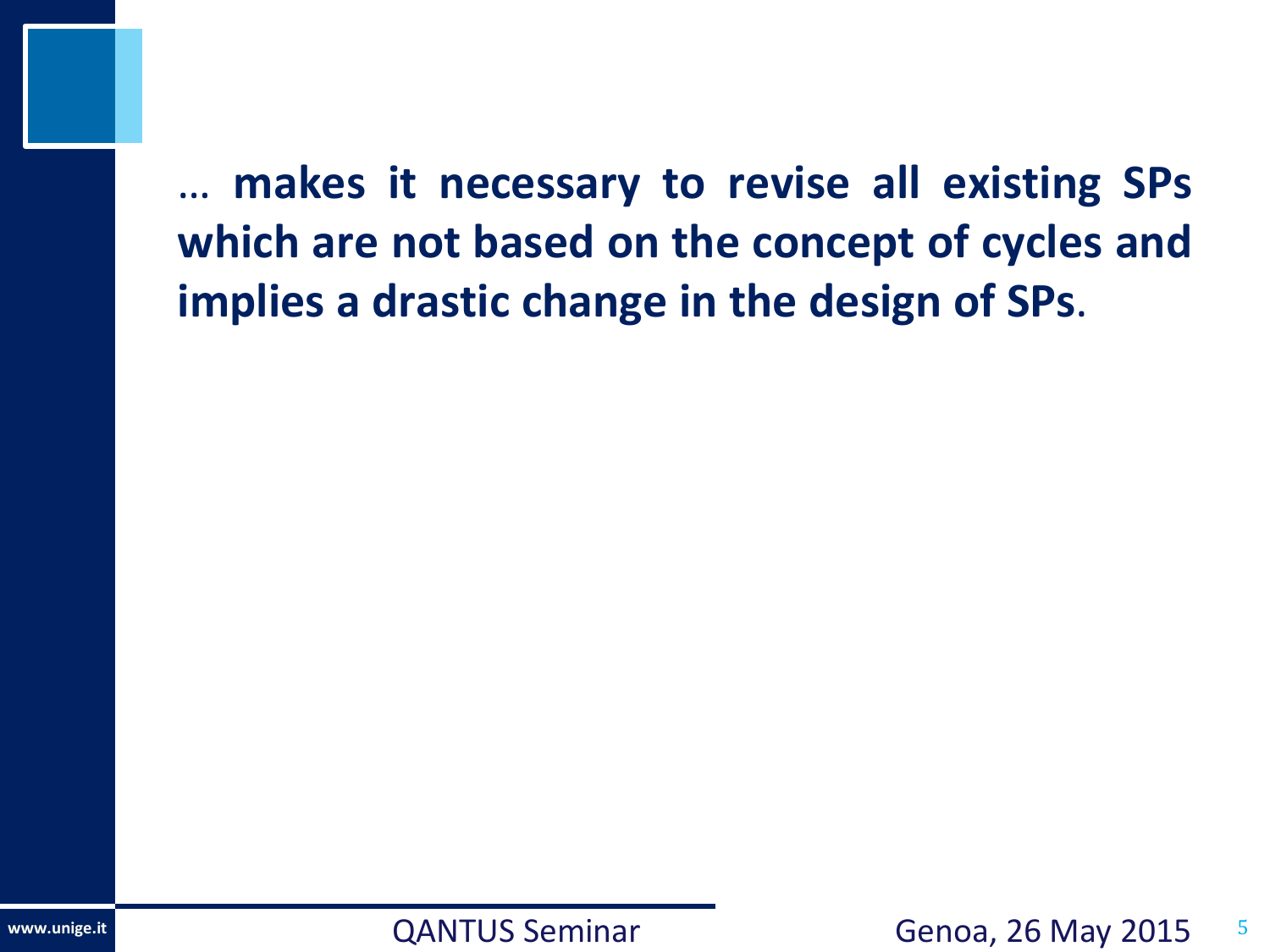#### **Input-based versus output-based programmes**

The 'old' degree programmes were designed on the basis of tradition and the resources already available.

They can be considered as '**input-based**' or '**teacher/staff oriented/centred**'.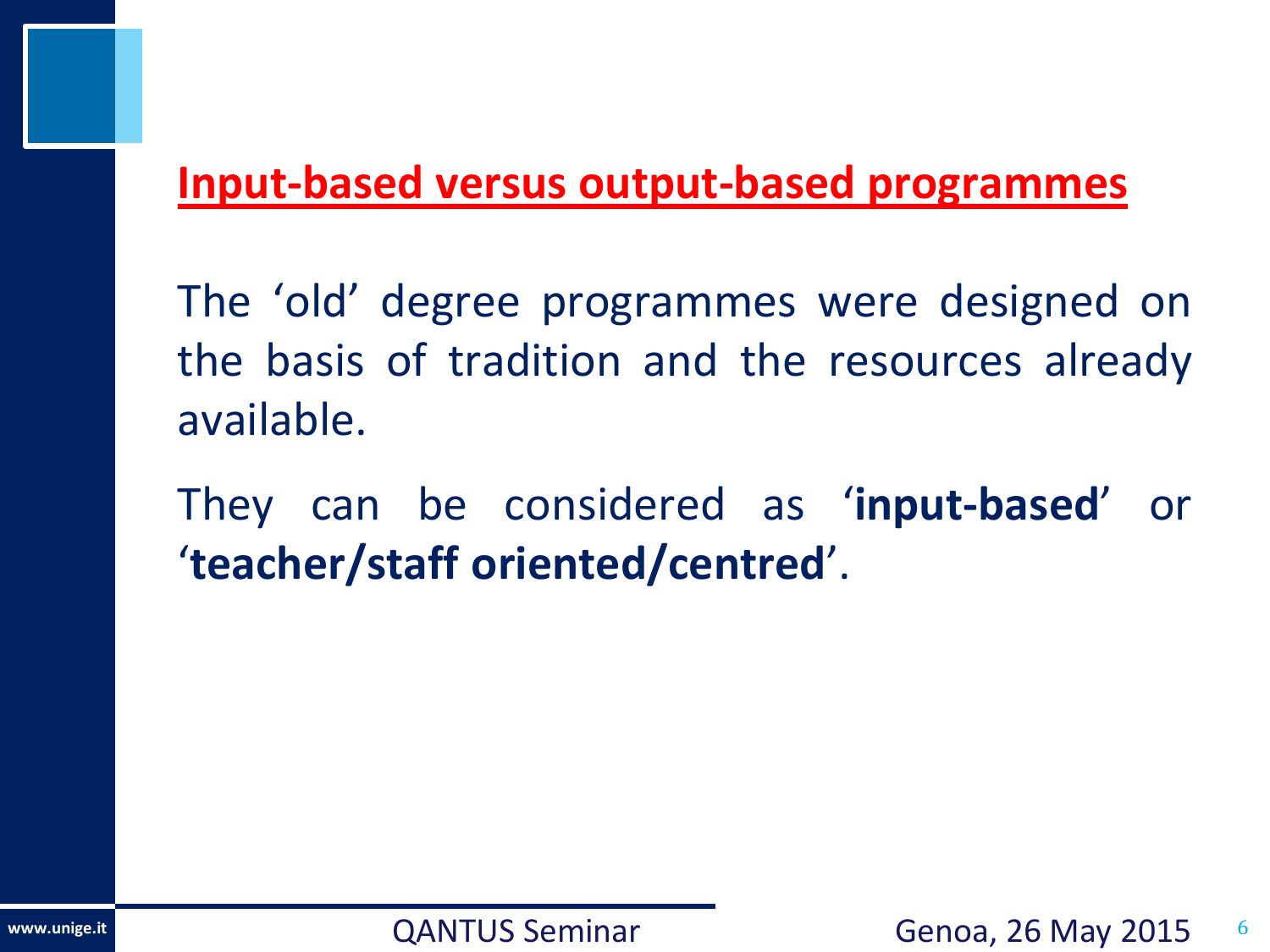In such programmes the **emphasis is placed on the individual interests of academic staff** or on the existing organisation of studies.

Furthermore the teacher-oriented approach is generally time-independent, based on the assumption that **the proper object of study is what the individual professor thinks the student should learn in his/her course unit**.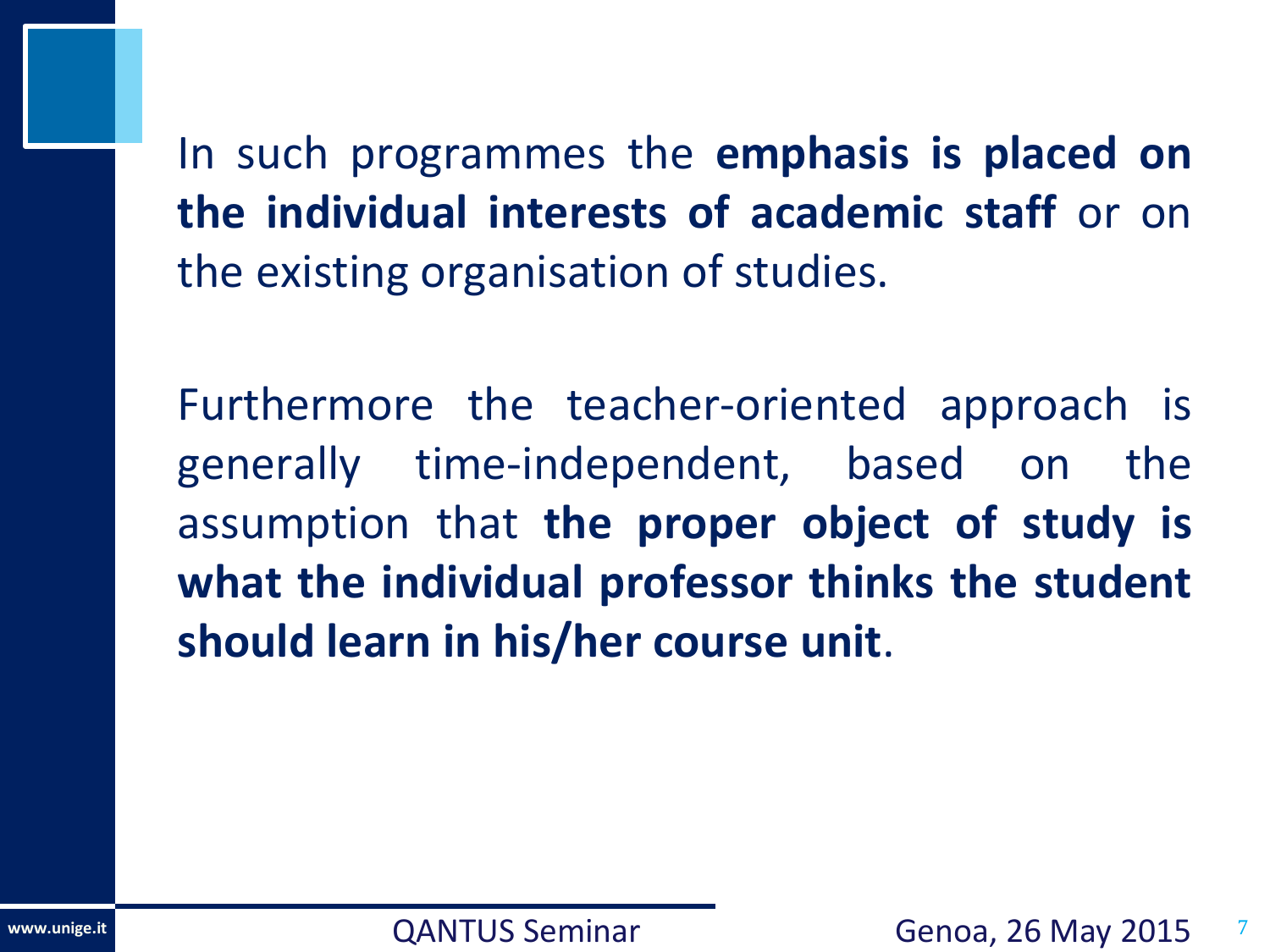**At present HEIs are undergoing a transformation process**. The traditional approach is slowly giving way to an '**output-based**', '**studentoriented/centred**' **approach**, **which takes the student as the centre of the teaching and learning process**.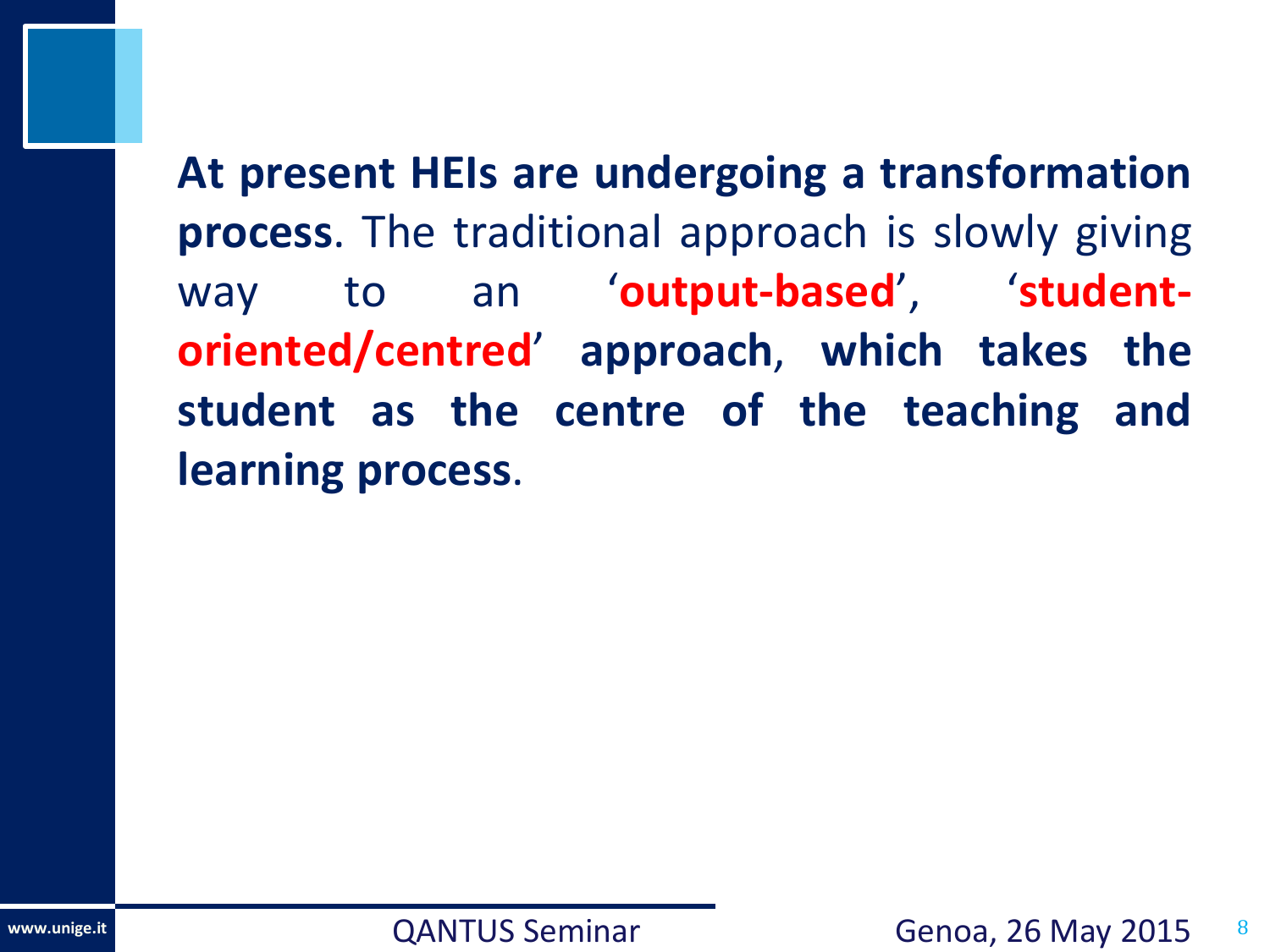The aim of a student-centred programme is **to make students as competent as is feasible in a given timeframe for their future role in society**.

In these programmes **the focus is no more on what a student has been taught, but on what a student has learned and is able to do**, that is **on competence development and the achievement of intended learning outcomes** of the learning process.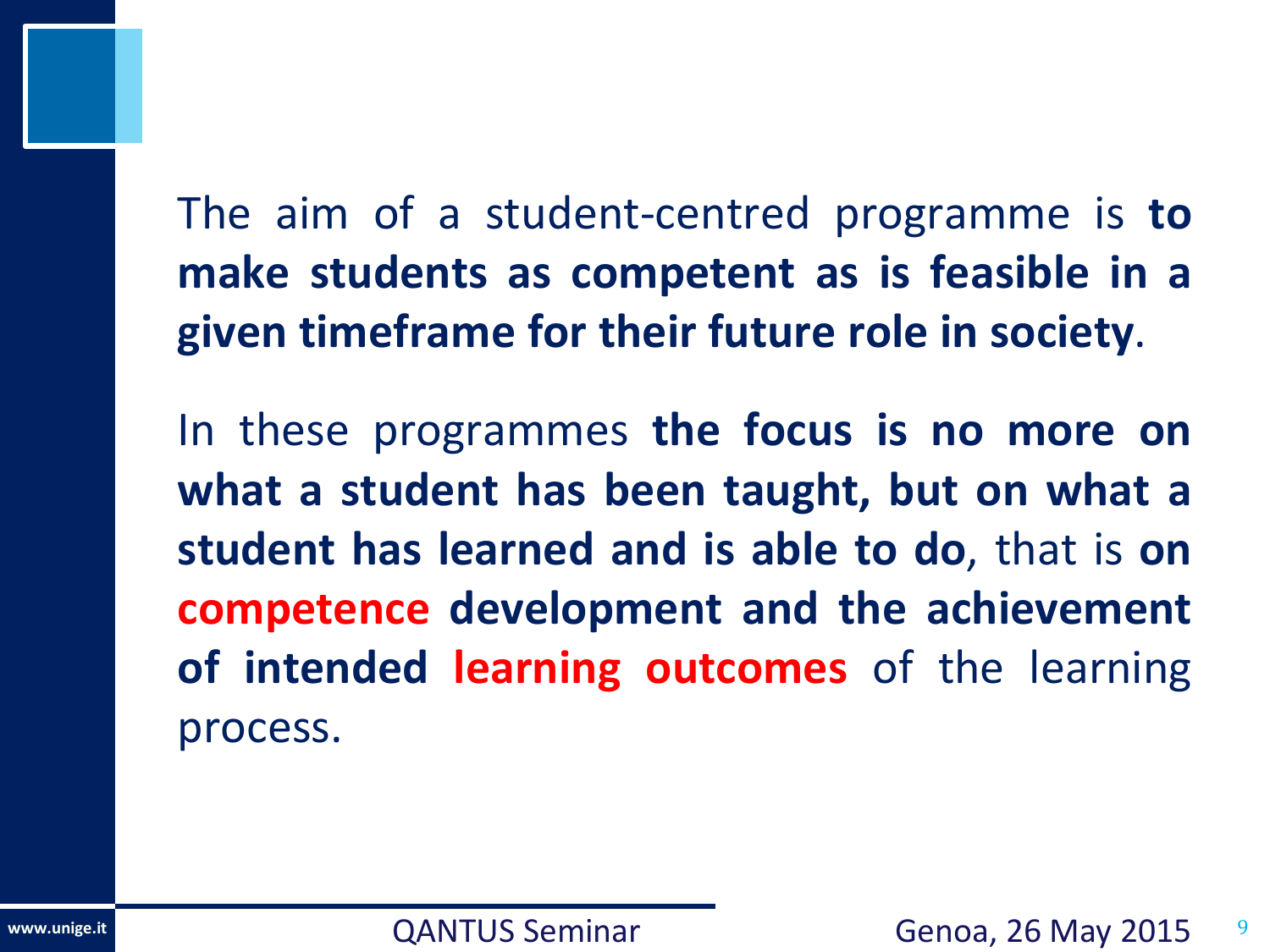*A model for the designing student-centred degree programmes was developed in the context of the*

# **Tuning project**.

*'Tuning' is a university driven initiative, which was originally set up to offer a concrete approach to implement the European Bologna process at the level of Higher Education Institutions (HEIs) and subject areas.*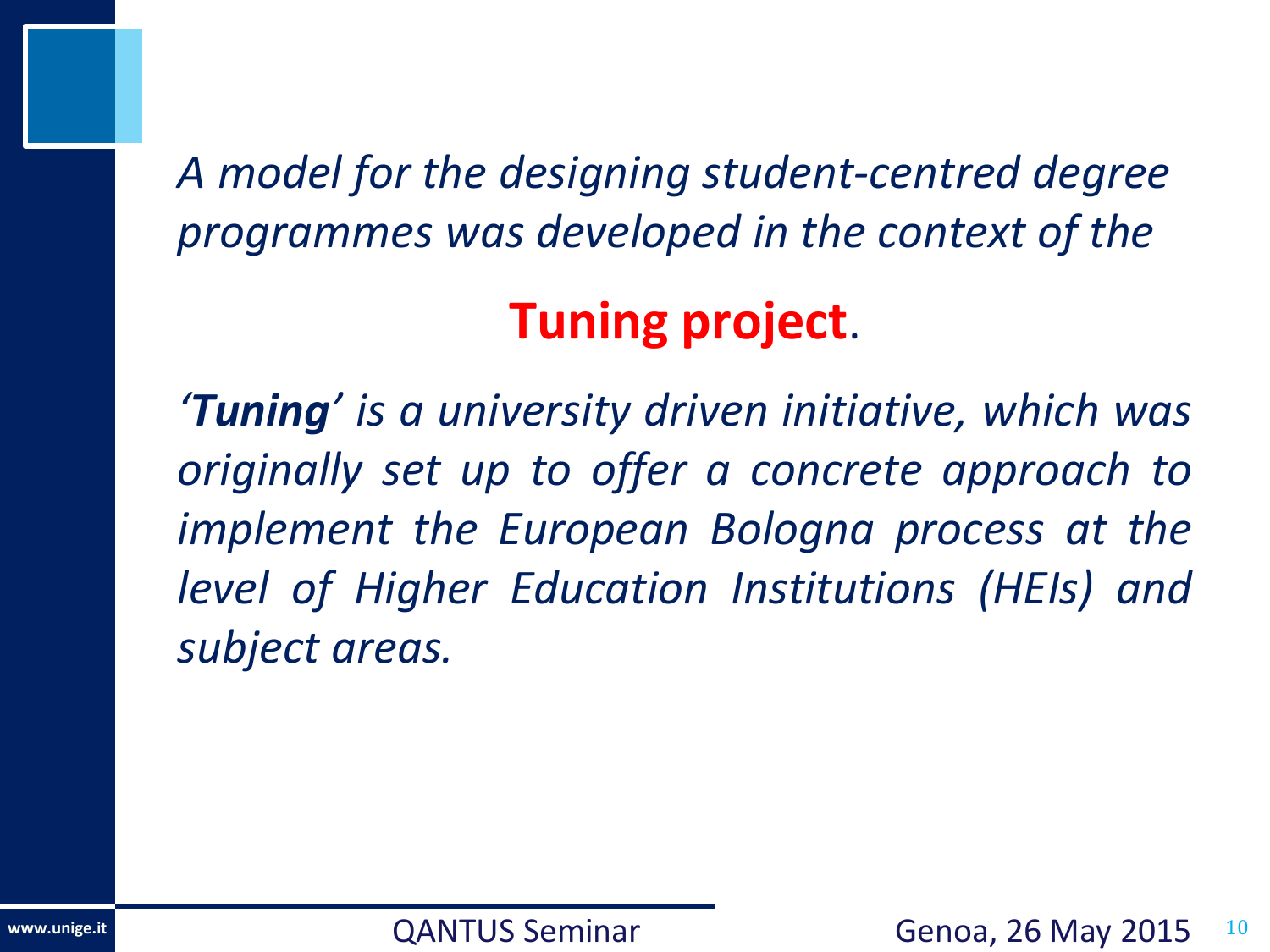*The name Tuning (in the dictionary, among the possible meaning of 'tuning', there are those of 'bringing into harmony', 'adjusting for effective functioning') was chosen to reflect the idea that universities do not look for uniformity in their degree programmes but simply for points of reference, convergence and common understanding.*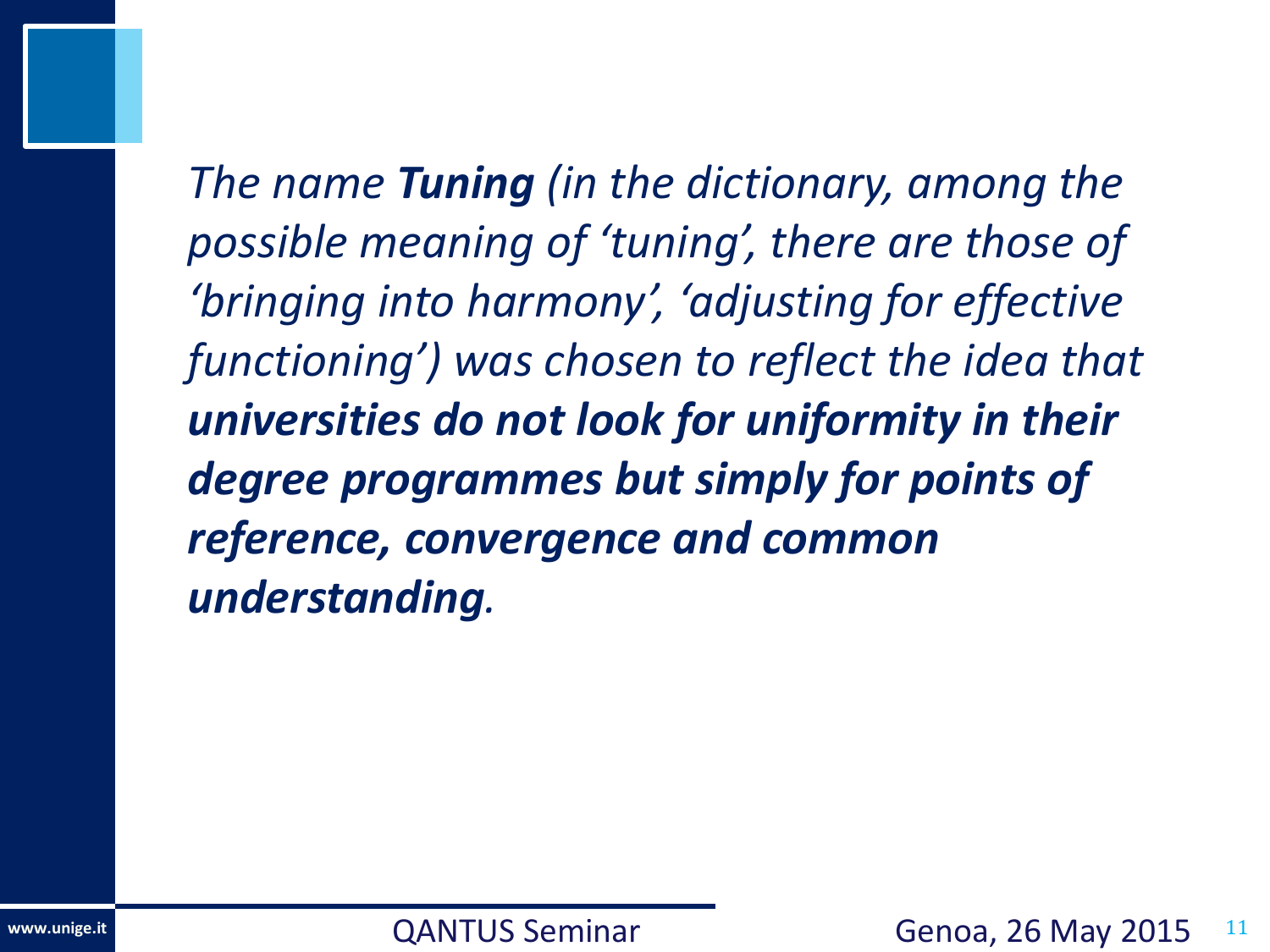According to the Tuning approach, **programmes leading to a bachelor or master degree are no longer to be described and planned solely according to their content, but mainly according to a** *degree profile***, the** *competences* **expected in the graduates at the end of the educational process and the** *learning outcomes* **to be achieved by students during the educational process.**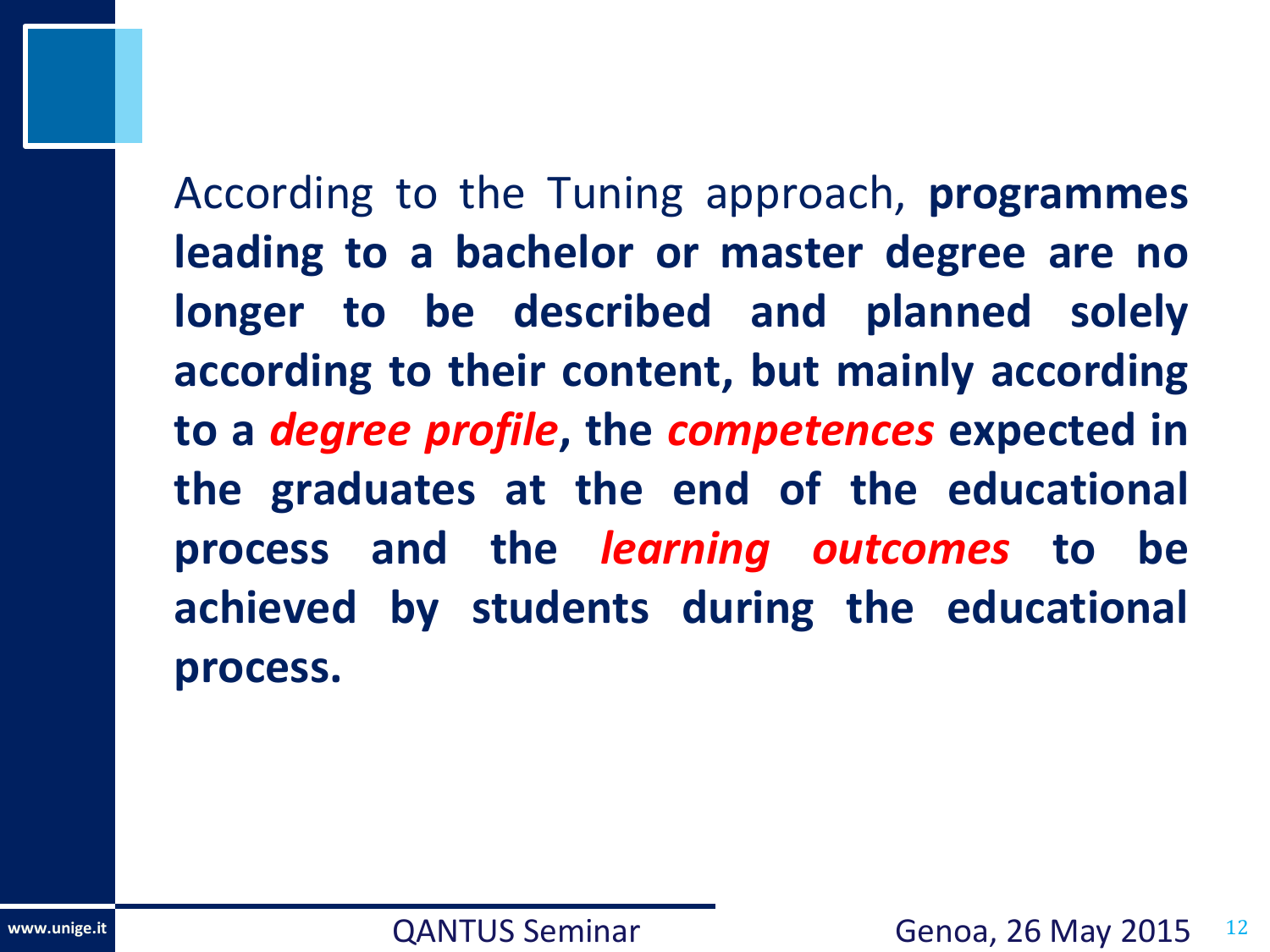### *Degree profile*

Description of the character of a study programme or qualification.

This description gives the main features of the study programme which are based on the specific aims of the programme, how it fits into the academic map of disciplines or thematic studies and how it relates to the professional world.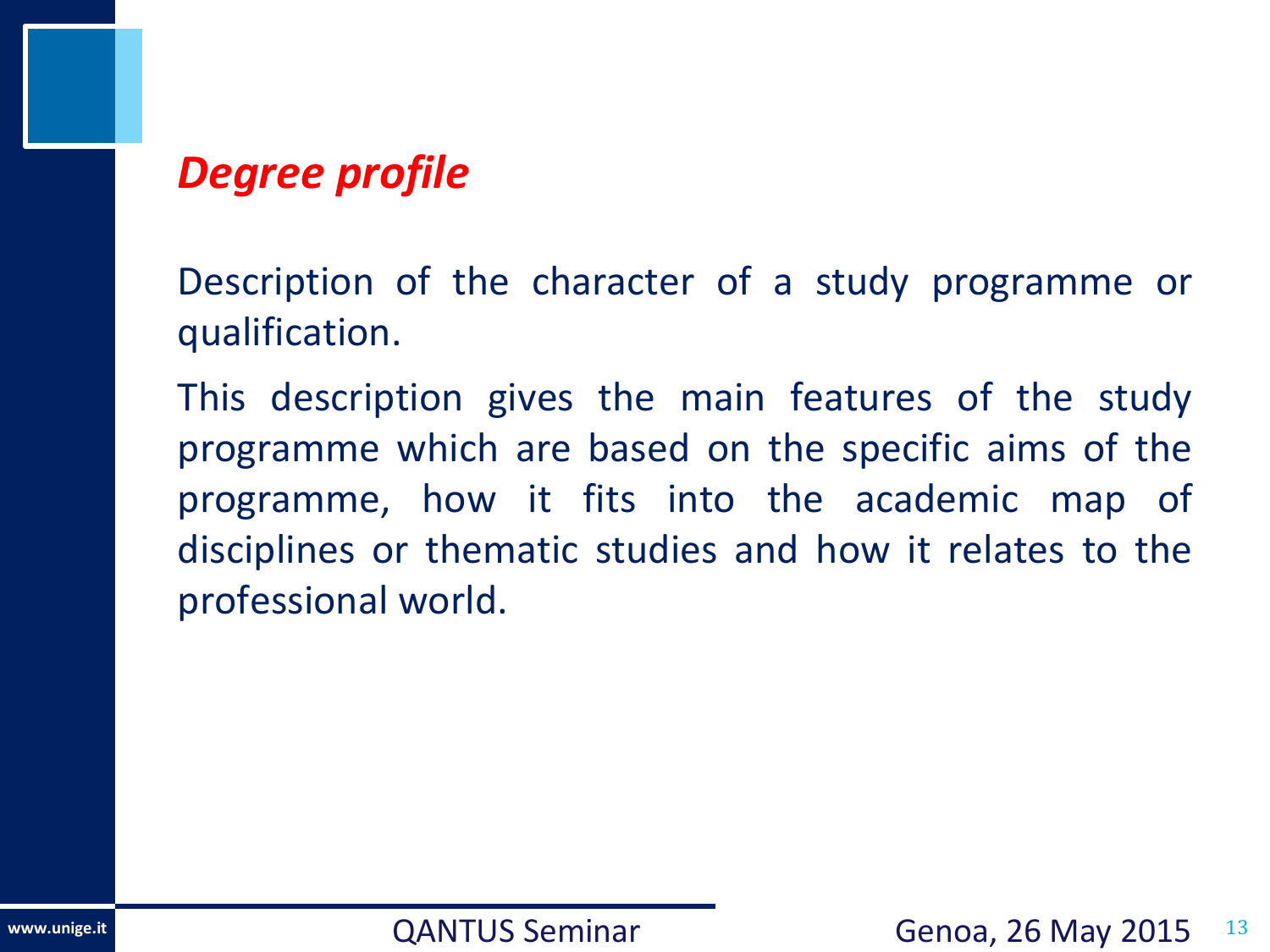#### *Competence*

According to ISO 9000 norm, "**ability to apply knowledge and skills to achieve intended results**".

According to Tuning project, 'competence' represents a **dynamic combination of knowledge, understanding, skills**  *(that is learned capacities, according to the Tuning glossary)*  **and abilities** *(acquired or natural capacities)*.

The competences should correspond to the competences necessary to carry out the role expected for the graduates in the labour market.

Fostering competences is the objective of all educational programmes. The level to which competences are obtained is expressed in a mark or grade.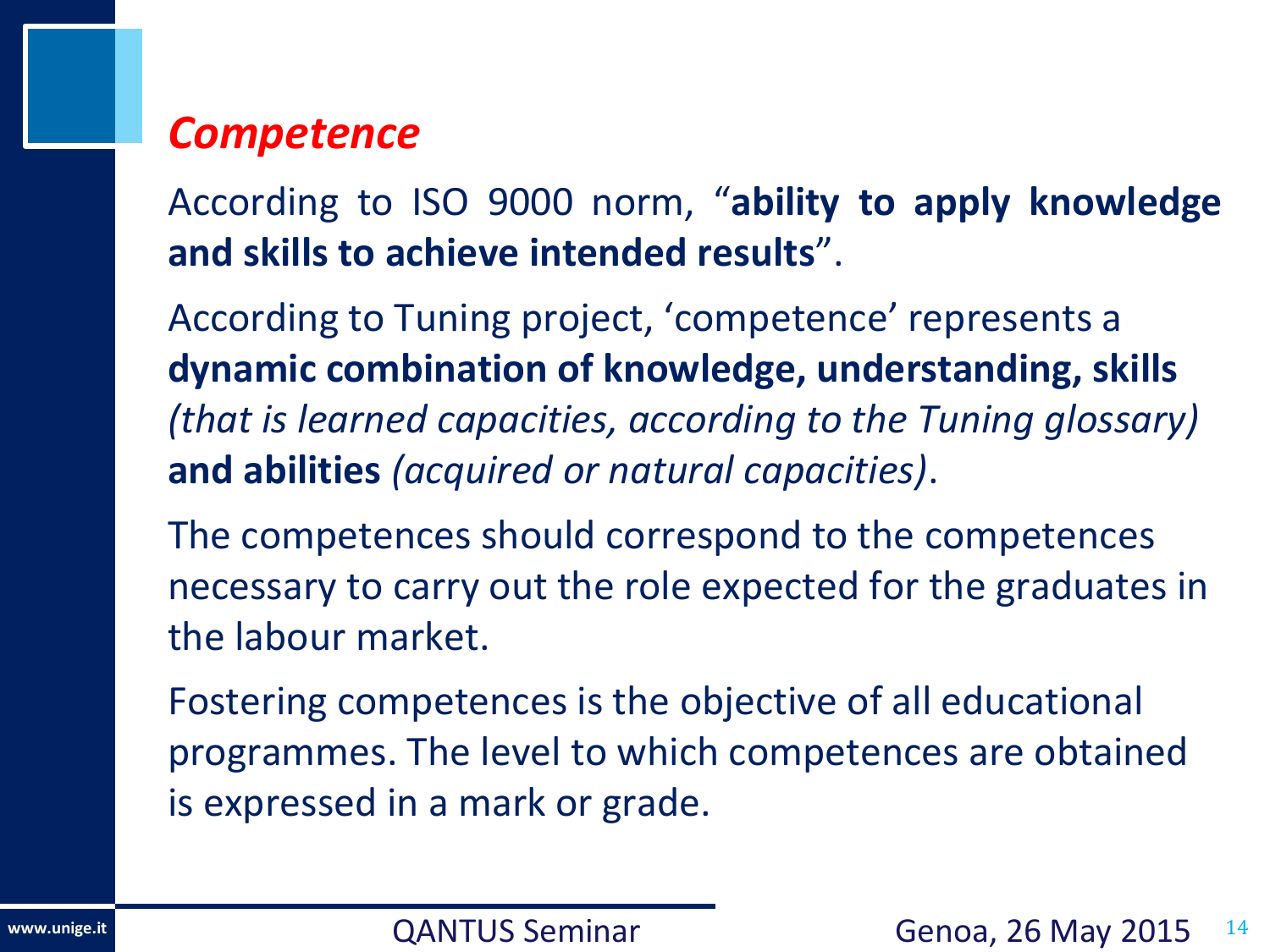#### *Learning Outcome*

**Statement of what a learner is expected to know, understand and/or be able to demonstrate** after completion of a process of learning.

Learning outcomes must be such as to enable students to acquire the established competences. Therefore, the programme learning outcomes should align with the programme competences, not necessarily on a one to one basis, but overall.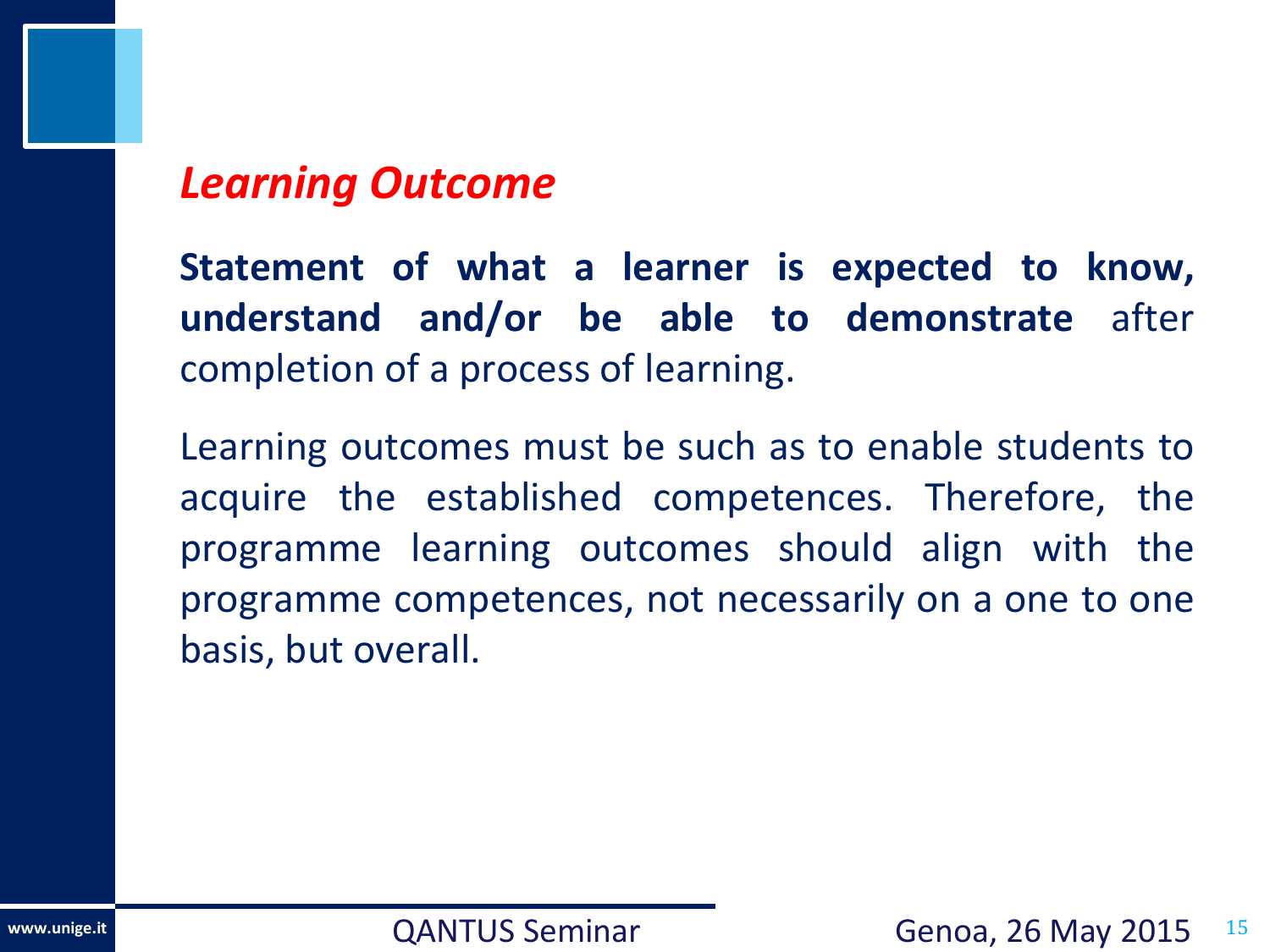**Tuning makes the** *distinction between competences and learning outcomes* **to distinguish the different roles of the most relevant players: students/learners and academic staff**.

**Competences are developed and obtained during the process of learning by the student/learner.**

On the other hand, **desired learning outcomes of the learning process are formulated by the academic staff**, even if preferably with the involvement of student representatives in the process, on the basis of input of internal and external stakeholders.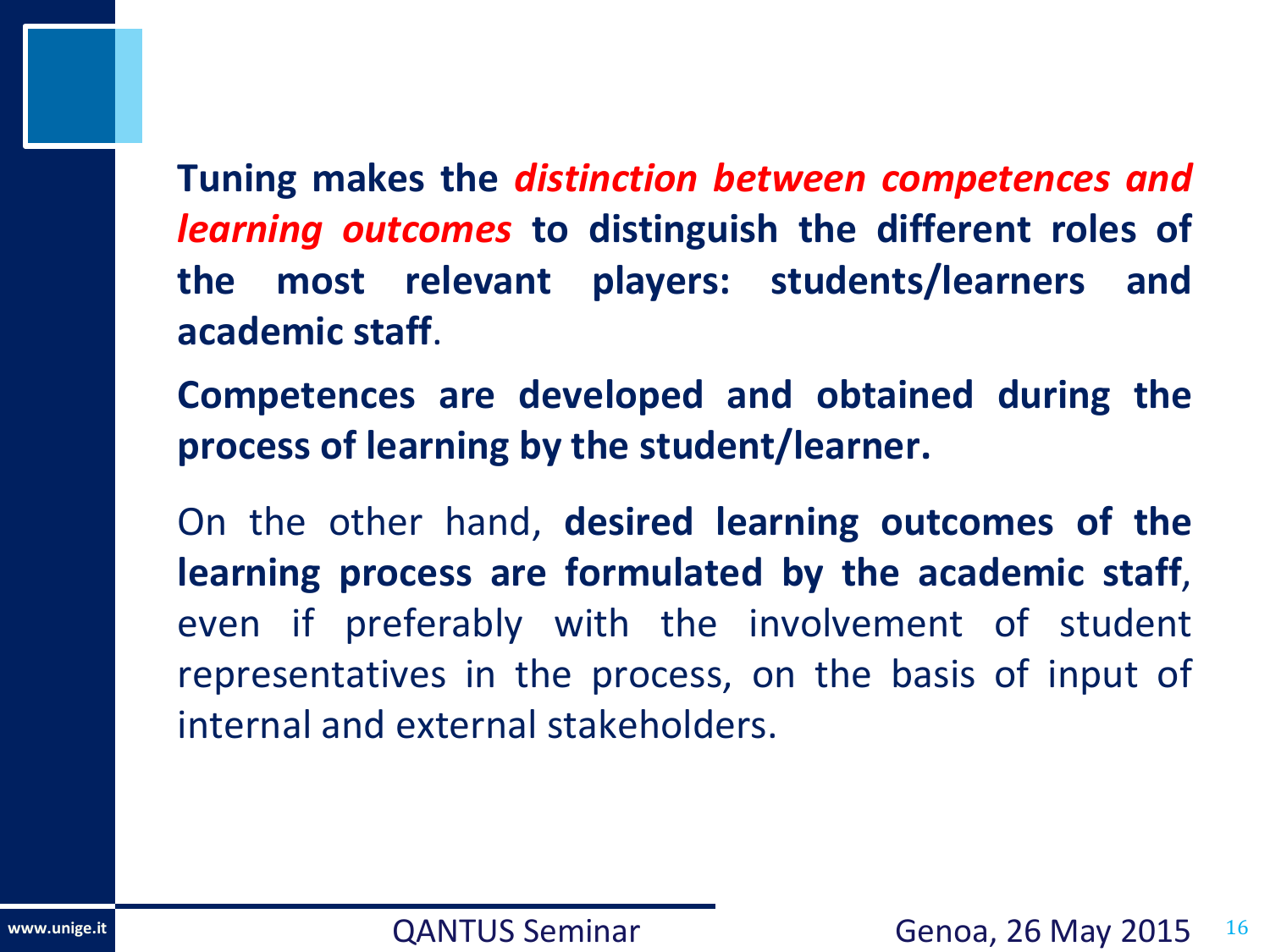# *b) Tuning approach to the design of study programmes*

Over time, Tuning has developed into an **approach to (re-) design** (and to develop, implement and evaluate) **SPs for each of the Bologna cycles** - bachelor, master and, more recently, doctorate -, which nowadays can be considered valid worldwide, since it has been tested and found fruitful in several continents.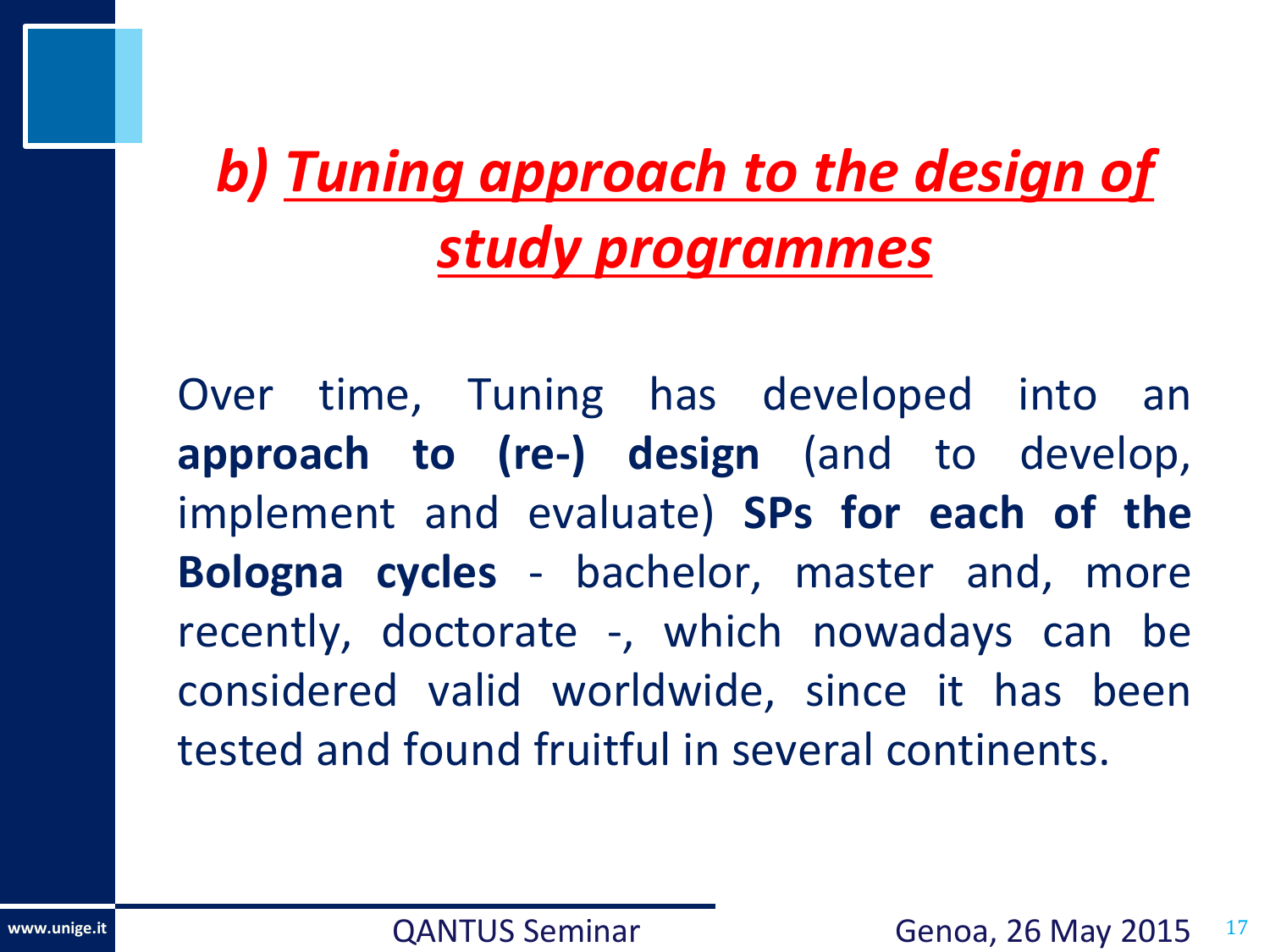The **main steps** of the Tuning approach can be summarised as follows.

- **1. Meeting of the basic conditions**, articulated in:
- identification of the stakeholders' needs / demonstration of the programme need;
- availability of the necessary resources.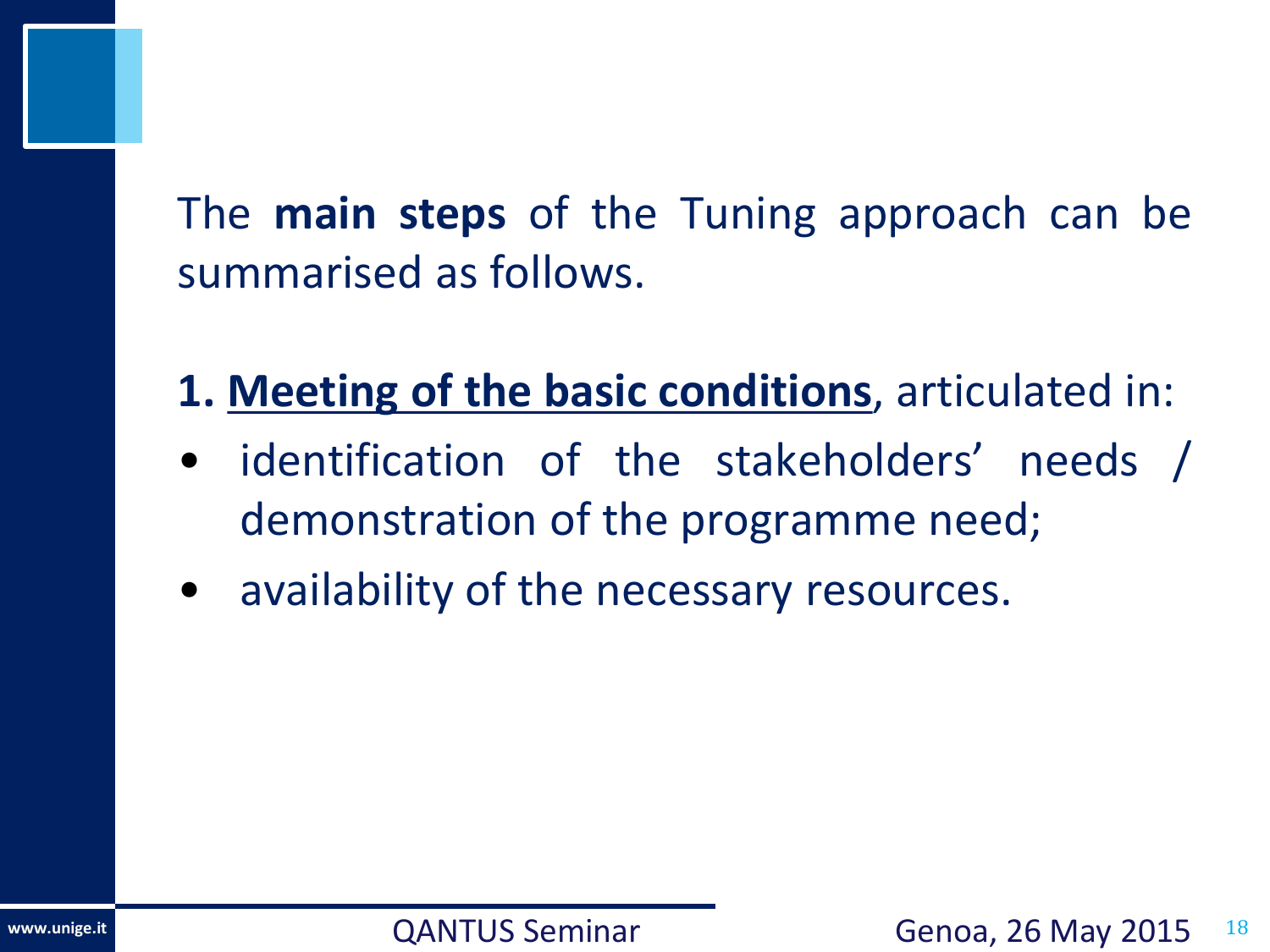# **2. Definition of the degree profile, including programme competences and programme learning outcomes**, articulated in:

- definition of the degree profile;
- identification and definition of the programme competences to be developed;
- definition of the programme learning outcomes to be met.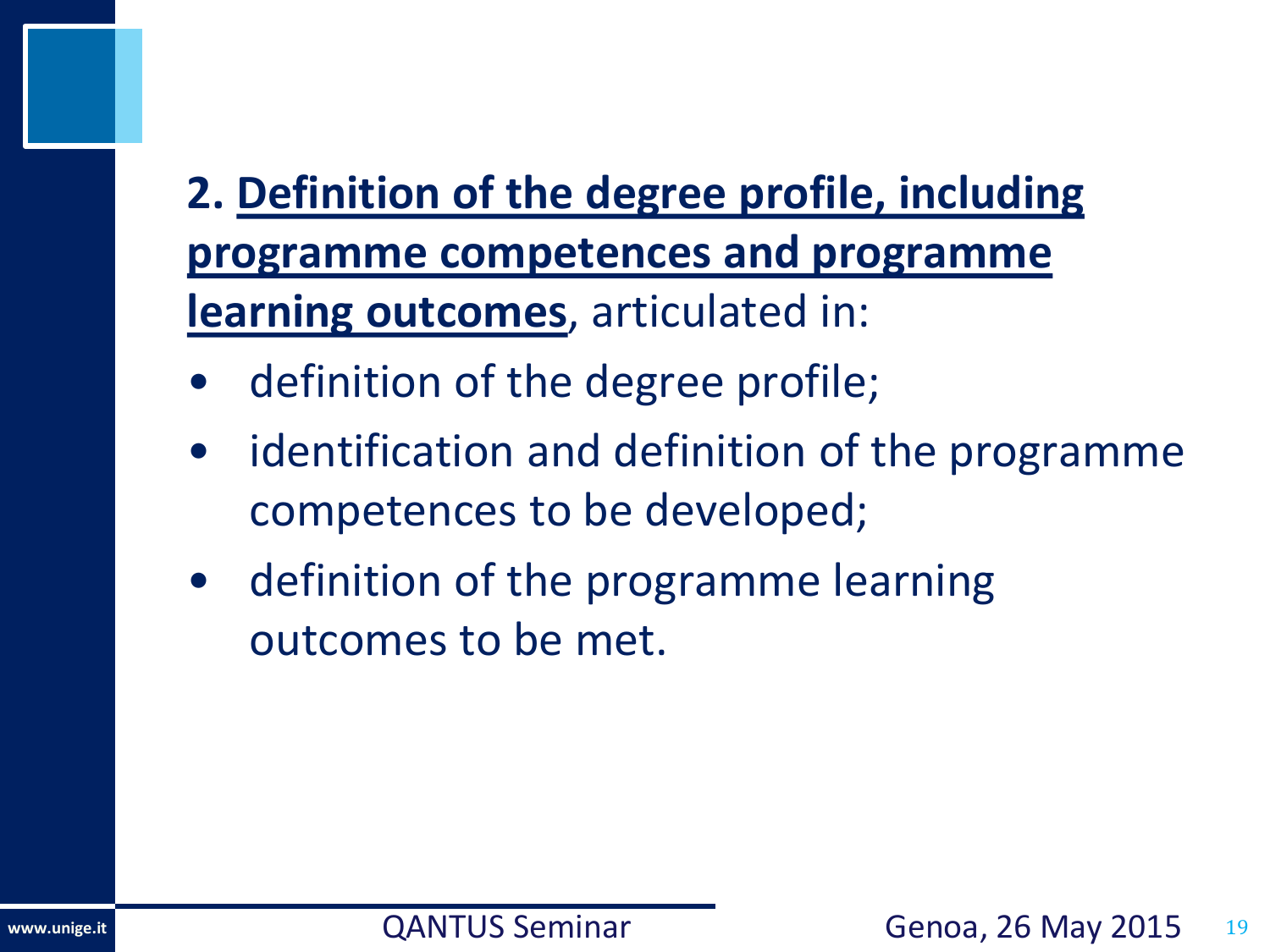# **3. Definition of the degree programme**, articulated in:

- definition of the course units (modules and other educational units) or of the *curriculum*;
- definition of the course unit characteristics [specific learning outcomes, content (topics to be covered), approaches to teaching and learning as well as assessment methods].

**Degree programme**: a complete programme of study leading to a degree or an approved set of didactic units recognized for the award of a specific degree.

**Curriculum**: an approved set of course units.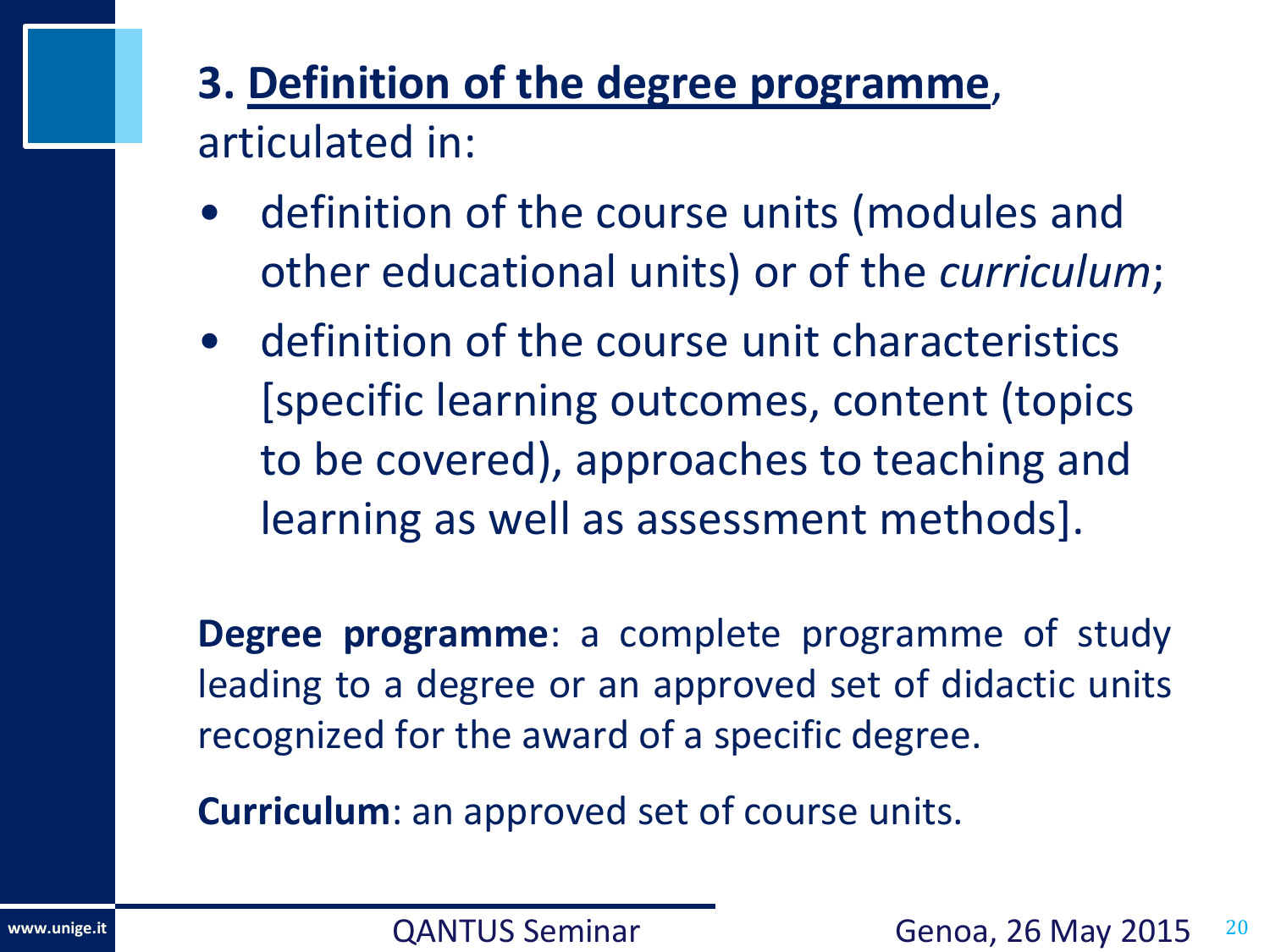## **1. Meeting the basic conditions**

Deciding **to institute a degree profile** should normally be the **outcome of a process of analysing the needs of society combined with those of the specific subject** area as well as the **personnel, infrastructural and financial means** which can be made available to establish the study programme.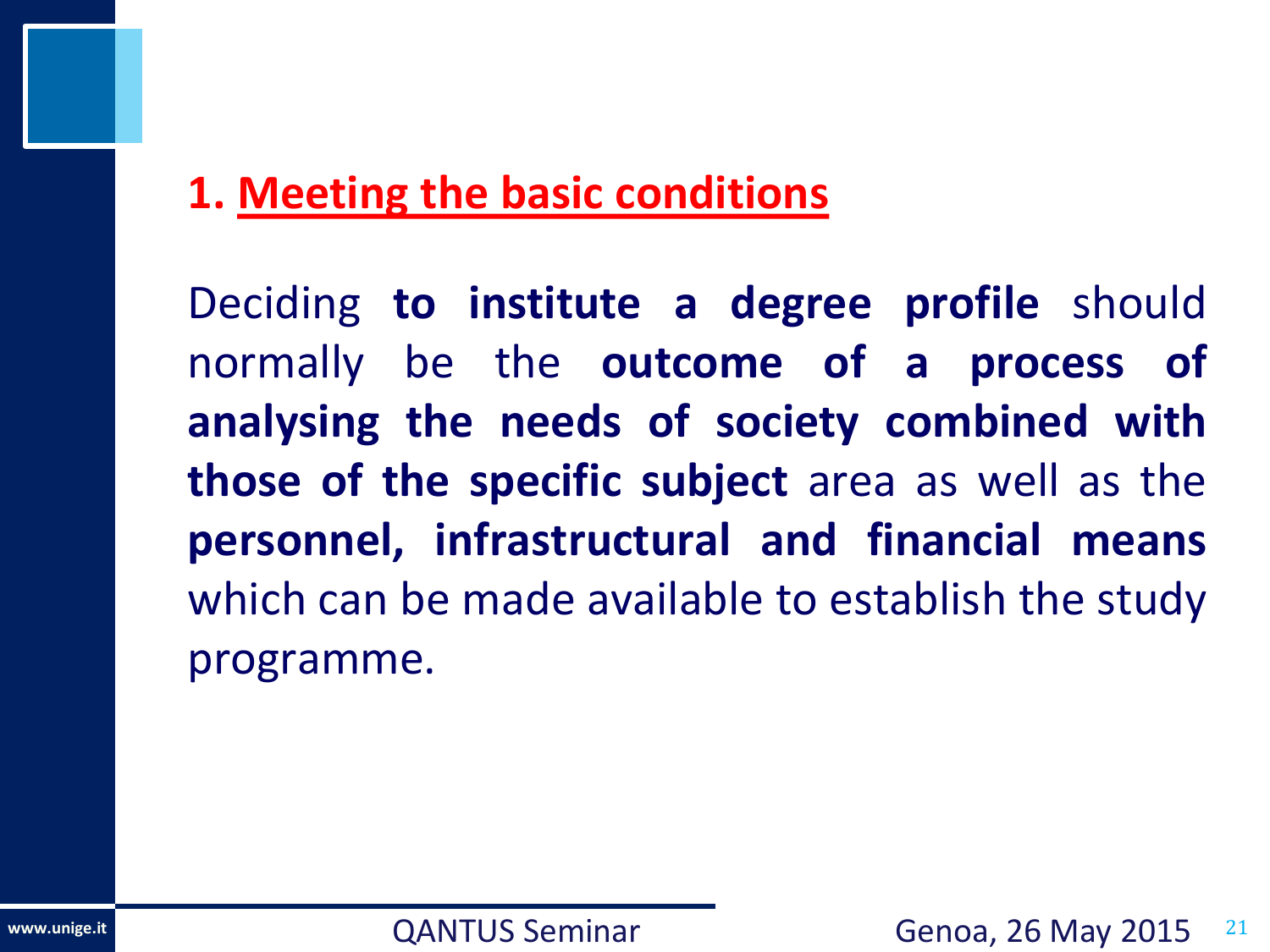#### *Identification of the stakeholders' needs*

The **social need for the programme** must be demonstrated through a broad consultation. The consultation should not only include the academic community, but also employers, professional bodies and other stakeholders.

The consultation process should also **identify the educational needs of the stakeholders**, in terms of competences required of the future programme graduates.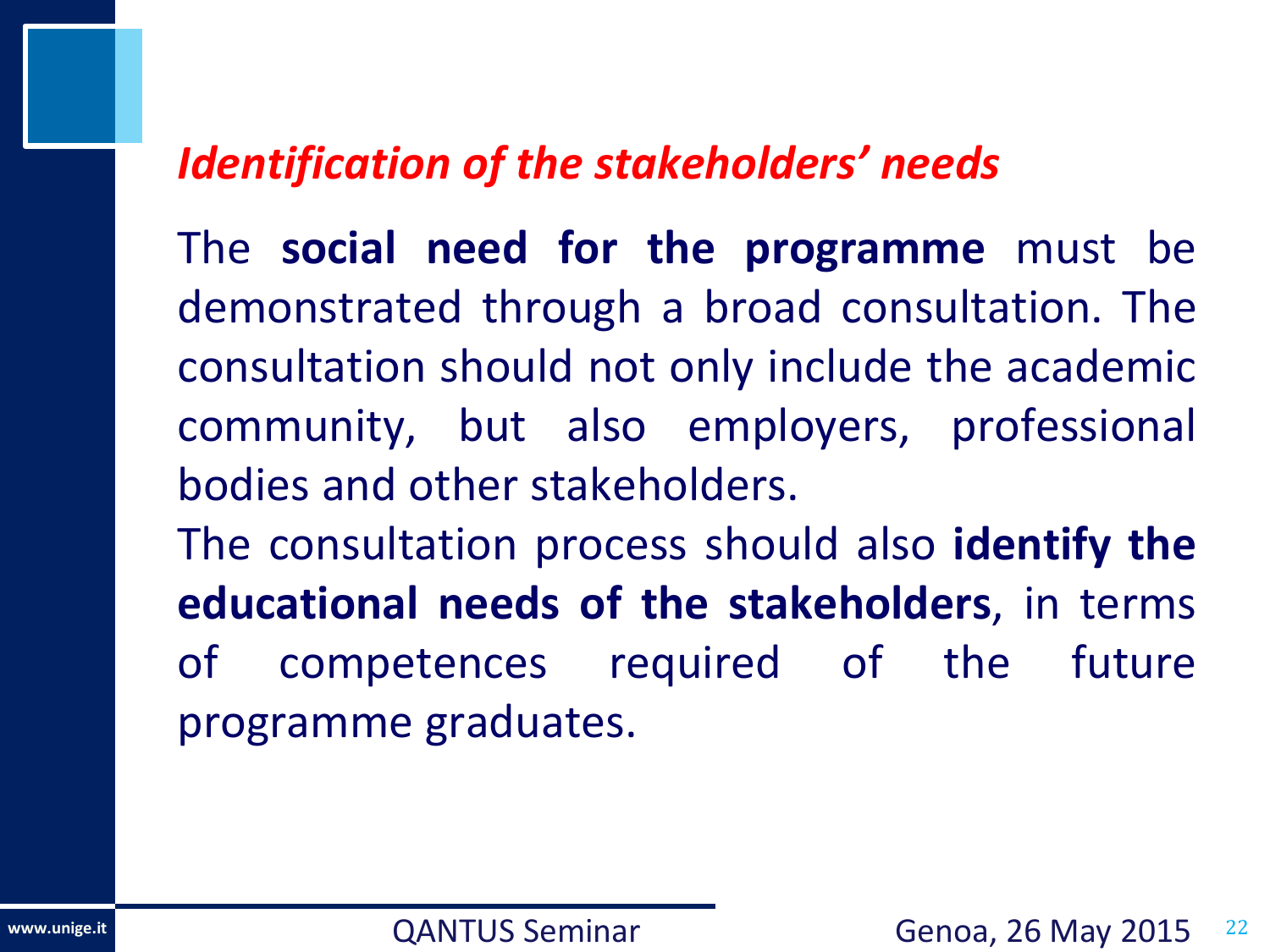#### *Availability of the necessary resources*

The availability of adequate resources is a precondition for delivering a programme. Resources include both academic staff and facilities.

The **teaching staff** in charge of the course units should be quantitatively and qualitatively adequate to favour the achievement of the intended programme learning outcomes by the students.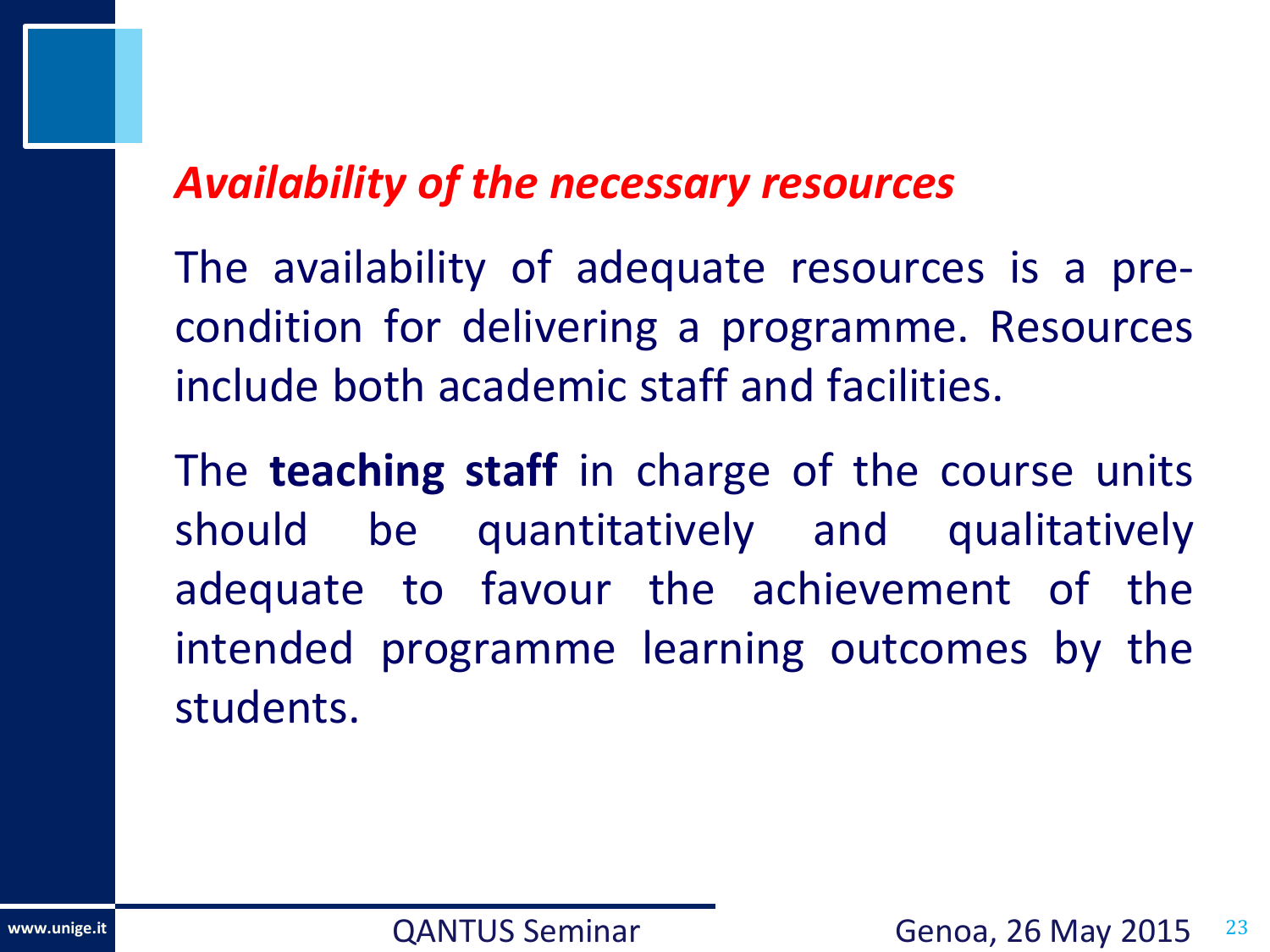The **facilities** (in particular: classrooms, rooms for individual studies, laboratories, libraries) should be quantitatively and qualitatively adequate to the development of the didactic activities according to what designed and planned and to actuate the established didactic methods.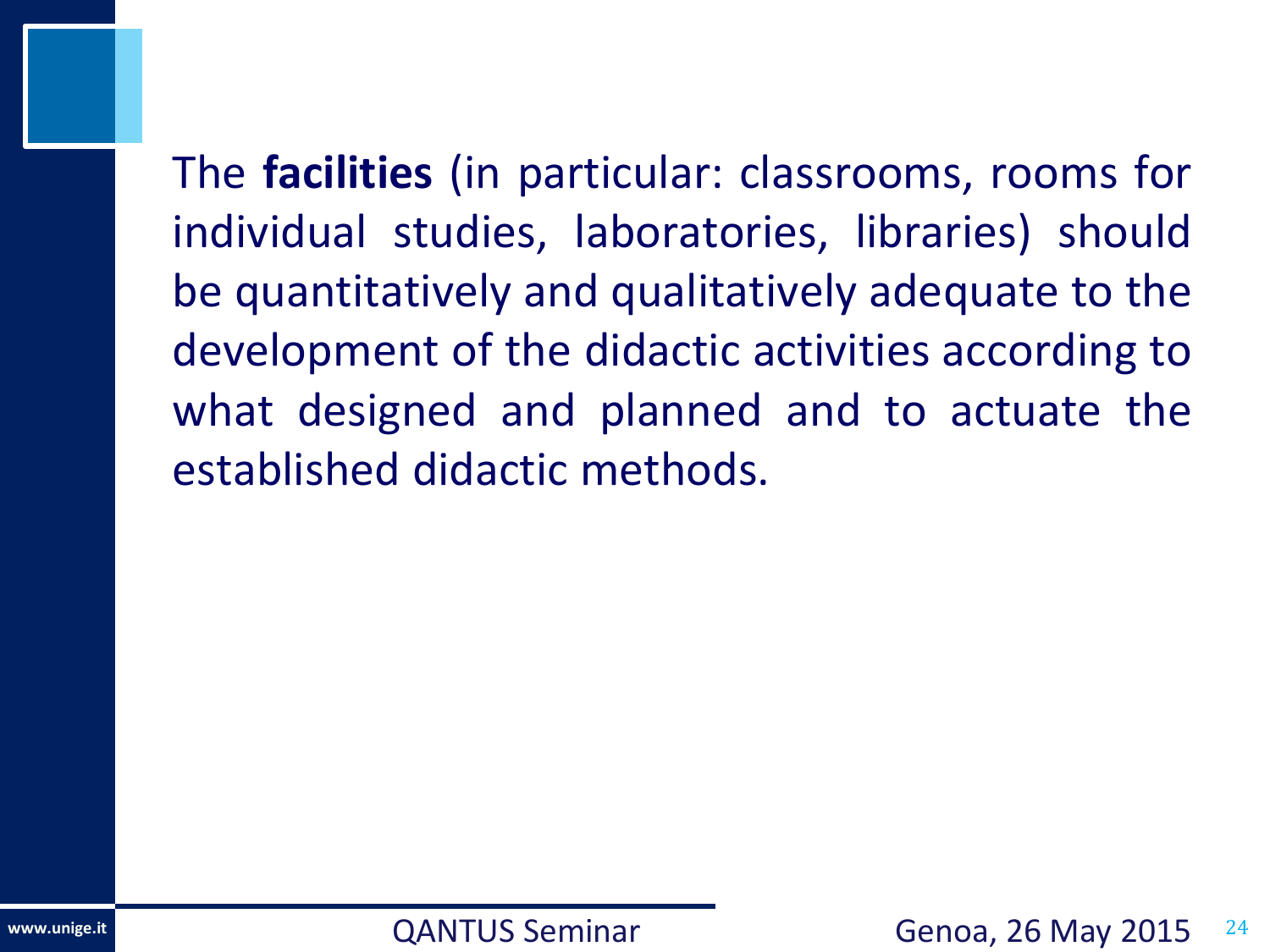# **2. Definition of the degree profile, including programme competences and programme learning outcomes**

The formulation of degree profiles, the definition of key programme competences and the writing of good programme learning outcomes are the object of the **Tuning Guide to** *Formulating Degree Programme Profiles, Including Programme Competences and Programme Learning Outcomes*, available on the Tuning web site (http://www.unideusto.org/tuningeu/images/stories/docu ments/Tuning\_Guide.\_Degree\_programme\_profiles.pdf).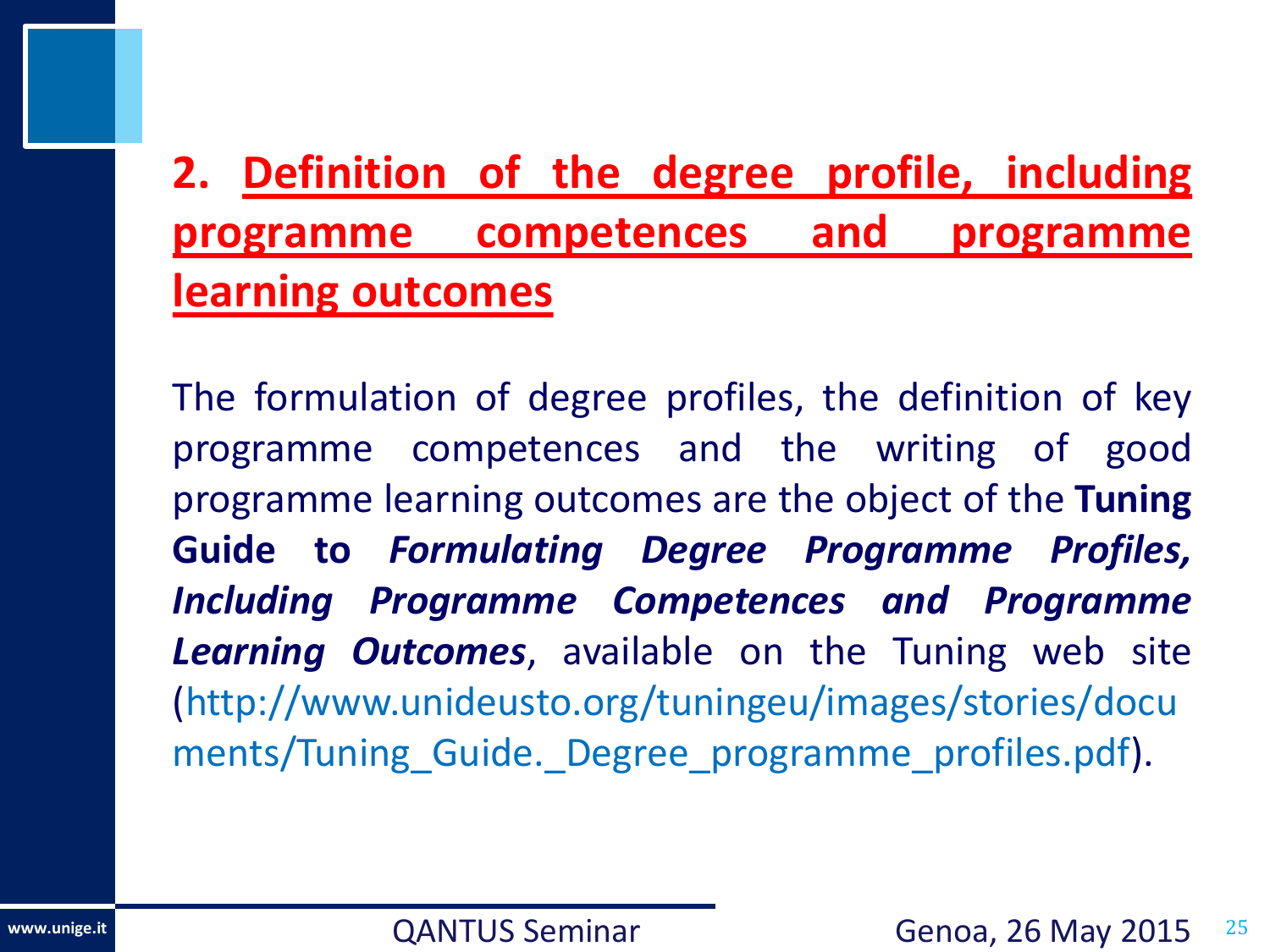### *Definition of the degree profile*

In an output-based SP the main emphasis lies on the degree or qualification profile.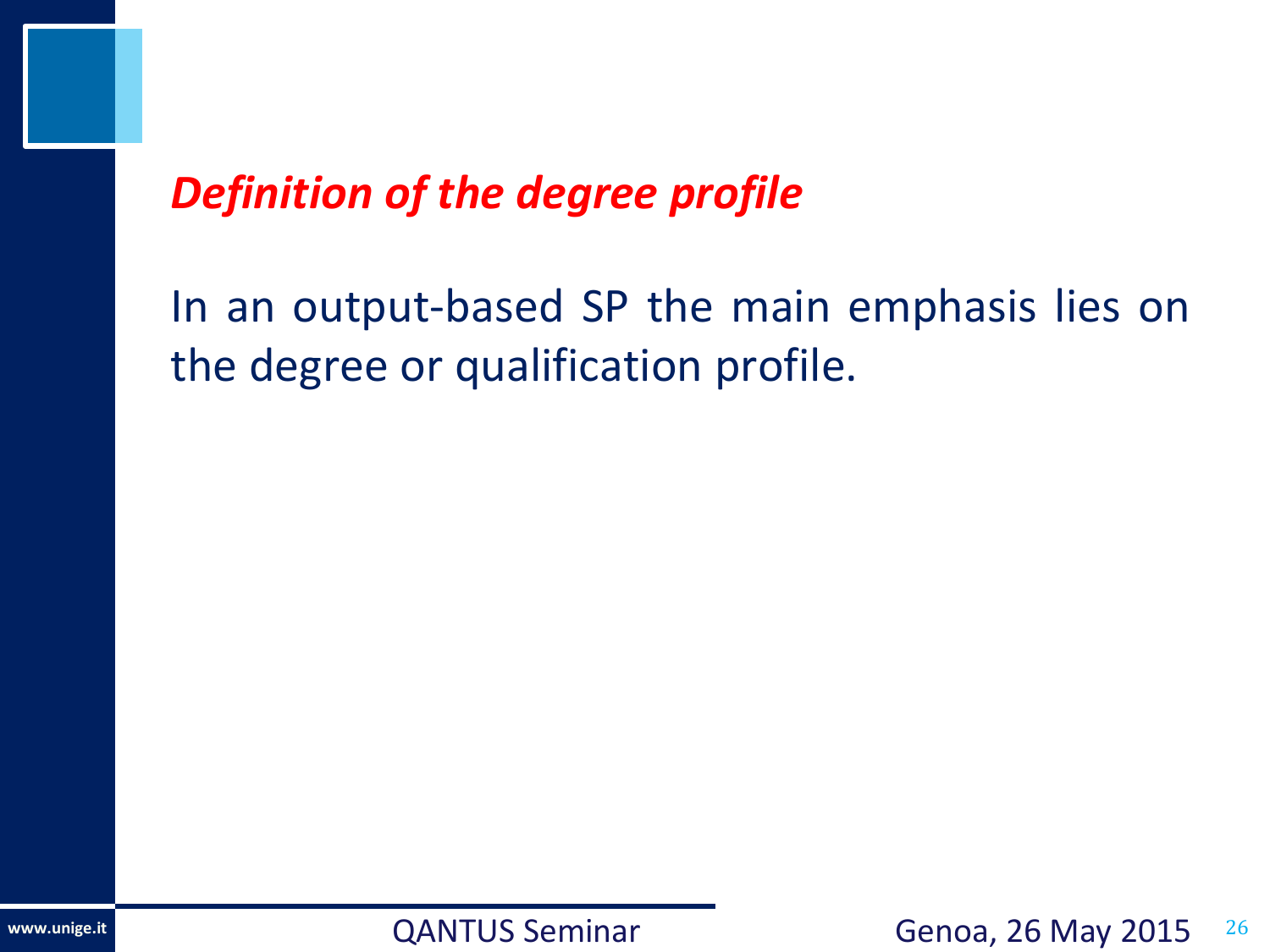### **The degree profile must** clearly:

- $\triangleright$  define the aims and purposes of the programme,
- $\triangleright$  describe, in terms of competences and learning outcomes, what graduates will know, understand and be able to do by the time they have successfully completed the programme, spell out what can be expected of the graduates in terms of the kinds of tasks they are equipped to undertake, their level of expertise and the responsibilities they can assume.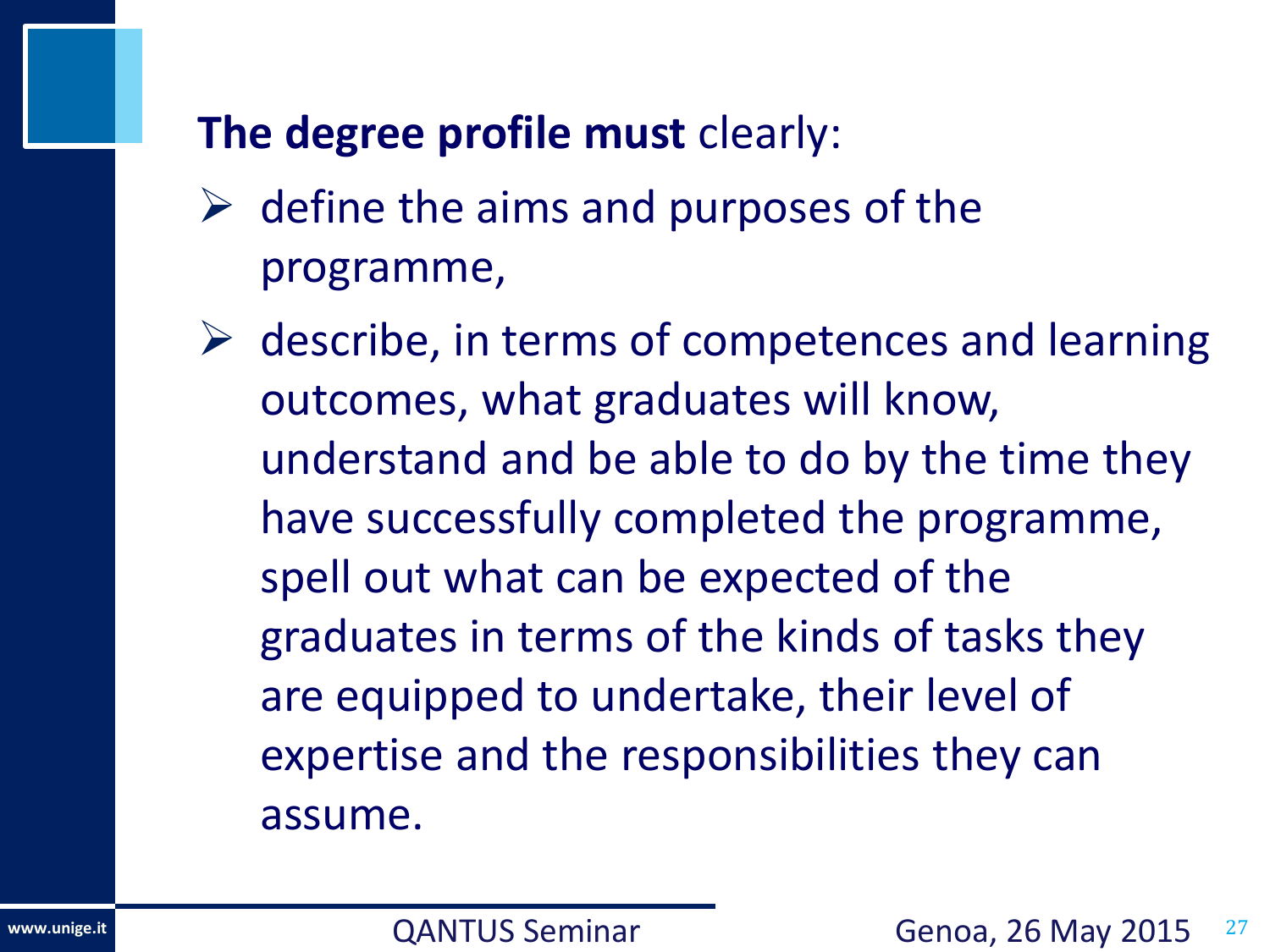## *Identification and definition of the programme competences to be developed*

### **Subject-specific and generic competences**

Competences can be distinguished in *subjectspecific* (that is specific to a field of study) and *generic* (common to any degree programme) competences.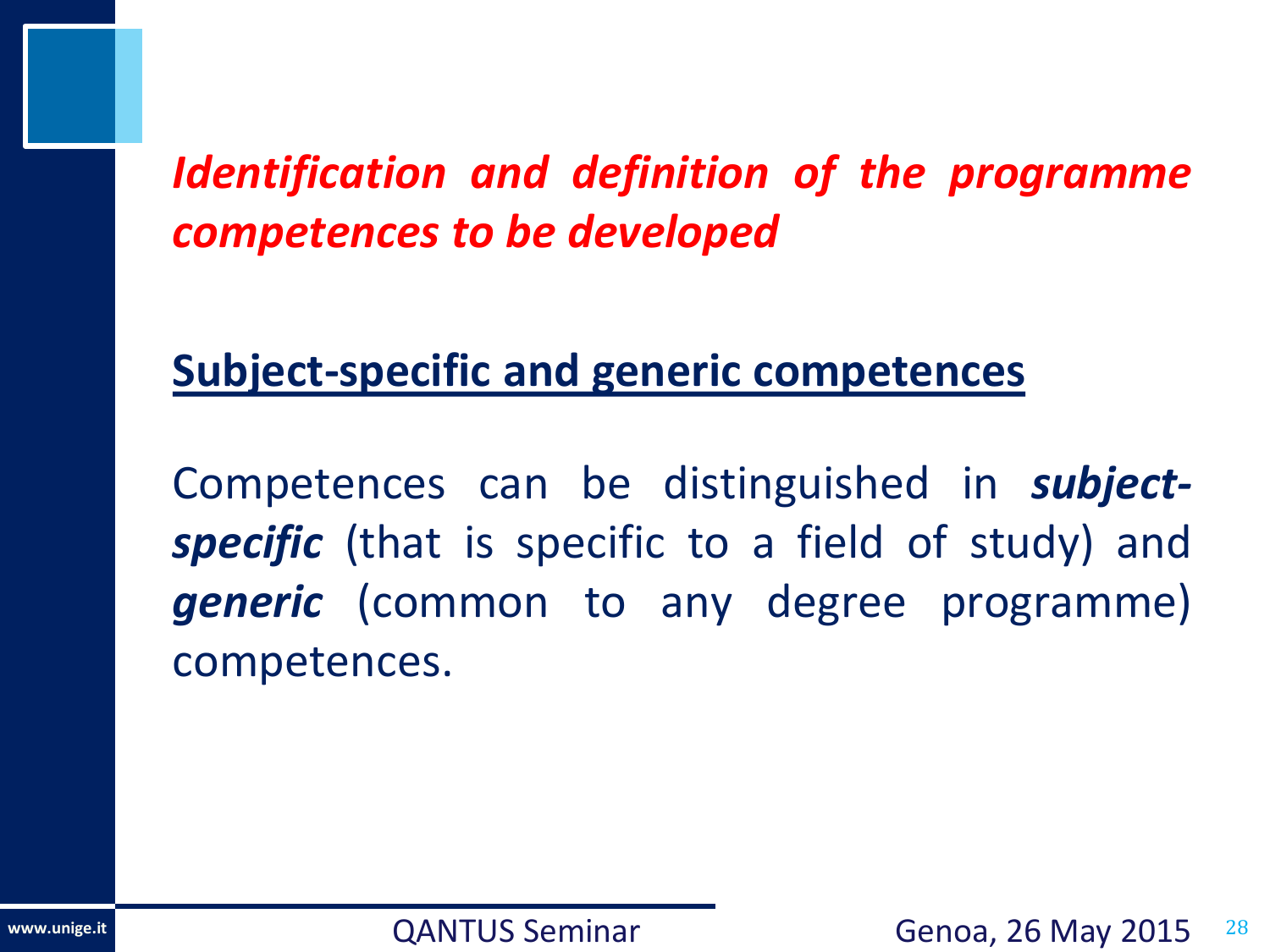Tuning has initially identified the *subject-specific competences* for nine subject areas:

Business Administration, Chemistry, Education Sciences, European Studies, History, Geology (Earth Sciences), Mathematics, Nursing and Physics,

and then for many other subject areas (http://www.unideusto.org/tuningeu/subjectareas.html).

Of course the documents which shown the identified subject-specific competences should be understood to be working documents, subject to further elaboration and change.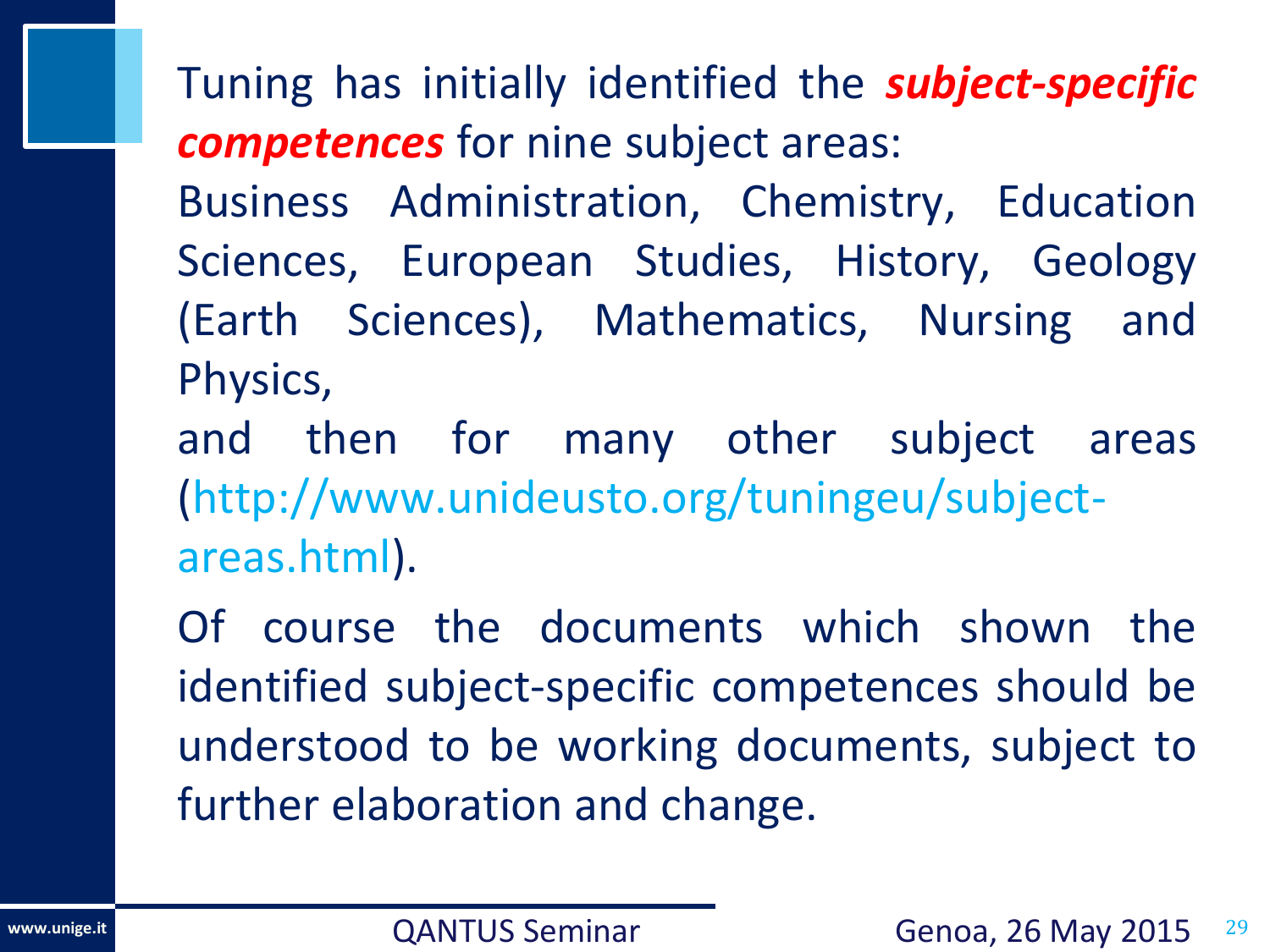With regard to *generic competences*, Tuning distinguishes three types of generic competences:

- *instrumental competences*: cognitive abilities, methodological abilities, technological abilities and linguistic abilities;
- *interpersonal competences*: individual abilities like social skills (social interaction and cooperation);
- *systemic competences*: abilities and skills concerning whole systems (combination of understanding, sensibility and knowledge; prior acquisition of instrumental and interpersonal competences required).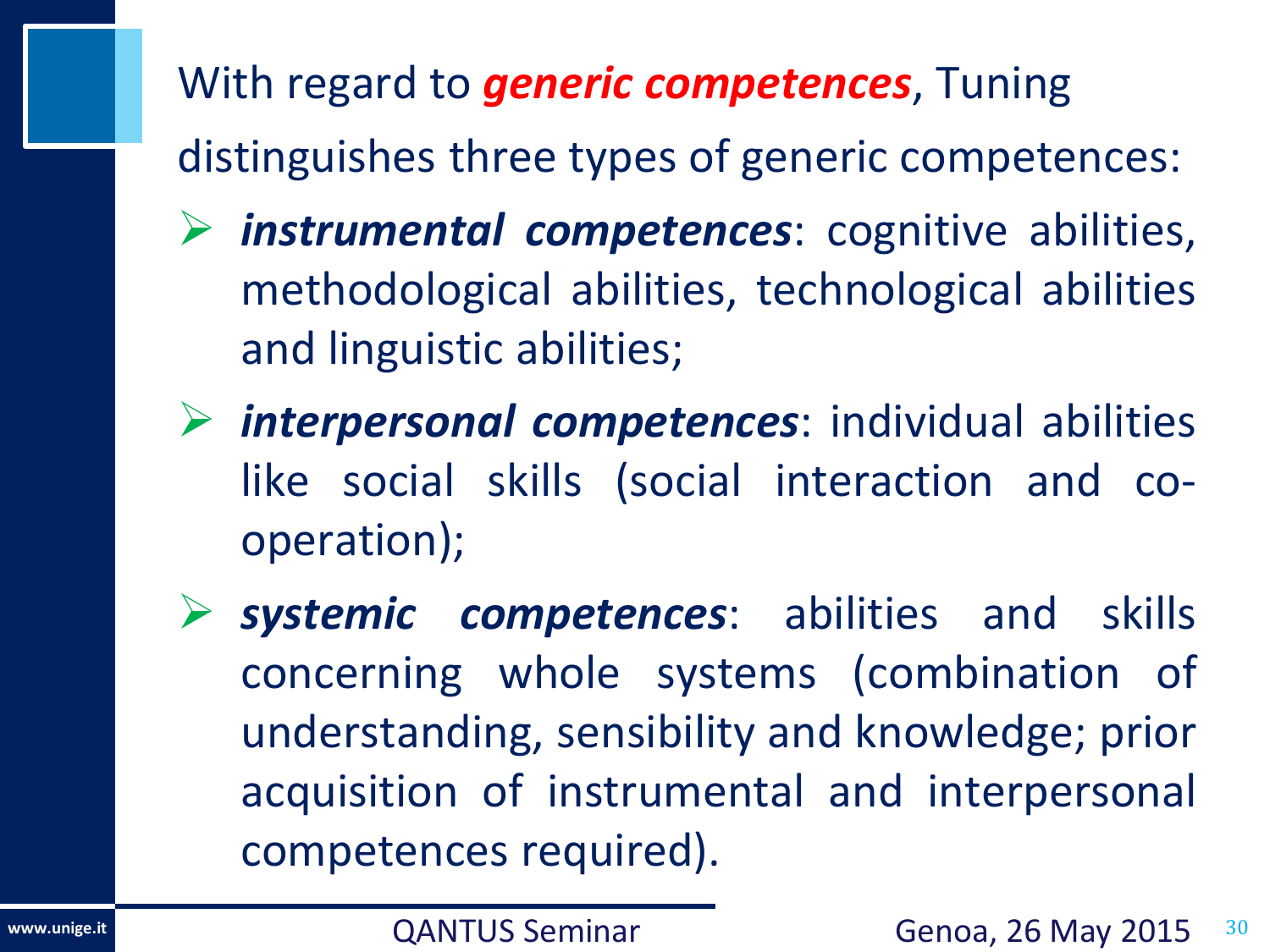An up-to-date list of generic competences as developed in the Tuning process is available in the **Tuning Guide to** *Formulating Degree Programme Profiles, Including Programme Competences and Programme Learning Outcomes*.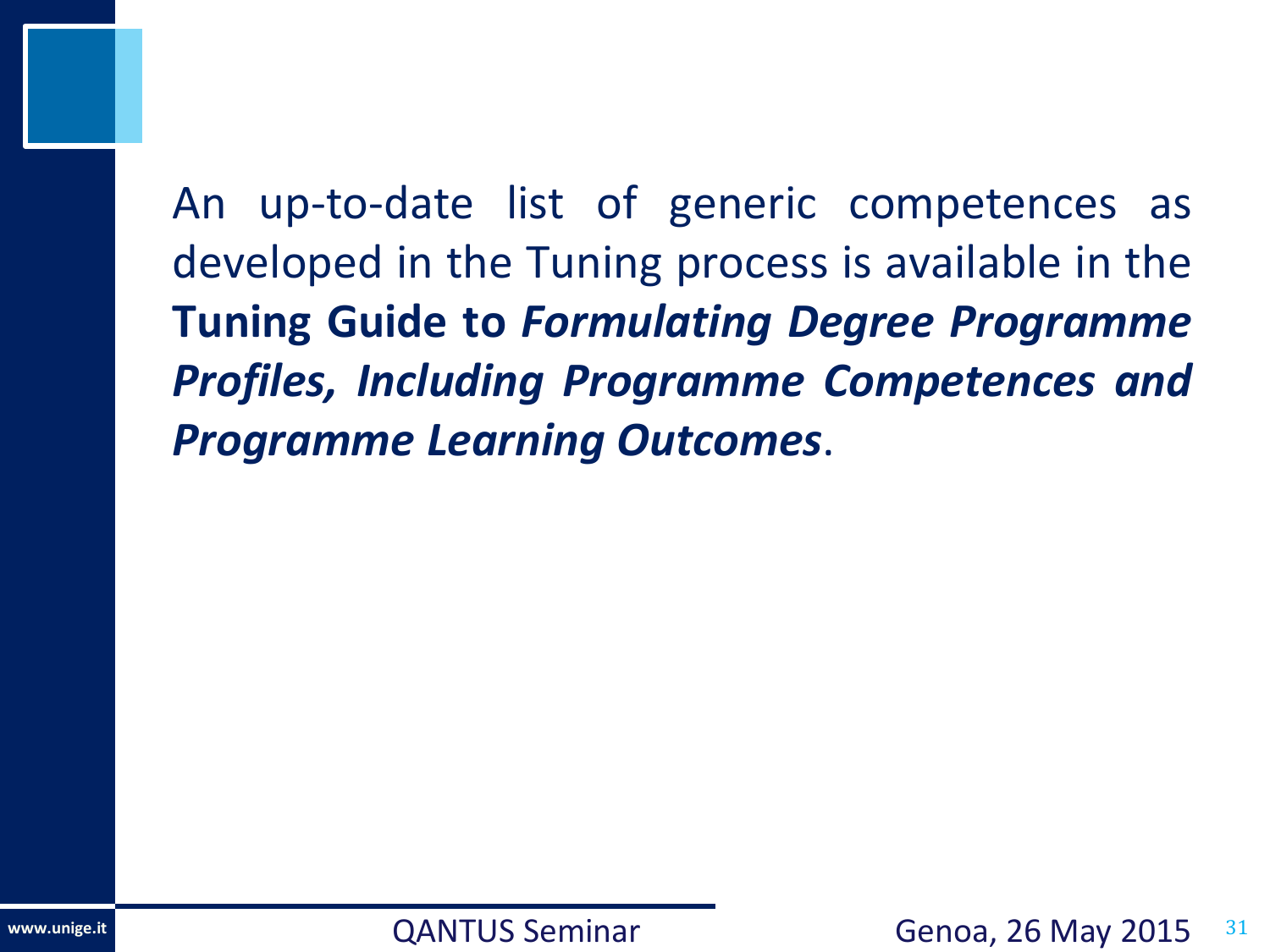**The competences to be established should be a selection of the 'specific' and 'generic' competences that will have to be acquired by the time the programme is completed.**

To select the key competences, single out the main competences of the programme that, listed together, provide a good insight into the character of the programme to a relatively uninformed reader.

A minimum of 8 and a maximum of 15 key competences are suggested by Tuning.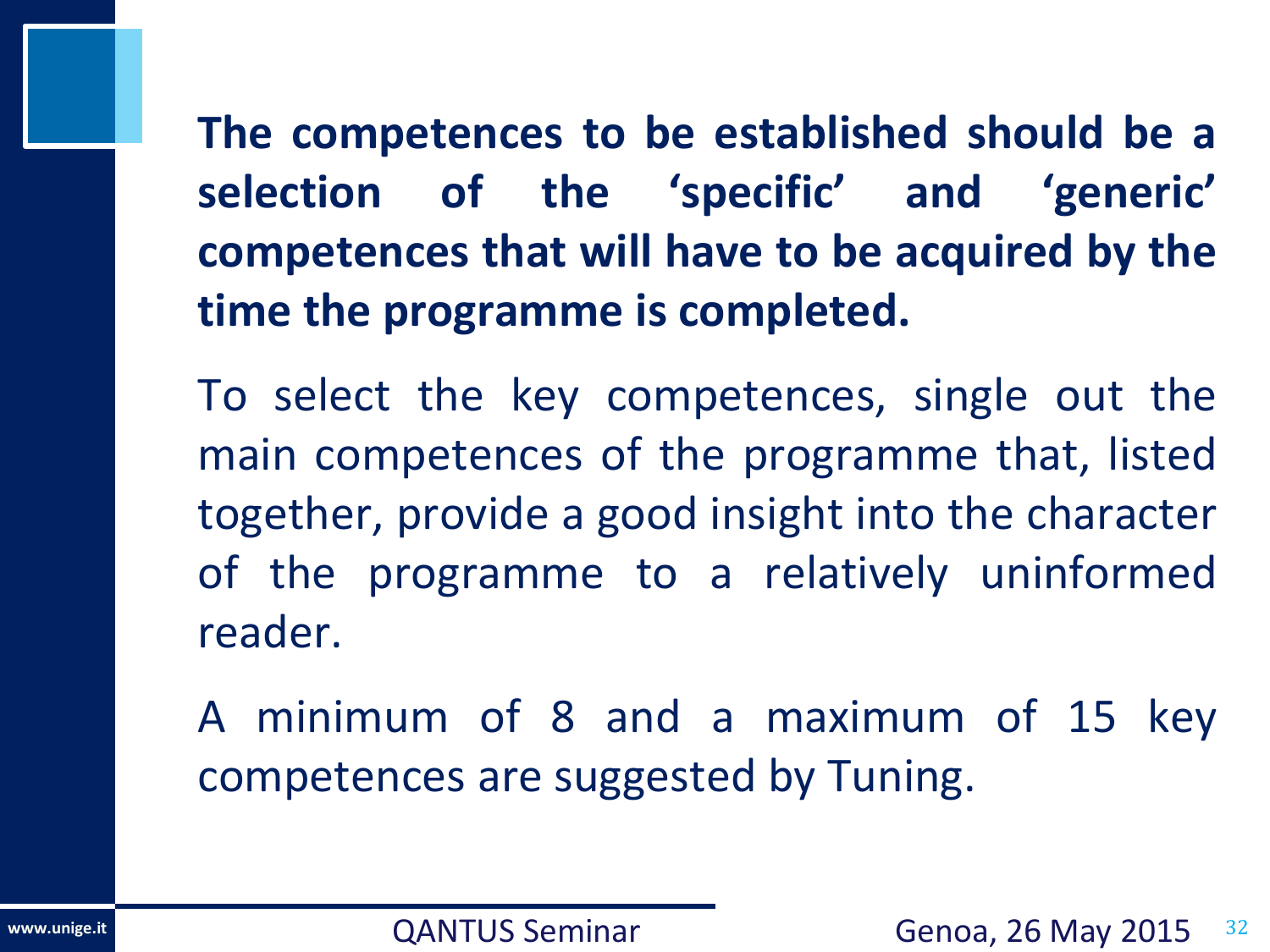With regard to the *subject specific competences*, if the programme subject area is one of those for which the key subject-specific competences have been identified, use them as reference framework (http://www.unideusto.org/tuningeu/competence s/specific.html).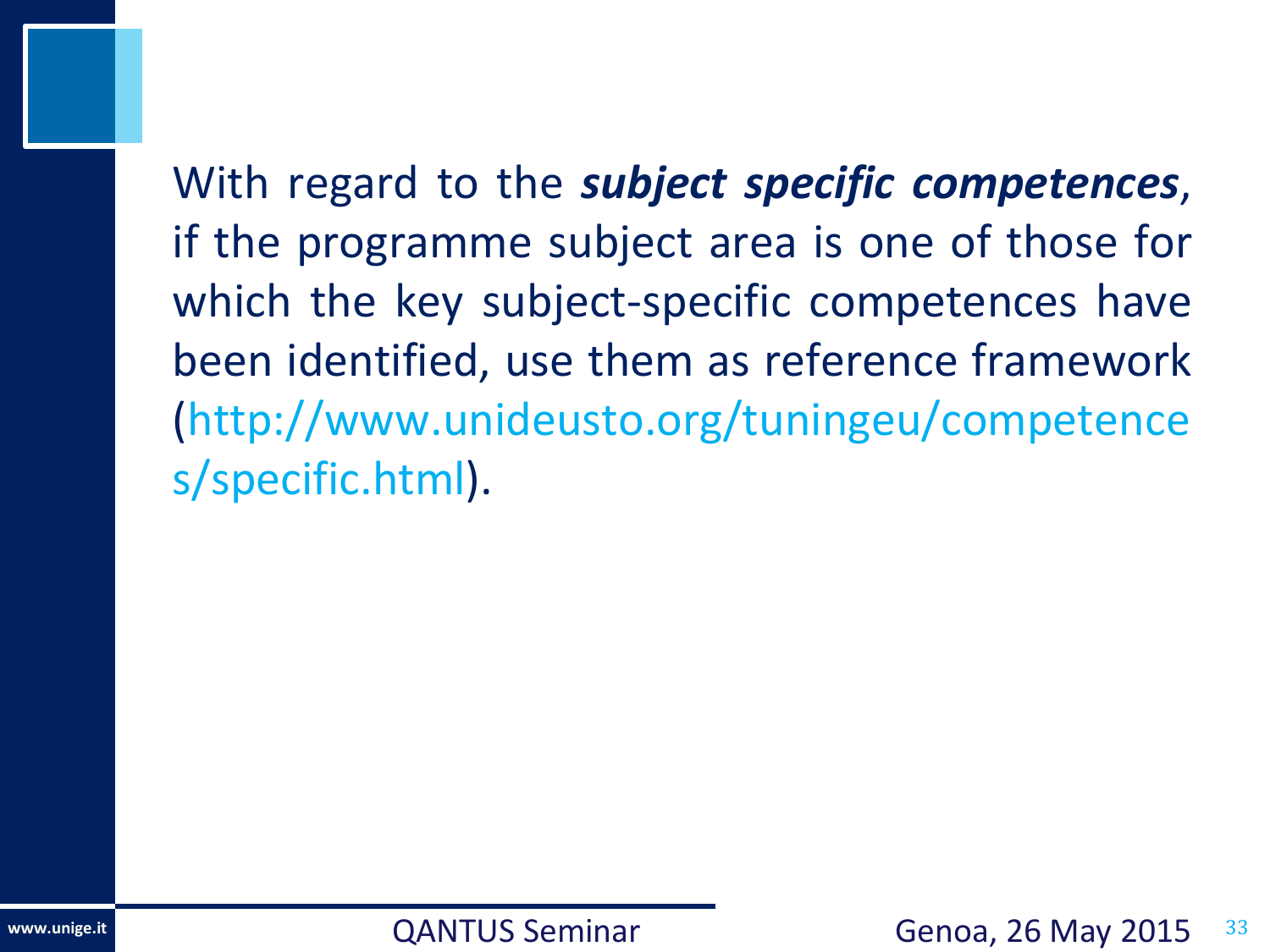With regard to the *generic competences*, use the standard list of generic competences developed by Tuning (http://www.unideusto.org/tuningeu/competence s/generic.html).

Do not copy it: rather, use it as a starting point to write a more detailed competence statement tailored to the programme.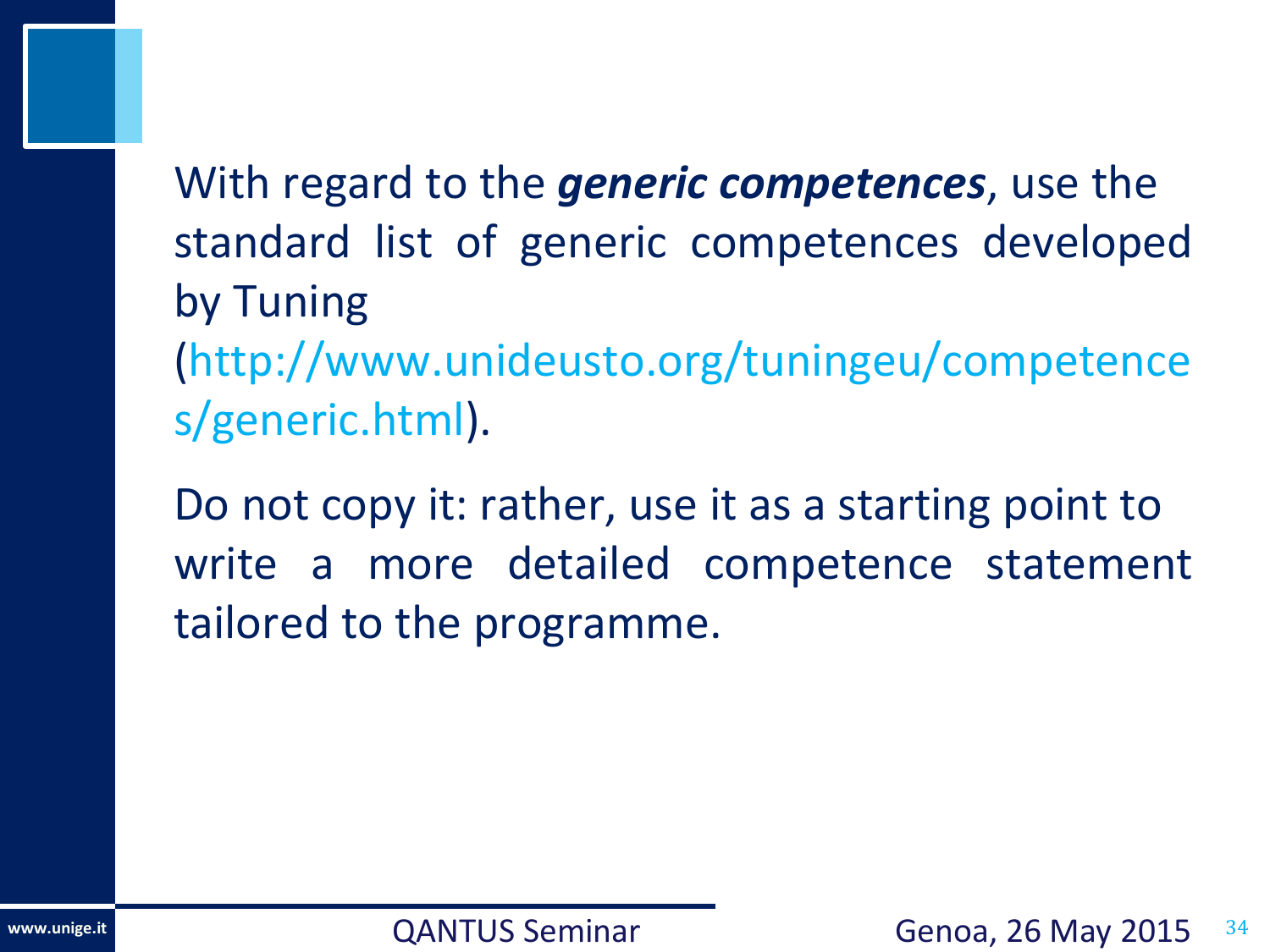At this regard it is suggested to:

- begin with a short definition or the name of the competence (e.g.: Research, Communication, Interpersonal, Teamwork, Ethics) followed by a colon ':' (e.g.: Communication:);
- $\triangleright$  add to this short definition a qualifying/informative statement. (e.g.: Communication: ability to communicate effectively with a range of people from different backgrounds).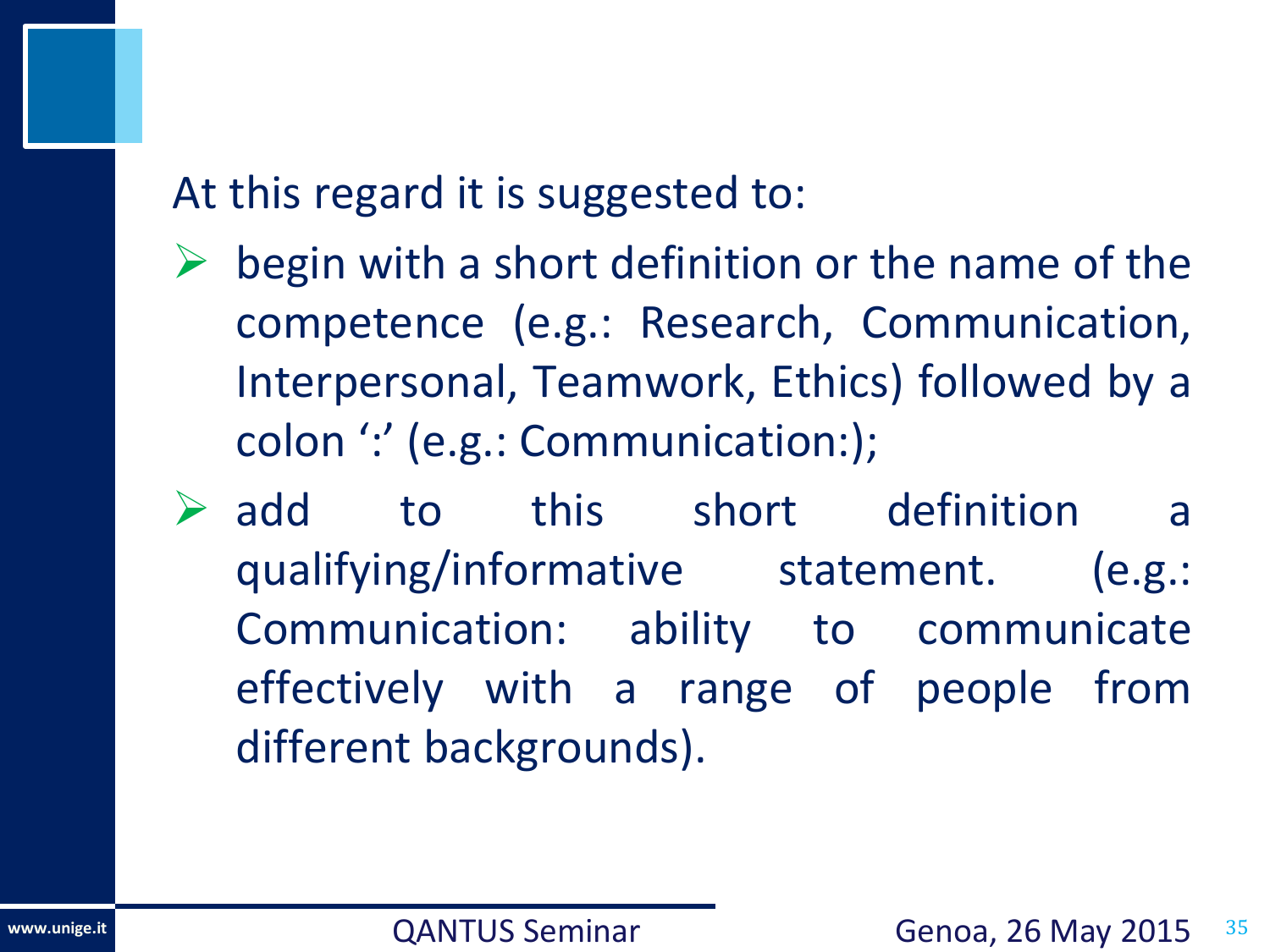#### *Example*

Tuning lists '*ability to work in a team*' as a generic competence.

This description is very general and does not show what the student is able to demonstrate. Therefore, it is necessary to give more detail and context to the competence so that the reader can understand exactly what the competence entails.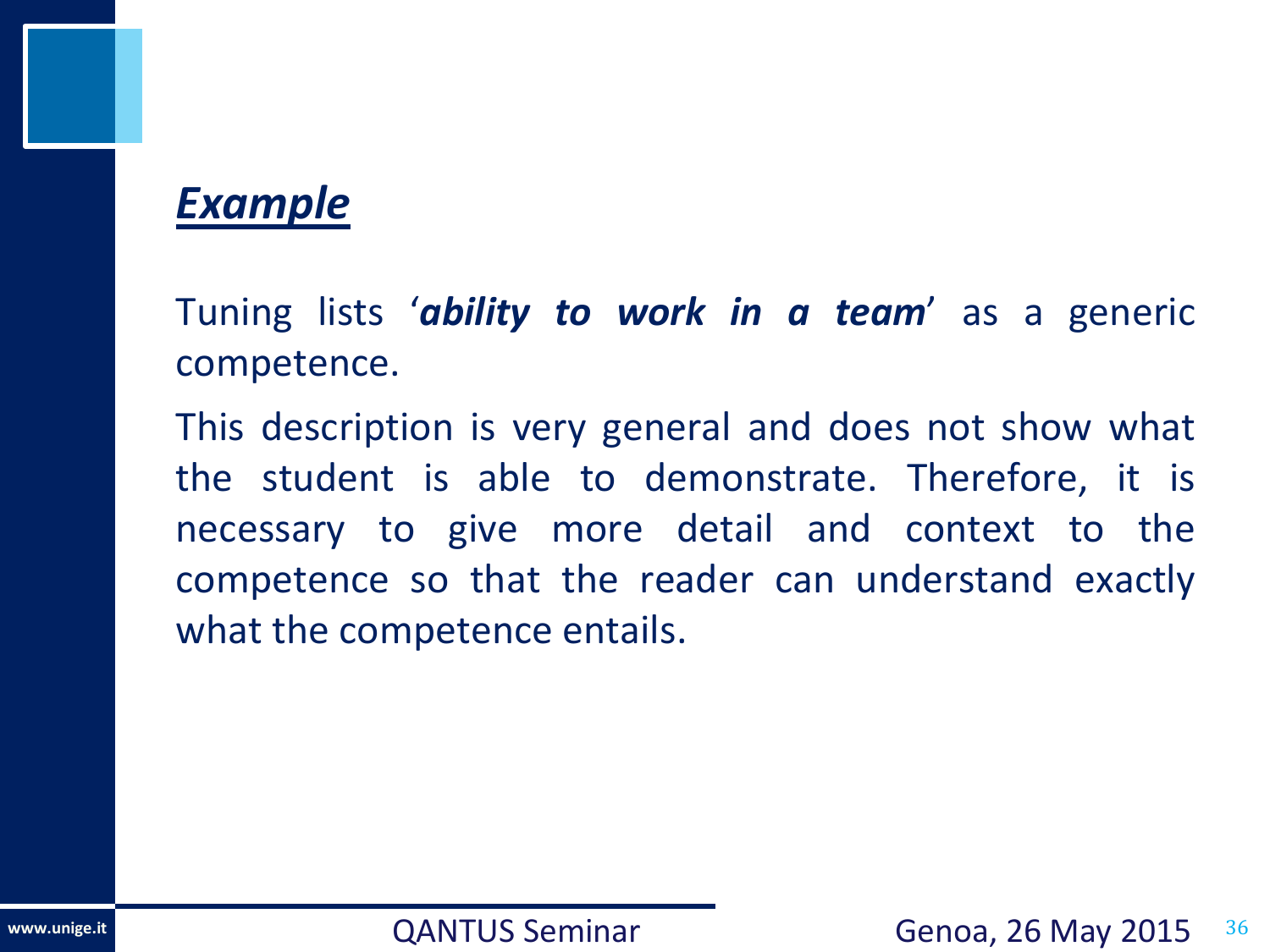#### An example of a competence statement might be: *capacity for working in a team and for assuming responsibility for certain tasks*.

The example meet the requirement that the description of the competence should be as short as possible, while at the same time providing enough context and detail as to give the reader some insight into what the student is able to do.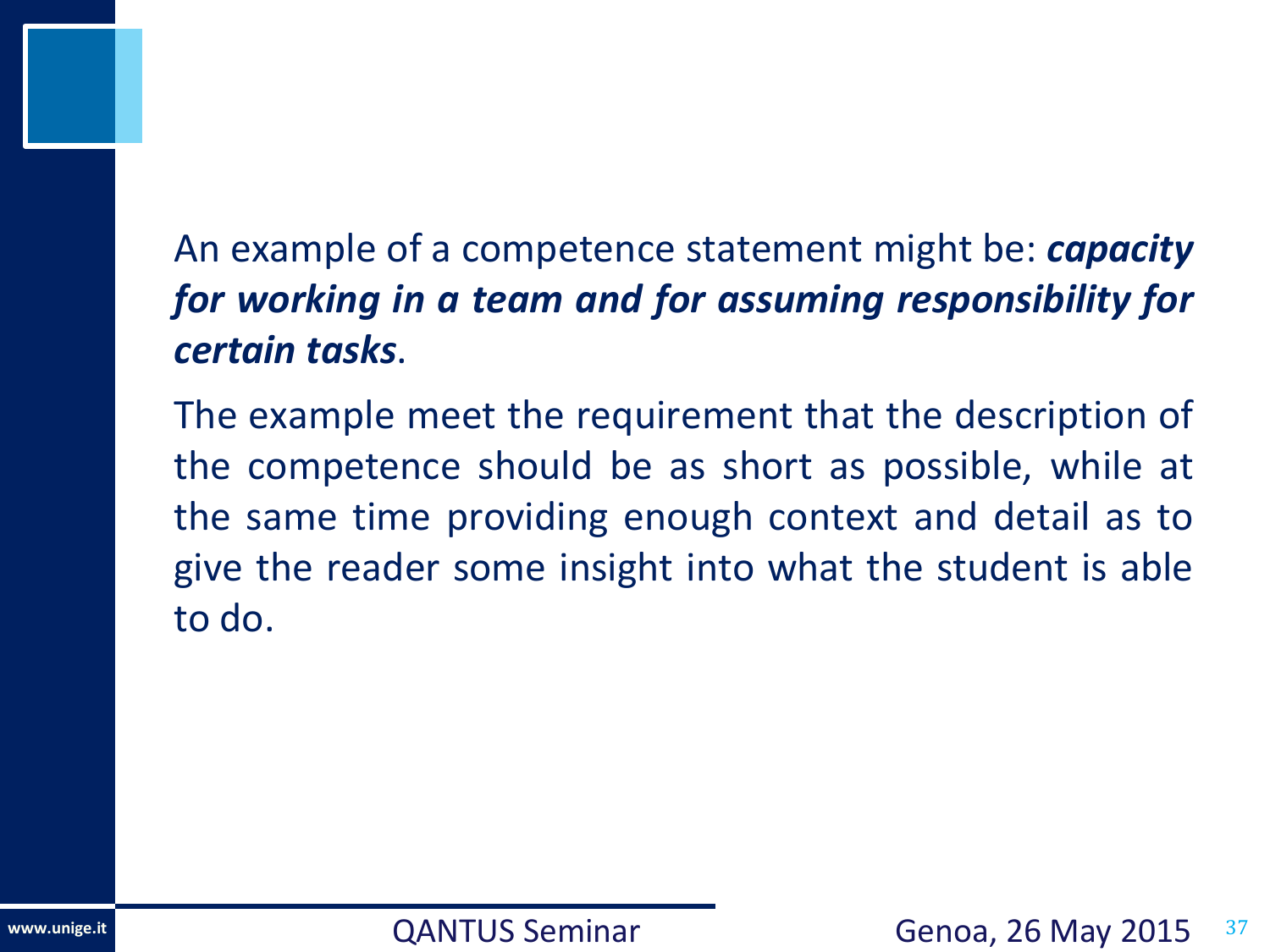# *Definition of the programme learning outcomes to be met*

PLOs should be aligned with, and informed by, relevant international and national frameworks at both the specific subject level and the general educational level .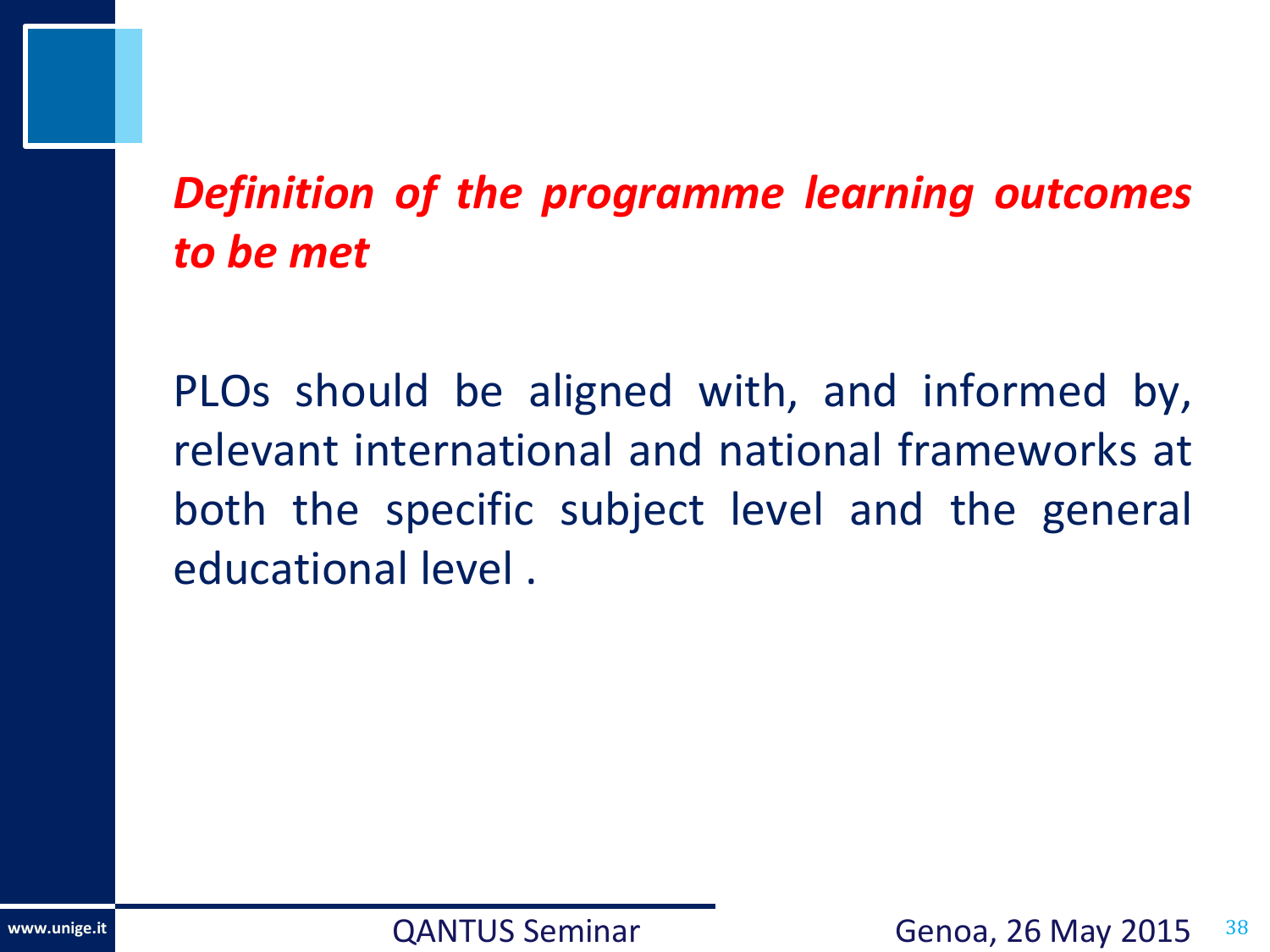When they are available, it is - in addition strongly advised to consult subject specific frameworks, such as the relevant Tuning subject area reference frameworks and/or national conceptual frameworks of subject related descriptors.

A minimum of 15 and a maximum of 20 key programme learning outcomes are suggested by Tuning.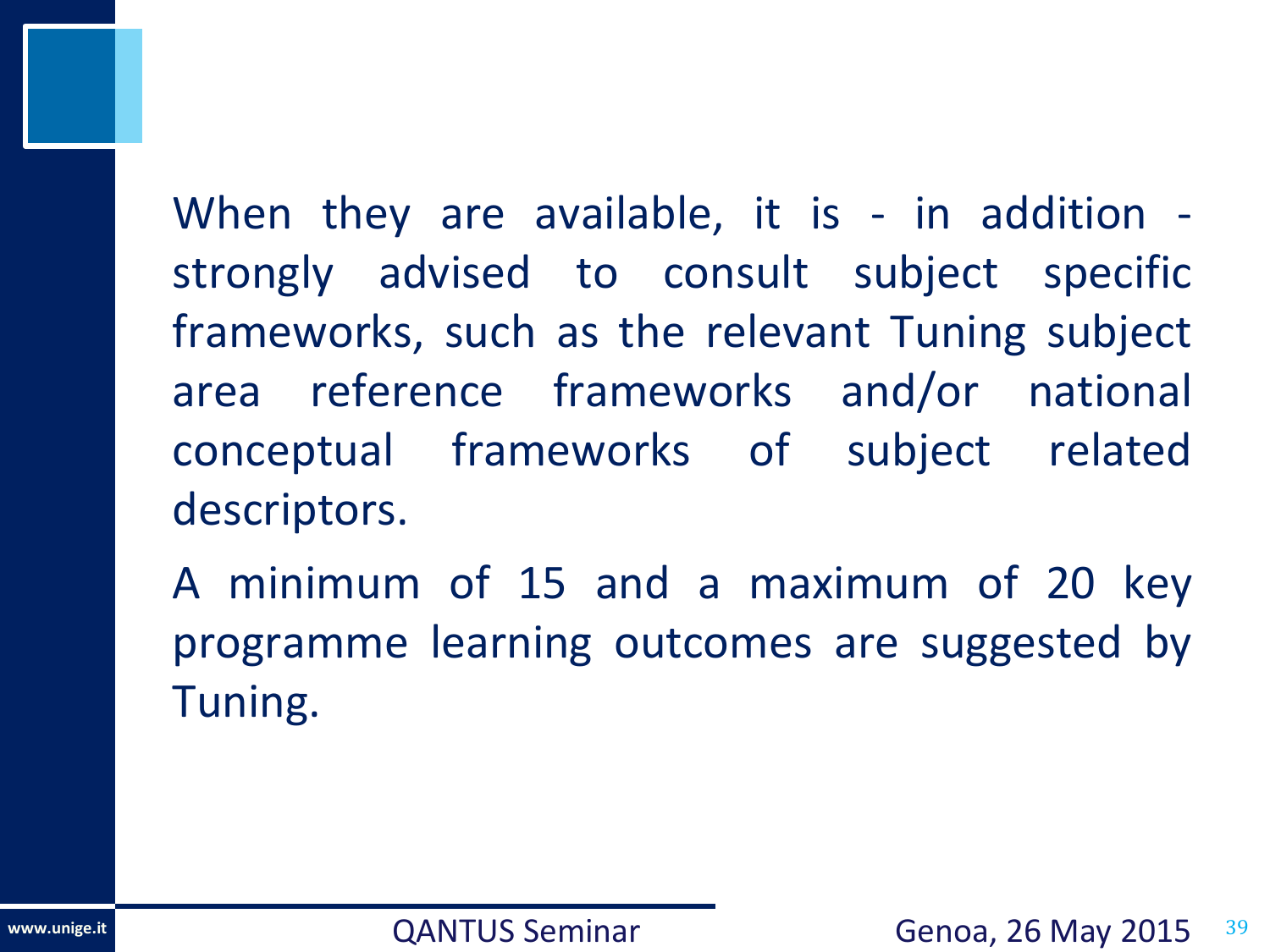# The following are characteristics of good, verifiable, comprehensible and observable PLOs. They should be:

- **specific** (giving sufficient detail, written in clear language);
- **→ objective** (formulated in a neutral way, avoiding opinions and ambiguities);
- **►** achievable (feasible in the given timeframe and with the resources available);
- **useful** (they should be perceived as relevant for higher education studies and civil society);
- **P** relevant (should contribute to the aim of the qualification involved);
- **standard-setting** (indicate the standard to be achieved).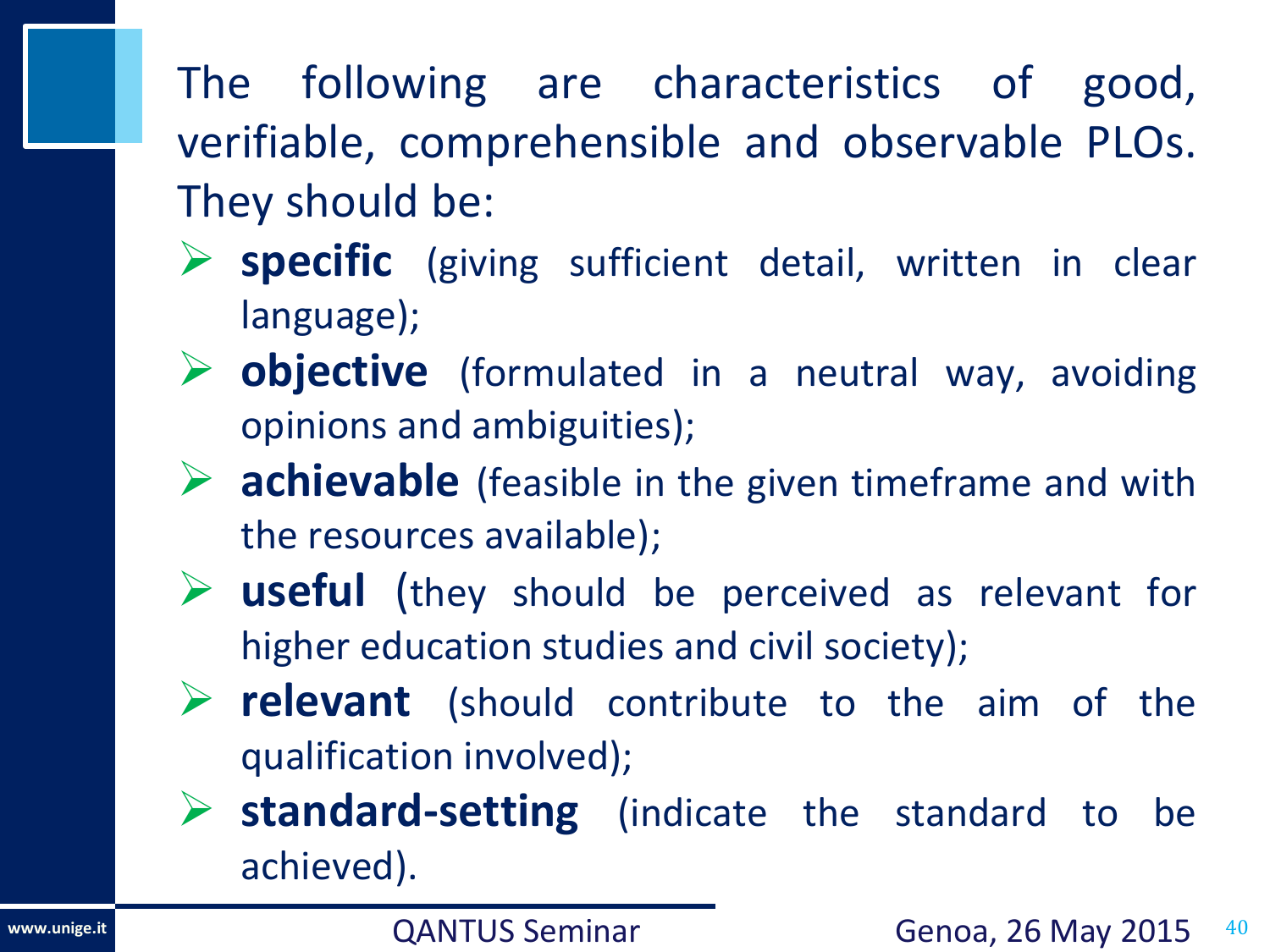### *Level of learning outcomes*

The **level of the learning outcomes has to be adequate to the reference cycle (I or II) of the study programme.**

From the European perspective, an important step in constructing the EHEA has been the development of an agreed set of **general descriptors** (that is generic statements of the broad expected outcomes) to outline the essential components of any degree programme that leads to the completion of a Bologna cycle.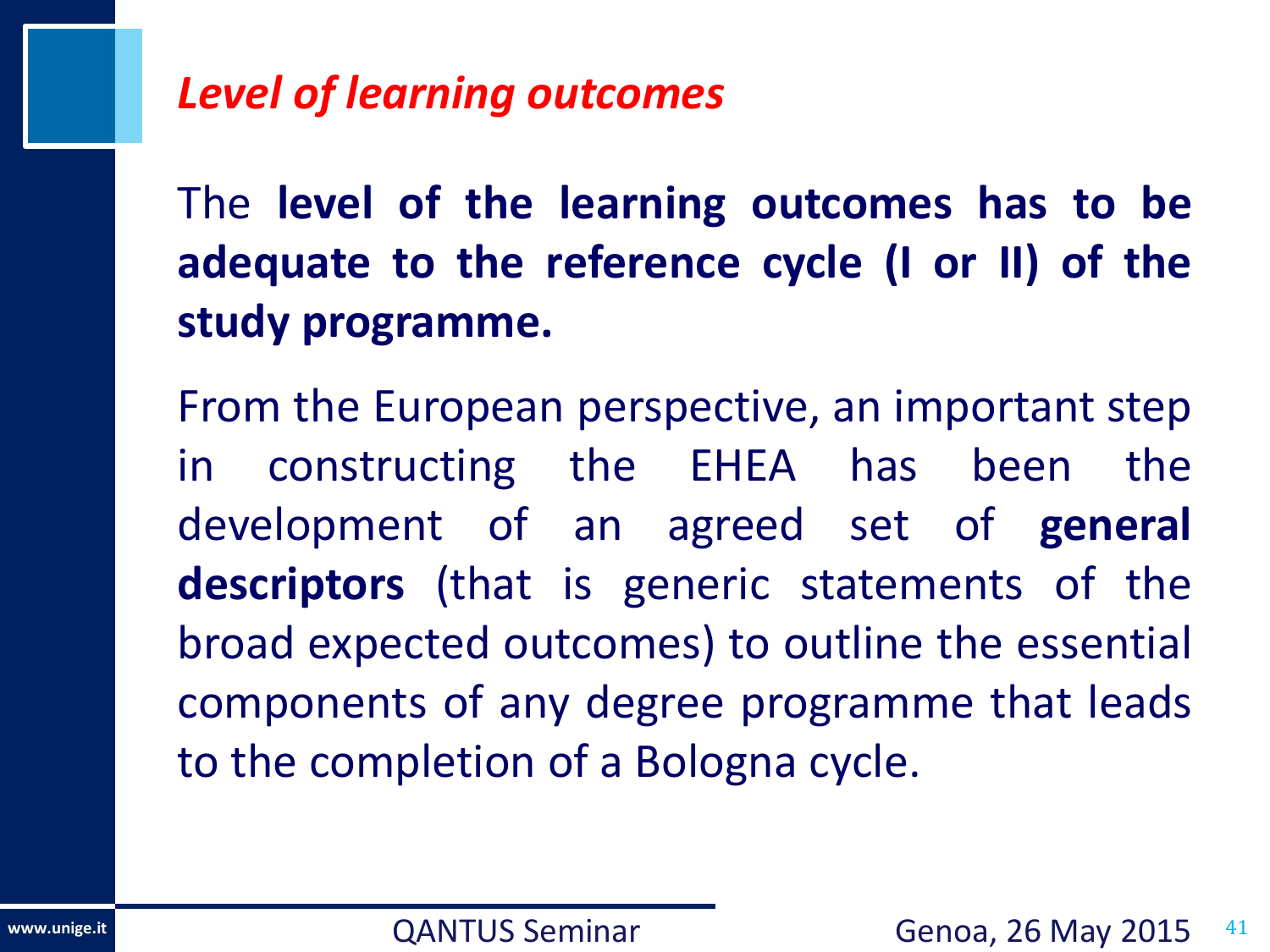These are known as the **Dublin Descriptors** and are based on the following inter-related dimensions**:**

- **acquiring knowledge and understanding;**
- **applying knowledge and understanding;**
- **making informed judgments and choices;**
- **communicating knowledge and understanding;**
- **capacities to continue learning.**

The Dublin Descriptors have been endorsed by the European Ministers of Education as part of the report *A Framework for Qualifications of The European Higher Education Area* (http://www.bdp.it/lucabas/lookmyweb/templates /up\_files///Processo\_Bologna/Doc%20Qualification %20Framework.pdf)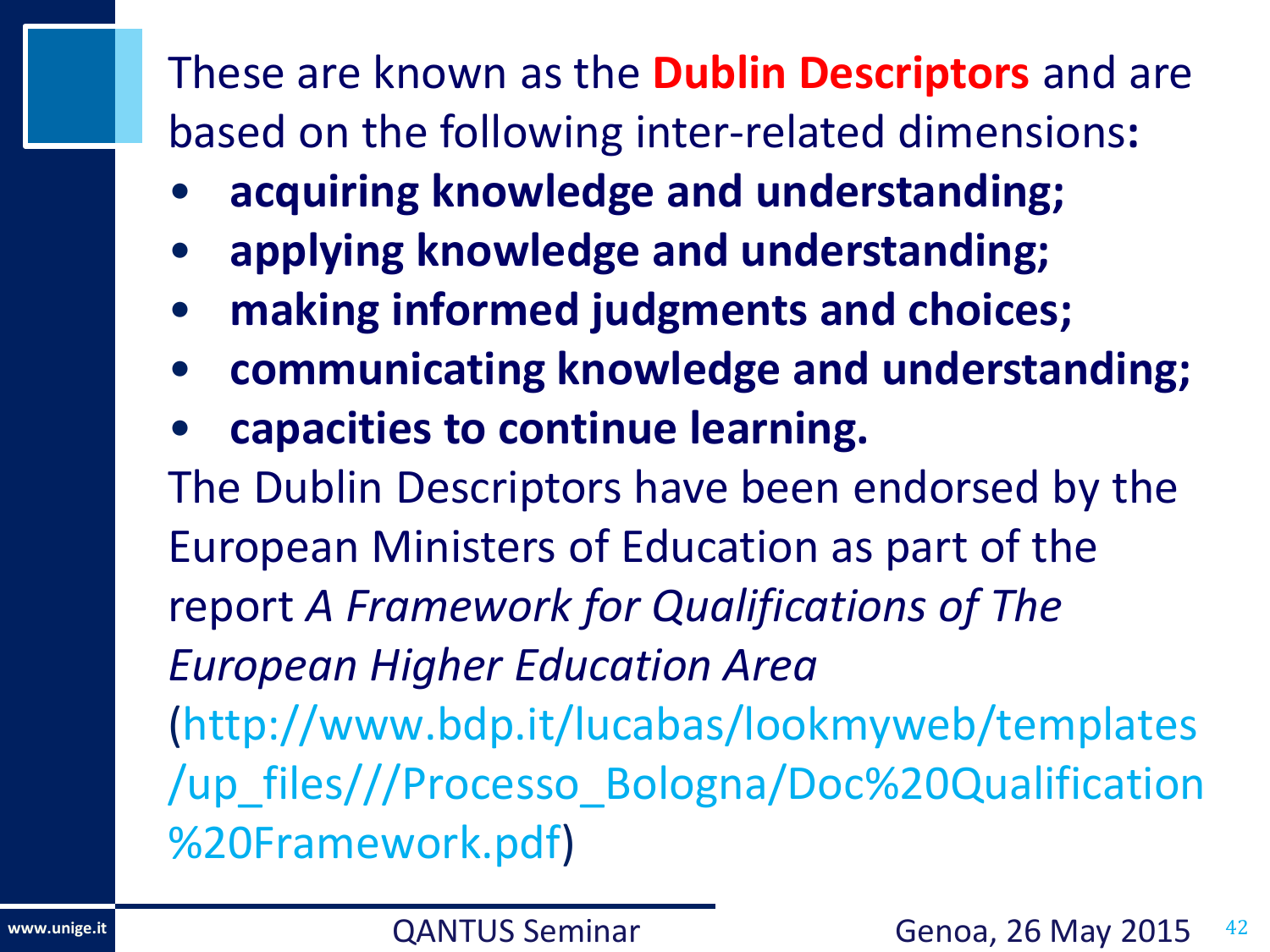Besides the QF for EHEA, the European Union has established also a **European Qualifications Framework for Lifelong Learning (EQF for LLL), which has eight levels, covering learning achievements at all educational levels** (http://eur-

lex.europa.eu/LexUriServ/LexUriServ.do?uri=OJ:C: 2008:111:0001:0007:EN:PDF).

As far as higher education is concerned, the top 3 levels (that is 6, 7 and 8) in this framework are compatible with the three cycles included in the Qualifications Framework for the EHEA.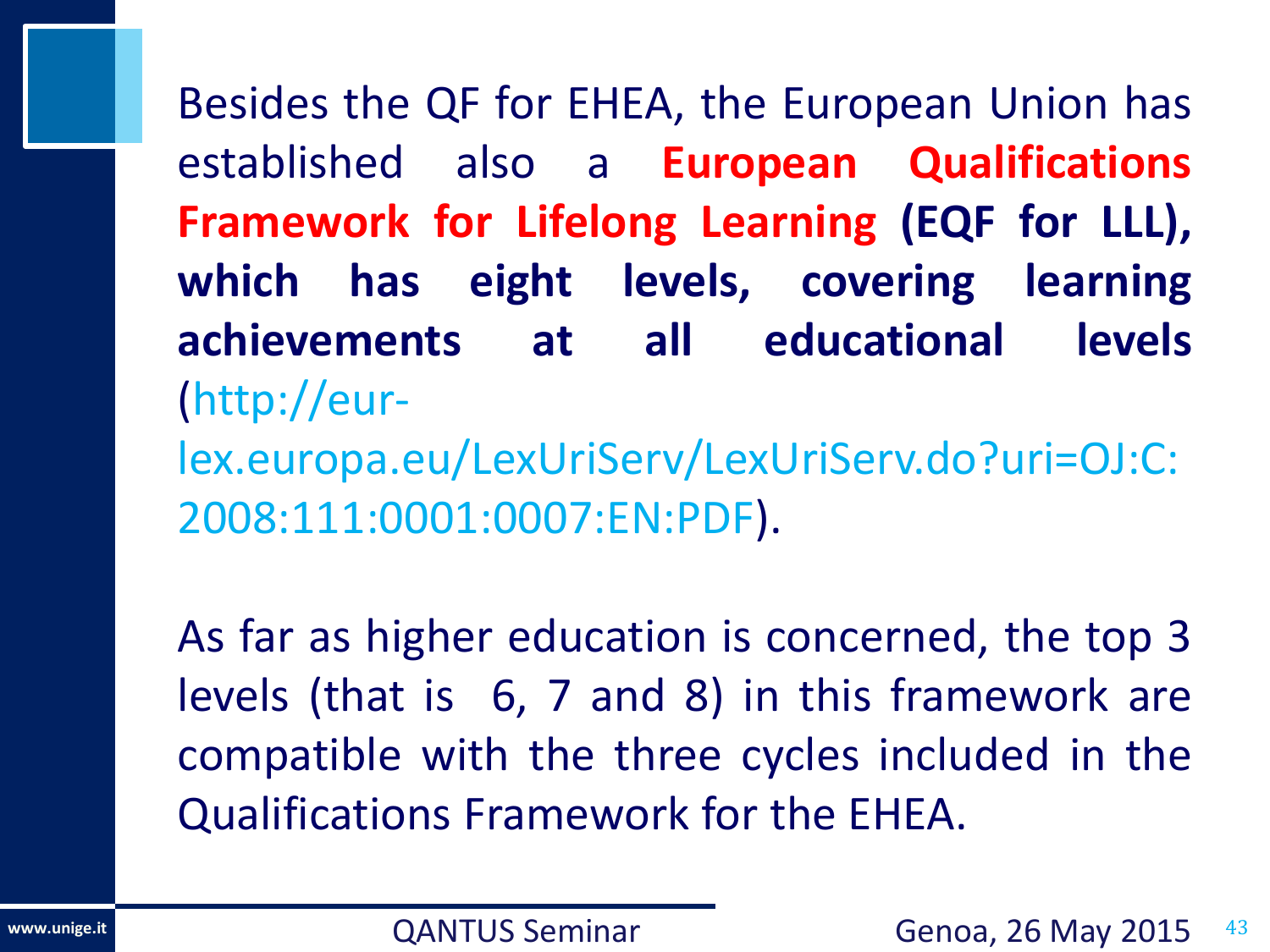The Dublin Descriptors/EQF descriptors form general reference points at the European level in which any specific SP has to be situated.

Of course programme learning outcomes defined according to Tuning approach have to be consistent with the corresponding Dublin descriptors and EQF descriptors.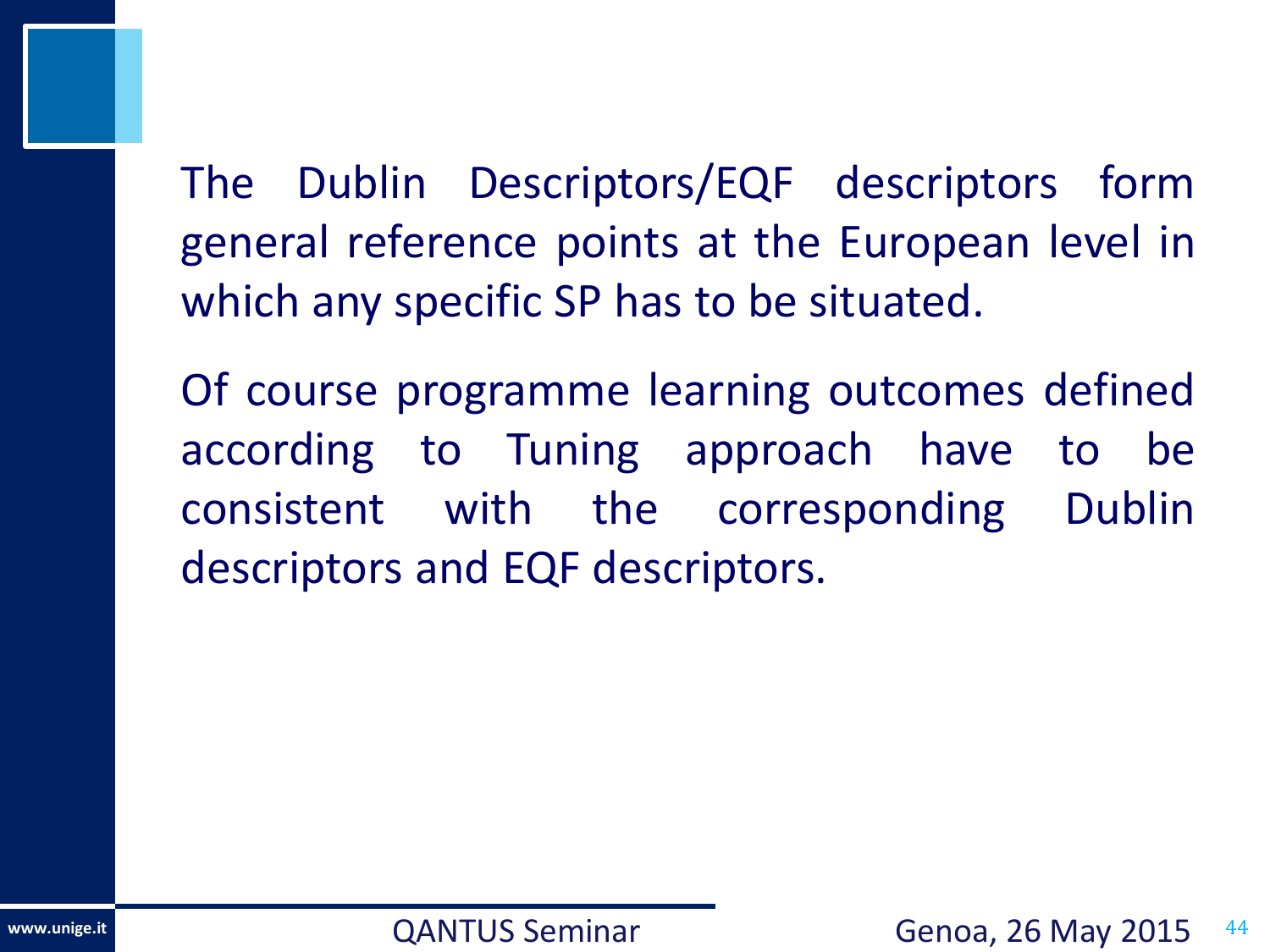#### *Language of the learning outcomes*

The language used to describe the learning outcomes is of crucial importance. While there are a variety of different ways of outlining a learning outcome, each one normally should contain *five key components***:**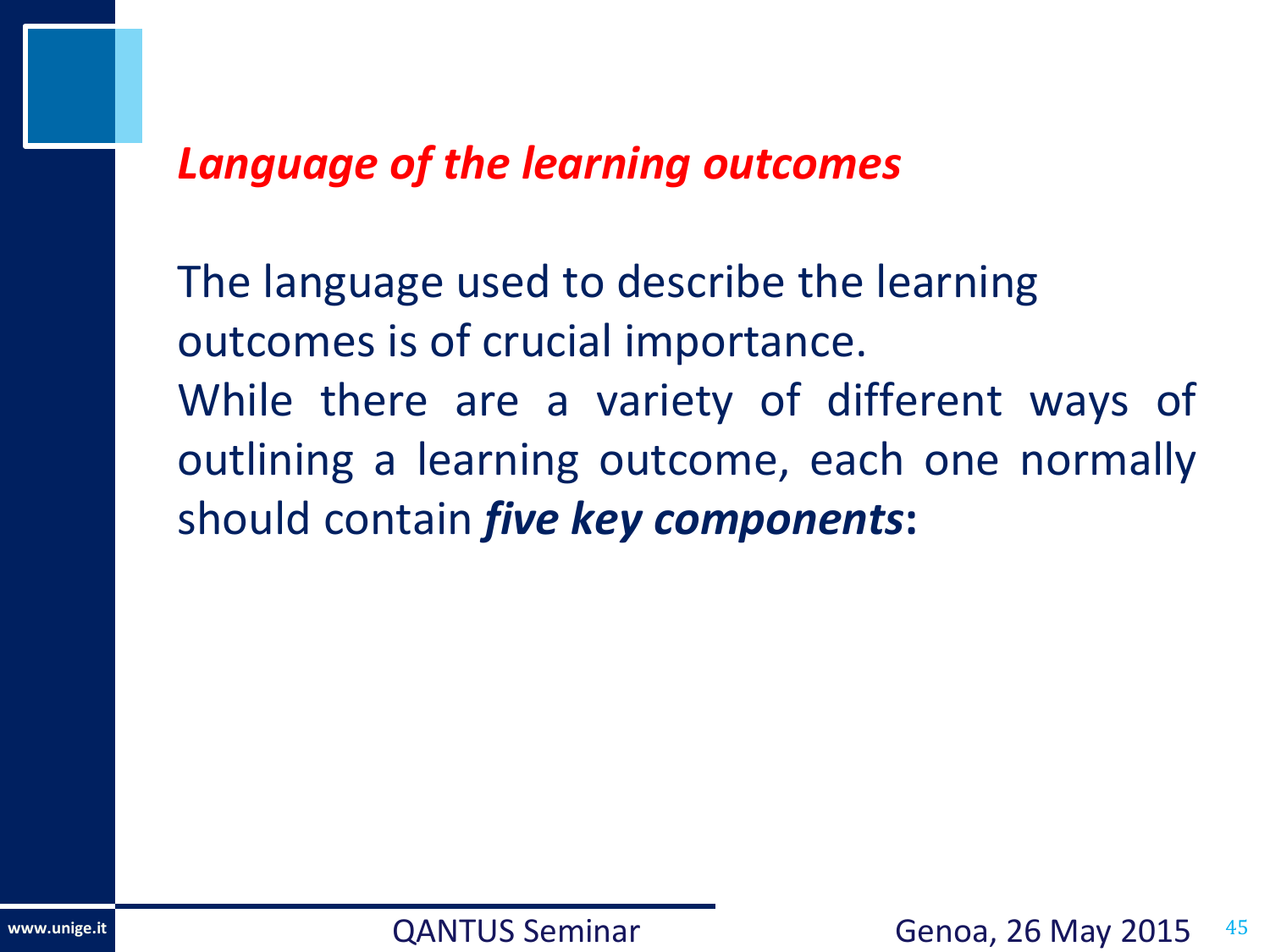**1. An indication of the** *type* **of PLO**: **knowledge, cognitive processes, skills, or other competences**.

The PLO should clearly reflect the **type of learning** to be achieved: this means making it explicit whether the PLO is about acquiring knowledge, developing understanding and cognitive processing, learning a mechanical skill, a professional stance or the like. The language should also indicate whether the

PLO is predominantly focused on one or more of the types of learning.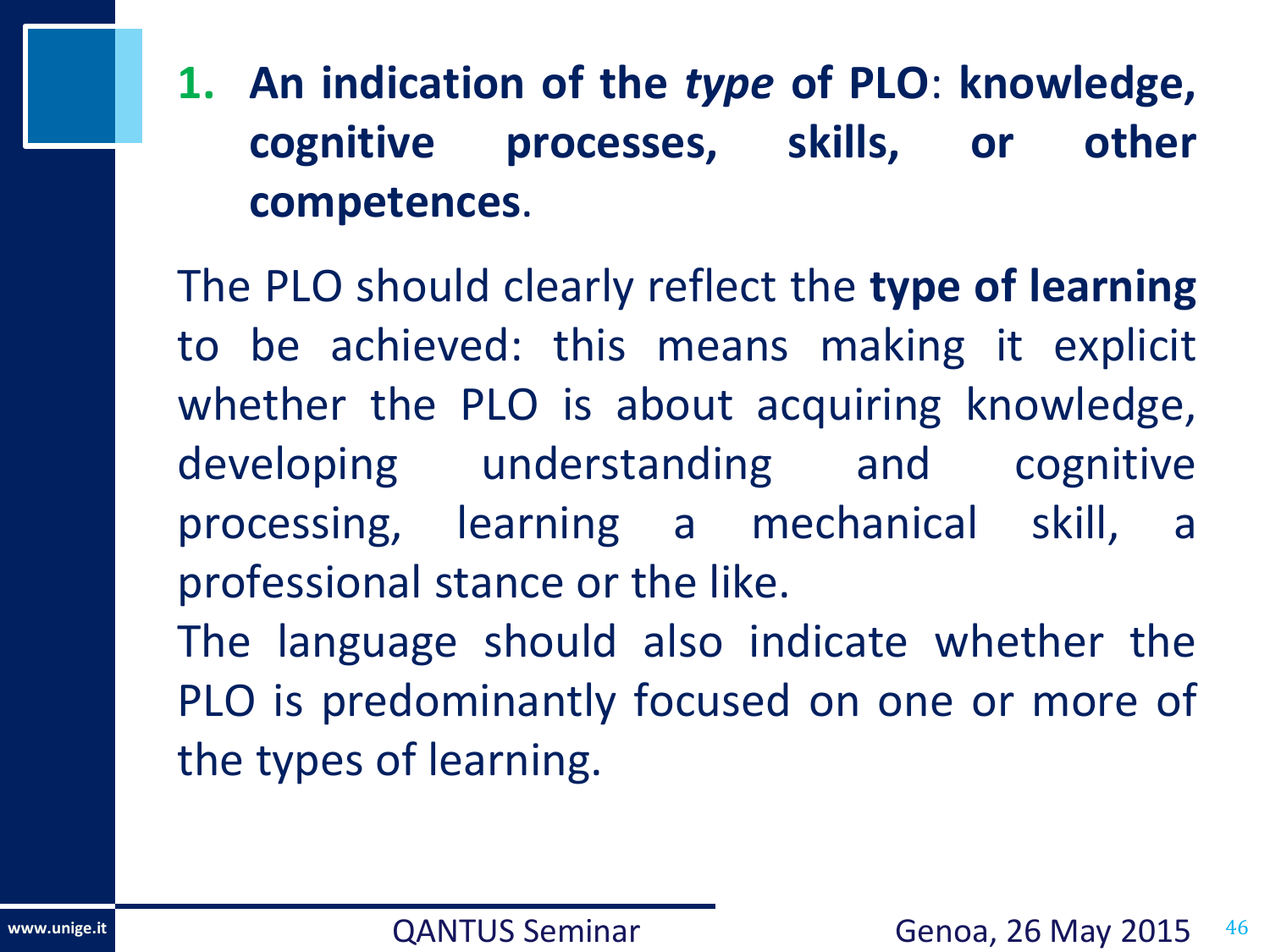## **2. An active** *verb* **form.**

At this regard different taxonomies or classification systems have been developed to explain how people learn and what features distinguish the beginner from the expert.

The taxonomies have specific verbs and expressions associated with their classification system. While these systems can be helpful in writing PLO statements, each of these taxonomies has its strengths and shortcomings.

Each has been developed in a particular timeframe and for a particular purpose and might not always be applicable to present day learning.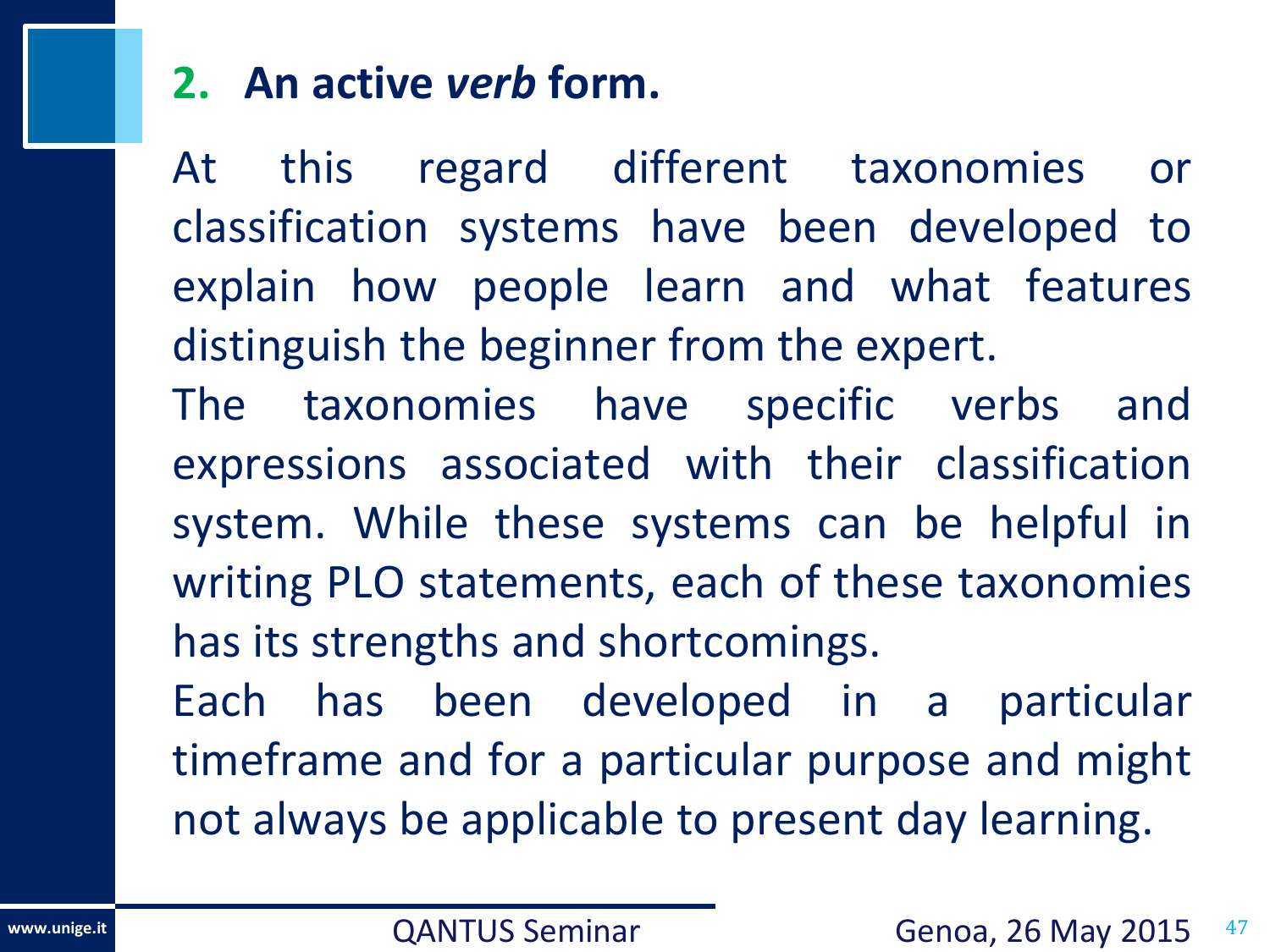- **3. The** *subject* **or** *topic area* **of the learning**: this can be specific or general and refers to the subject matter, a field of knowledge, a professional activity, an ability to perform or a particular skill.
- **4. An indication of the** *standard* **or the** *level* **that is intended / achieved by the PLO**. This needs to reflect the breadth, depth and complexity of the learning as well as the relevant qualification descriptor.
- **5. The** *scope* **and/or** *context* **of the PLO.**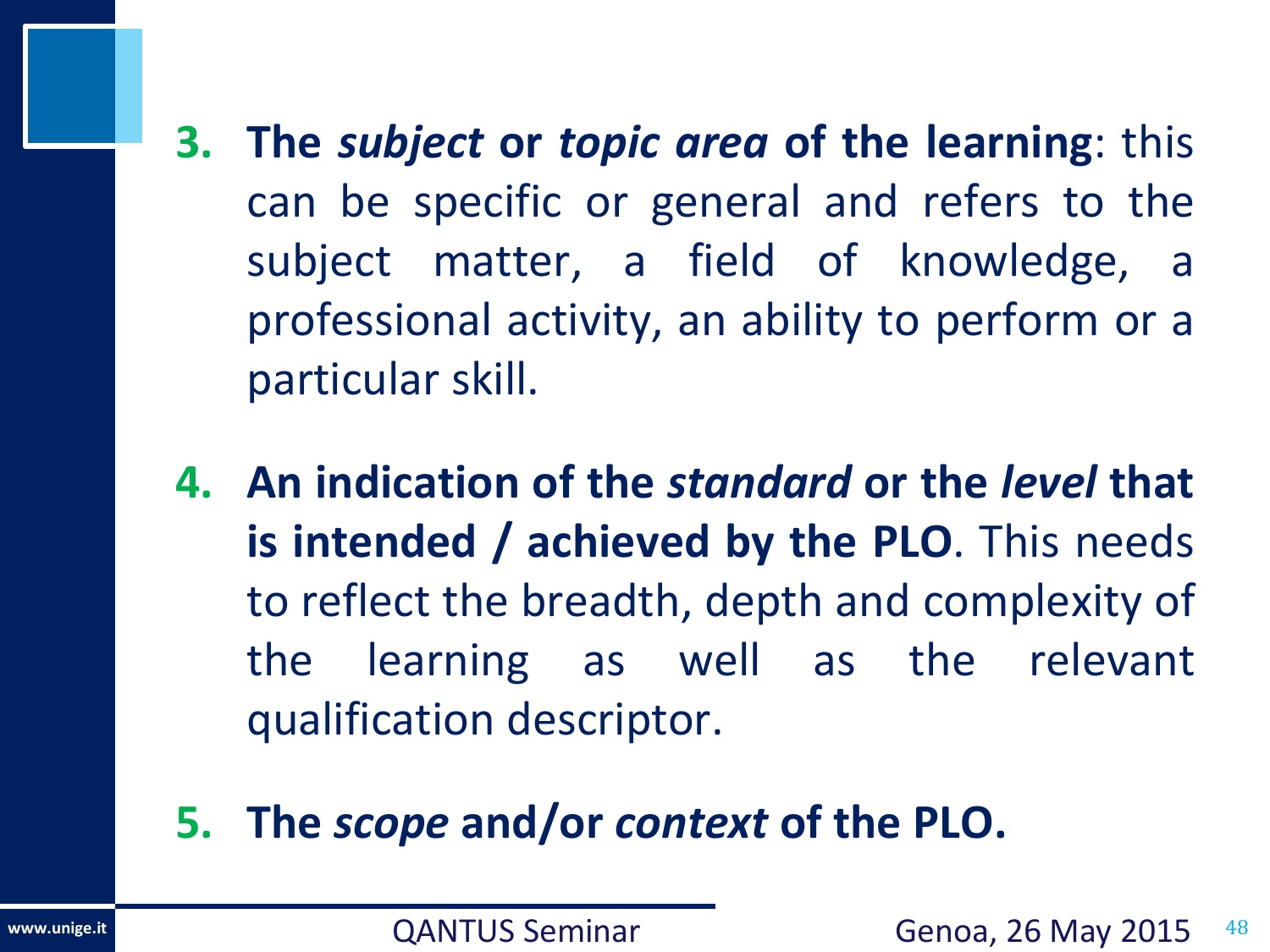#### *Example*

To illustrate the above, we analyse here one example from the field of Physics:

'**Ability to make measurements of physical quantities and to pursue an investigation by the design, execution and analysis of experiments, to compare results with existing knowledge and theories, and to draw conclusions (including degree of uncertainty)**'.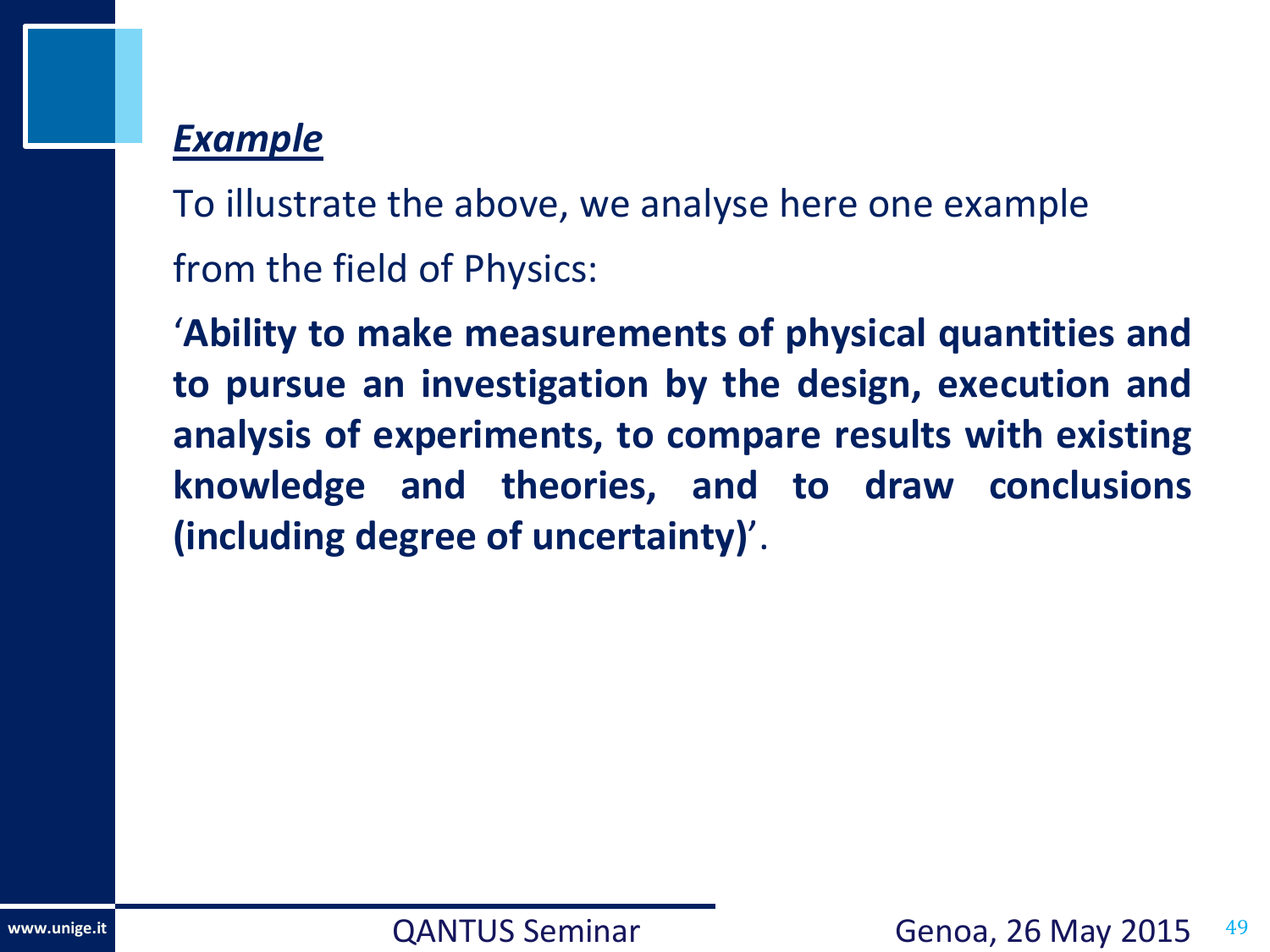| <b>Type</b> | <b>Verb</b>            | <b>Subject or</b><br><b>Topic area</b> | <b>Standard</b><br>or Level                                         | Scope and/or<br><b>Context</b>                                                                                                                 |  |
|-------------|------------------------|----------------------------------------|---------------------------------------------------------------------|------------------------------------------------------------------------------------------------------------------------------------------------|--|
| Ability     | to make<br>measurement | physical<br>quantities                 |                                                                     |                                                                                                                                                |  |
|             | to pursue              | investigation                          | by design,<br>execution<br>and analysis<br><b>of</b><br>experiments | to compare<br>results with<br>existing<br>knowledge and<br>theories, and to<br>draw<br>conclusions<br>(including)<br>degree of<br>uncertainty) |  |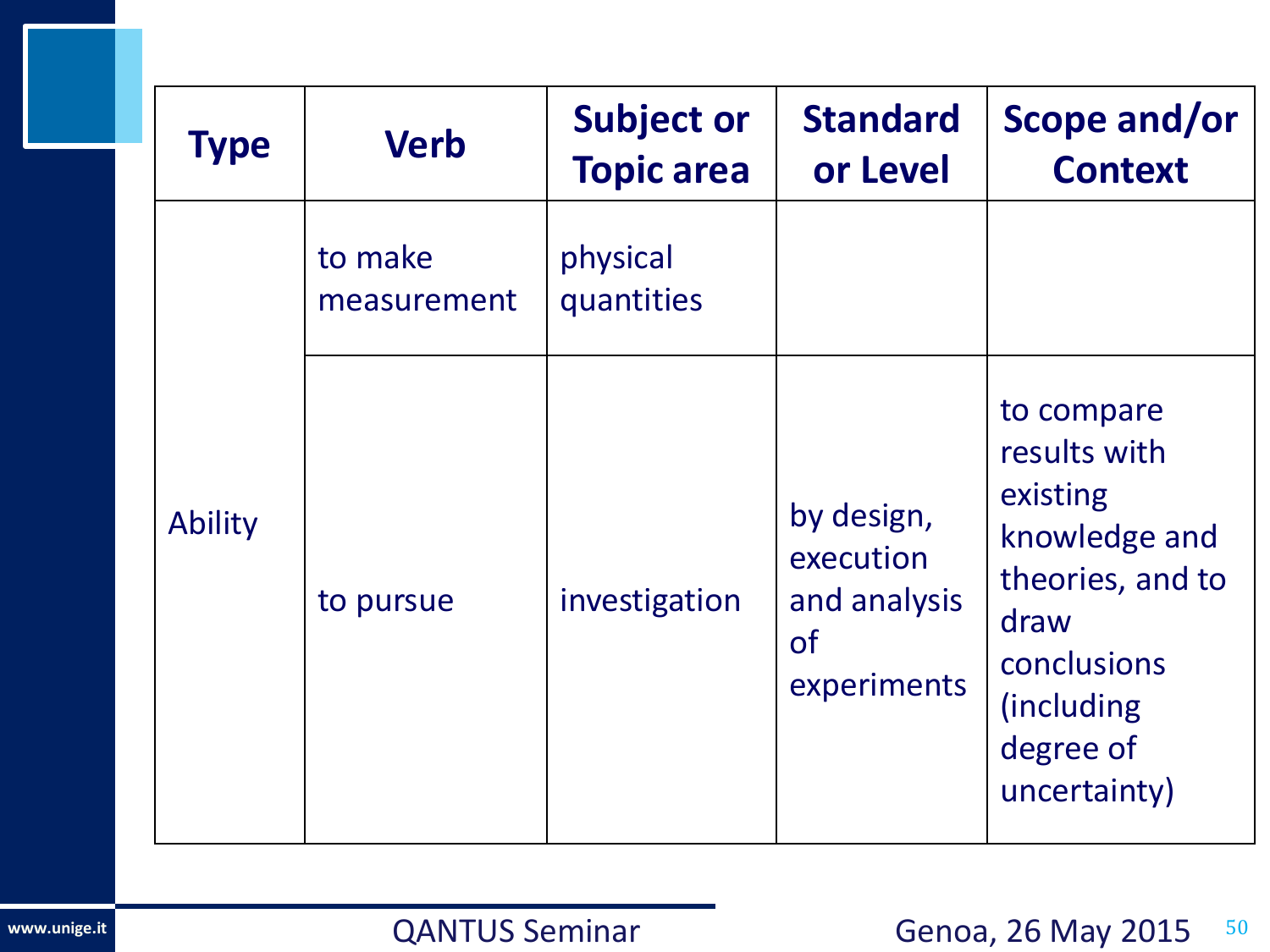## **3. Definition of the degree programme**

The formulation of a degree programme requires:

- the **definition of the curriculum with its course units** (modules and other educational activities);
- the **definition of the course-unit characteristics** (specific learning outcomes, content, etc.).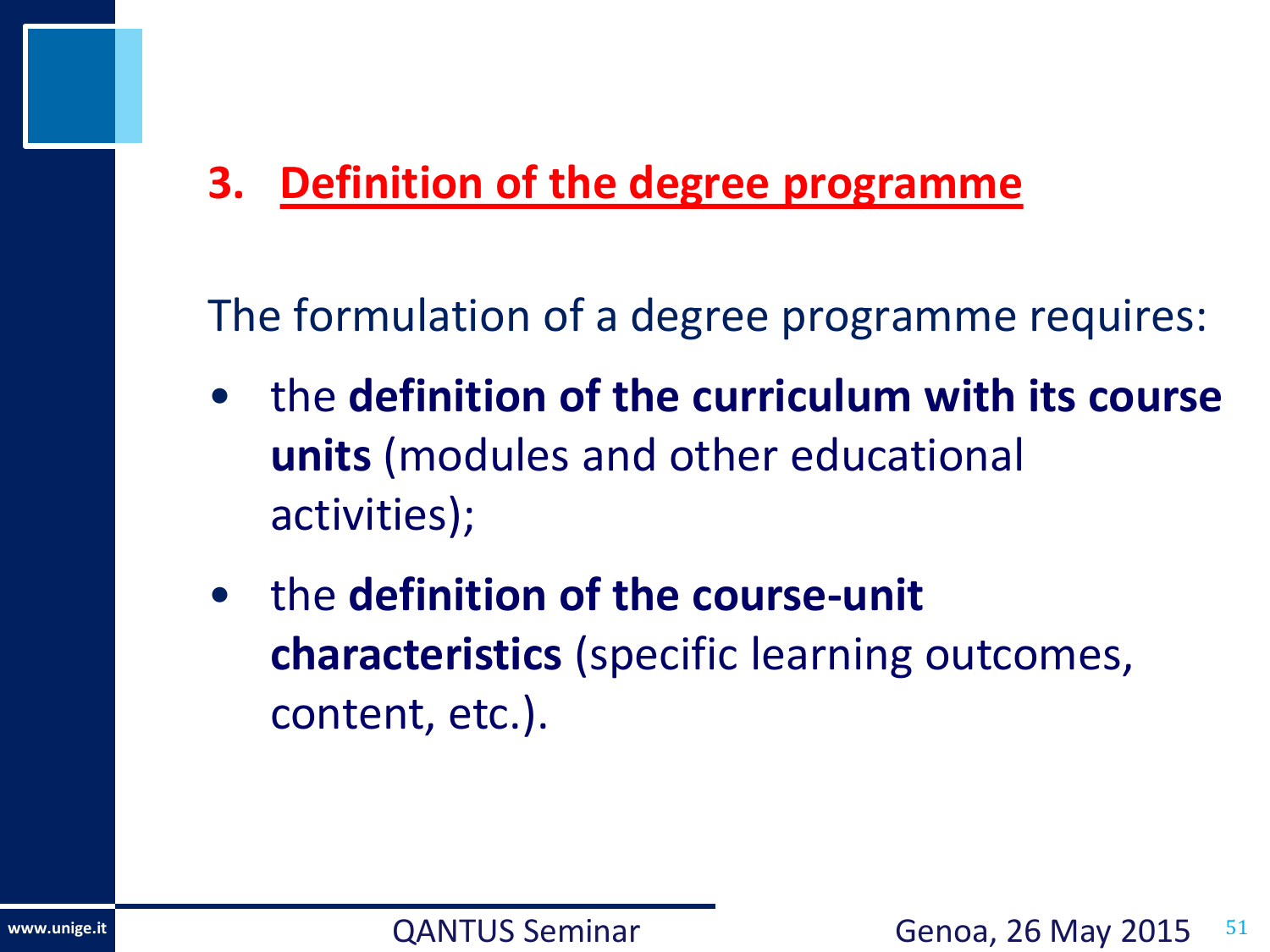## *Definition of the curriculum with its course units*

Generally the information required by programme evaluation/accreditation agencies operating at European level are:

• the *curriculum*, with the list of the course units, their sequence (year and semester of delivery), the number of ECTS credits associated at each unit and the unit lecturer (see the following table).

| Year/<br><b>Semester</b> | <b>Course Unit</b> | <b>ECTS</b><br><b>Credits</b> | Lecturer/s |  |  |
|--------------------------|--------------------|-------------------------------|------------|--|--|
| .                        | .                  | .                             | .          |  |  |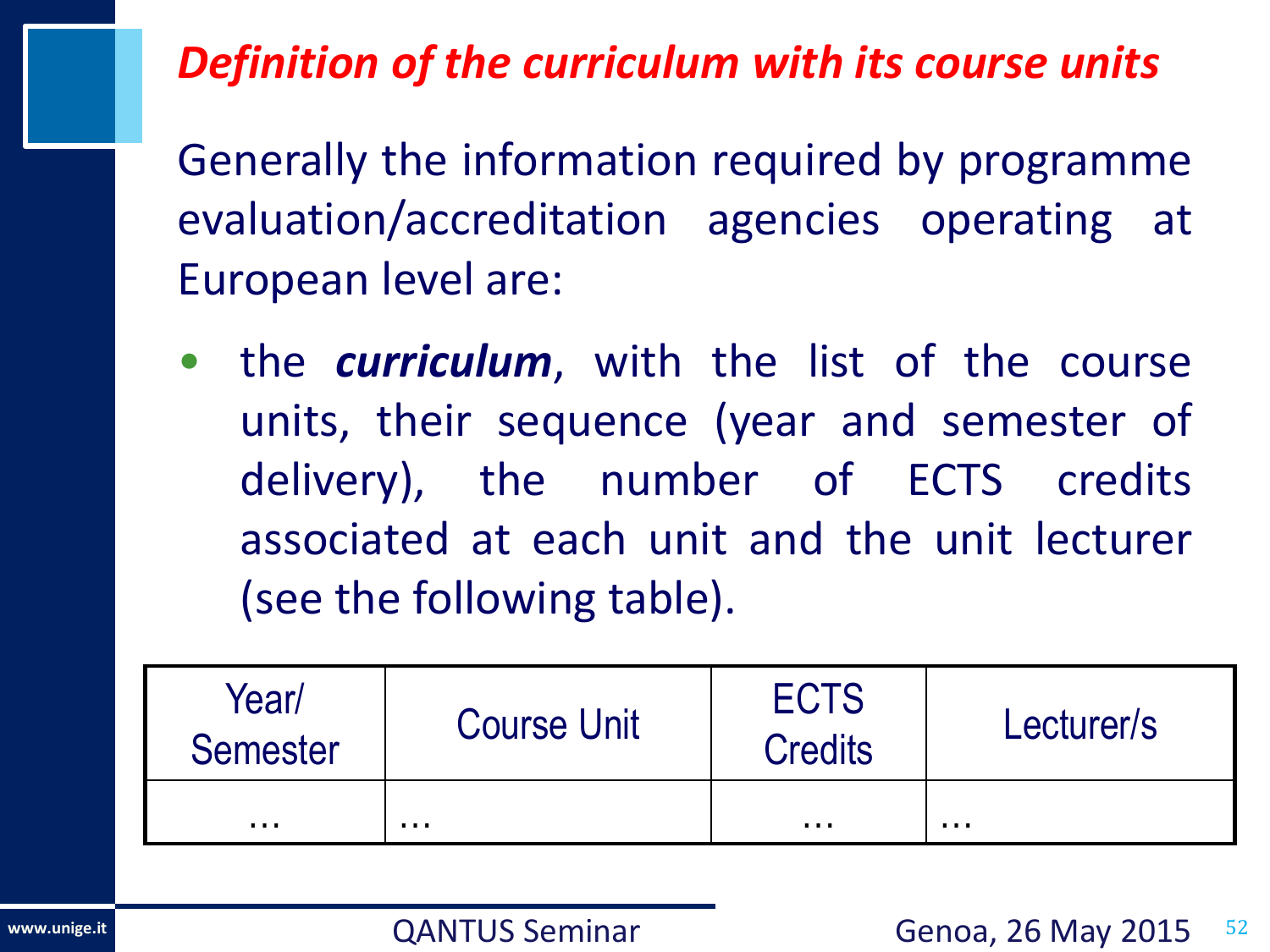The main Tuning comments to the definition of the SP curriculum may be summarised as follows:

- curriculum should be **coherent** with the degree profile and, in particular, with the intended learning outcomes;
- curriculum should **not overload** students with excessive and redundant content;
- curriculum should be **organized** in a consistent and efficient way by using workload-based credits.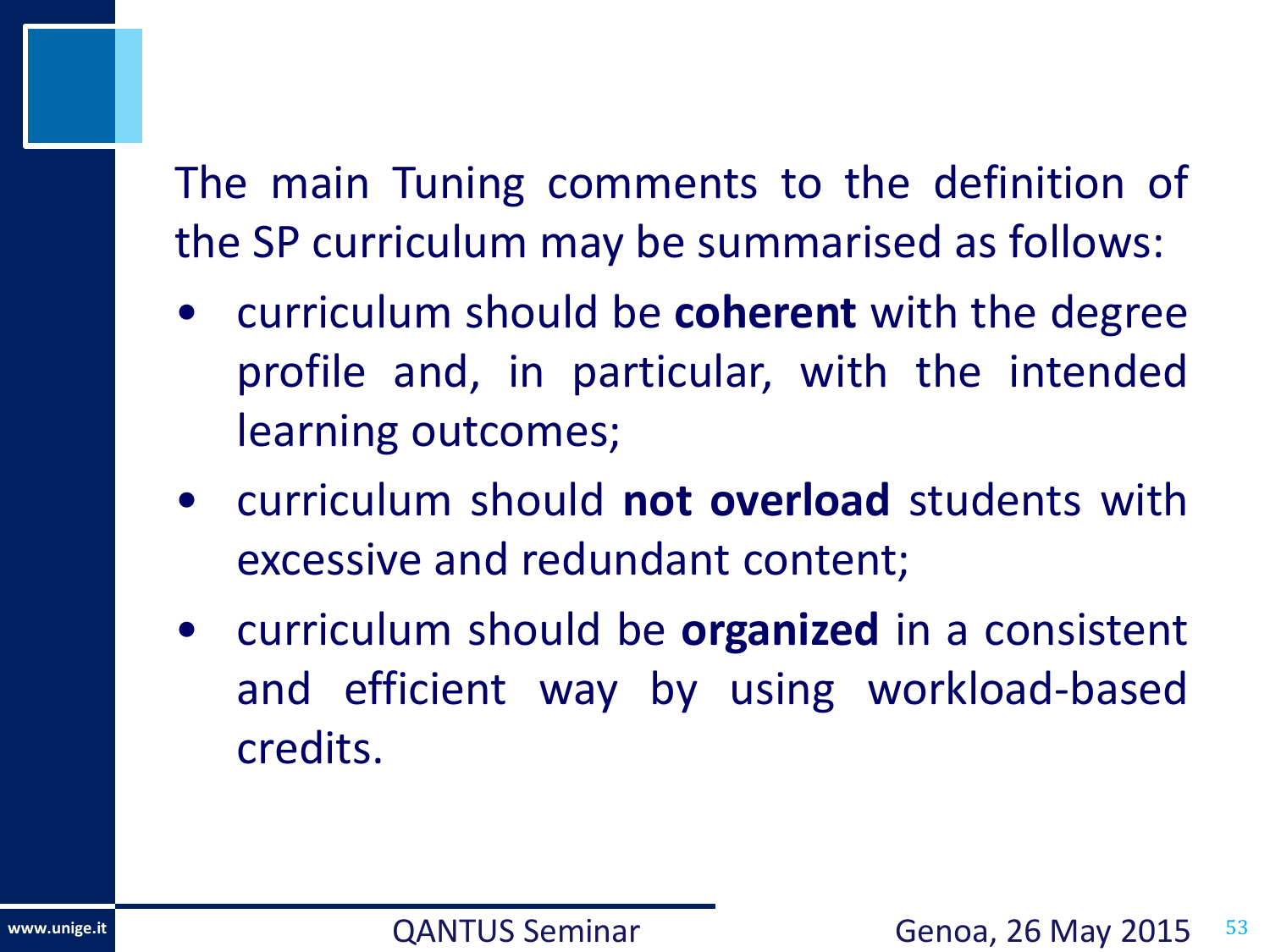# *European Credit Transfer and Accumulation System (ECTS)*

According to the Tuning approach, an important role in the definition of the curriculum should be played by the **European Credit Transfer and Accumulation System (ECTS).**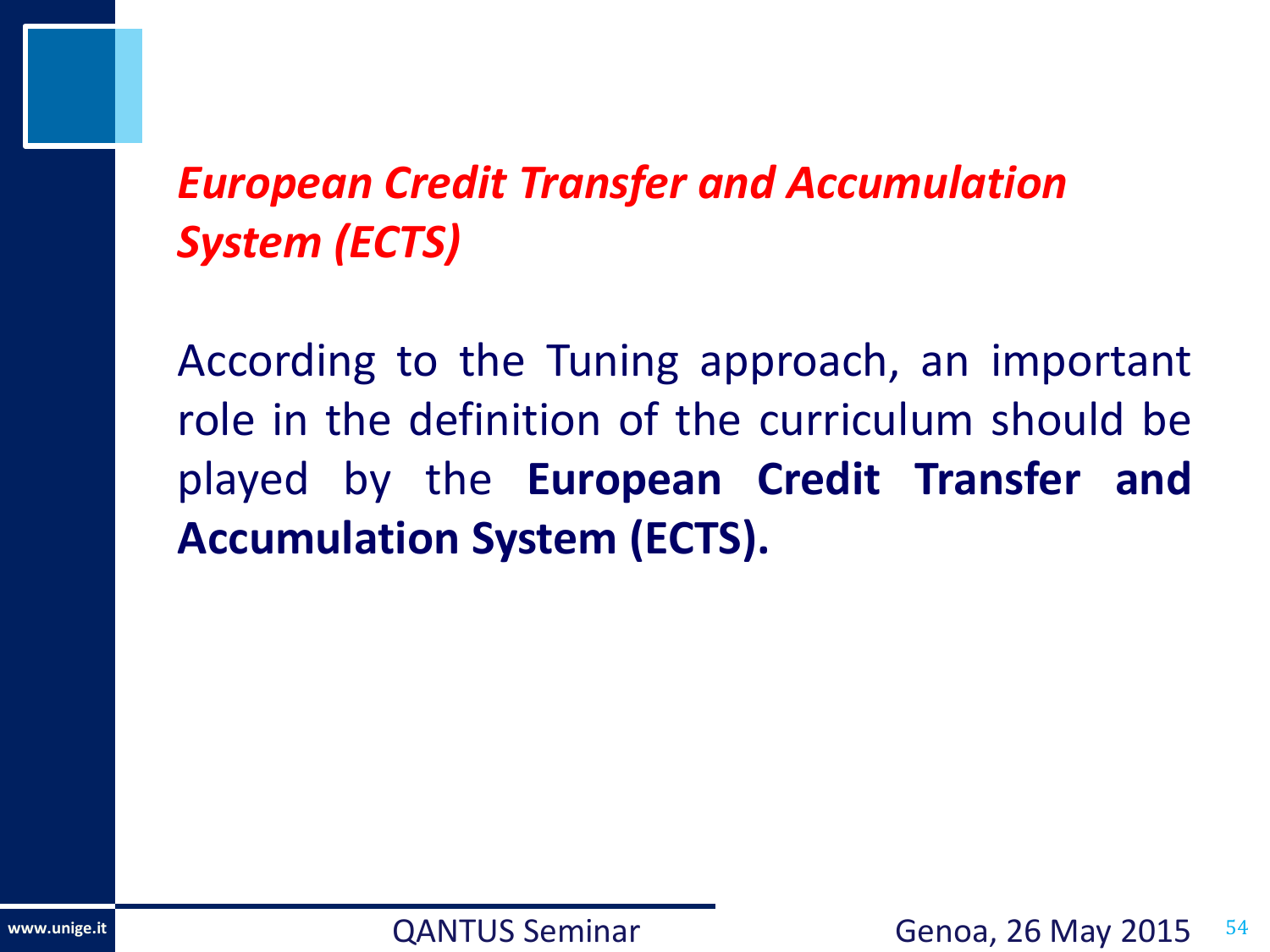As a matter of fact, **ECTS credits today are increasingly used as a tool for designing curricula**. Because they express student workload measured in time, they allow HEIs to plan the most effective way to achieve desired results within the time constraints of the length of their degree programmes.

In other words, **ECTS permits us to plan how best to use students' time to achieve the aims of the educational process**, rather than considering teachers' time as a constraint and students' time as basically limitless.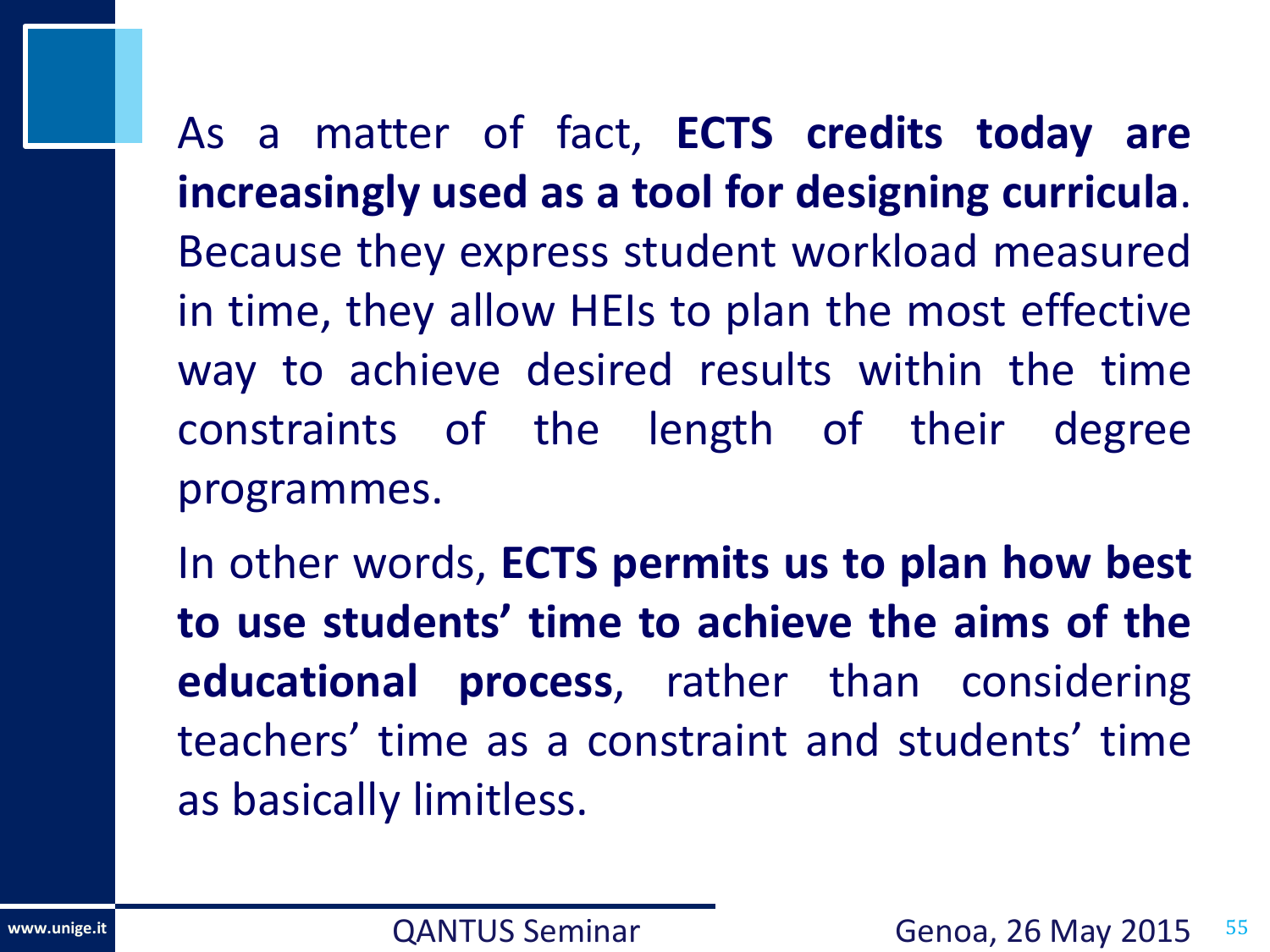#### *Definition of the course unit characteristics*

For each course unit a SP should define at least:

- **name**;
- **number of ECTS credits**;
- **lecturer/s**;
- **learning outcomes specific** of the didactic unit and consistent with the established learning outcomes of the SP;
- **contents and schedule**;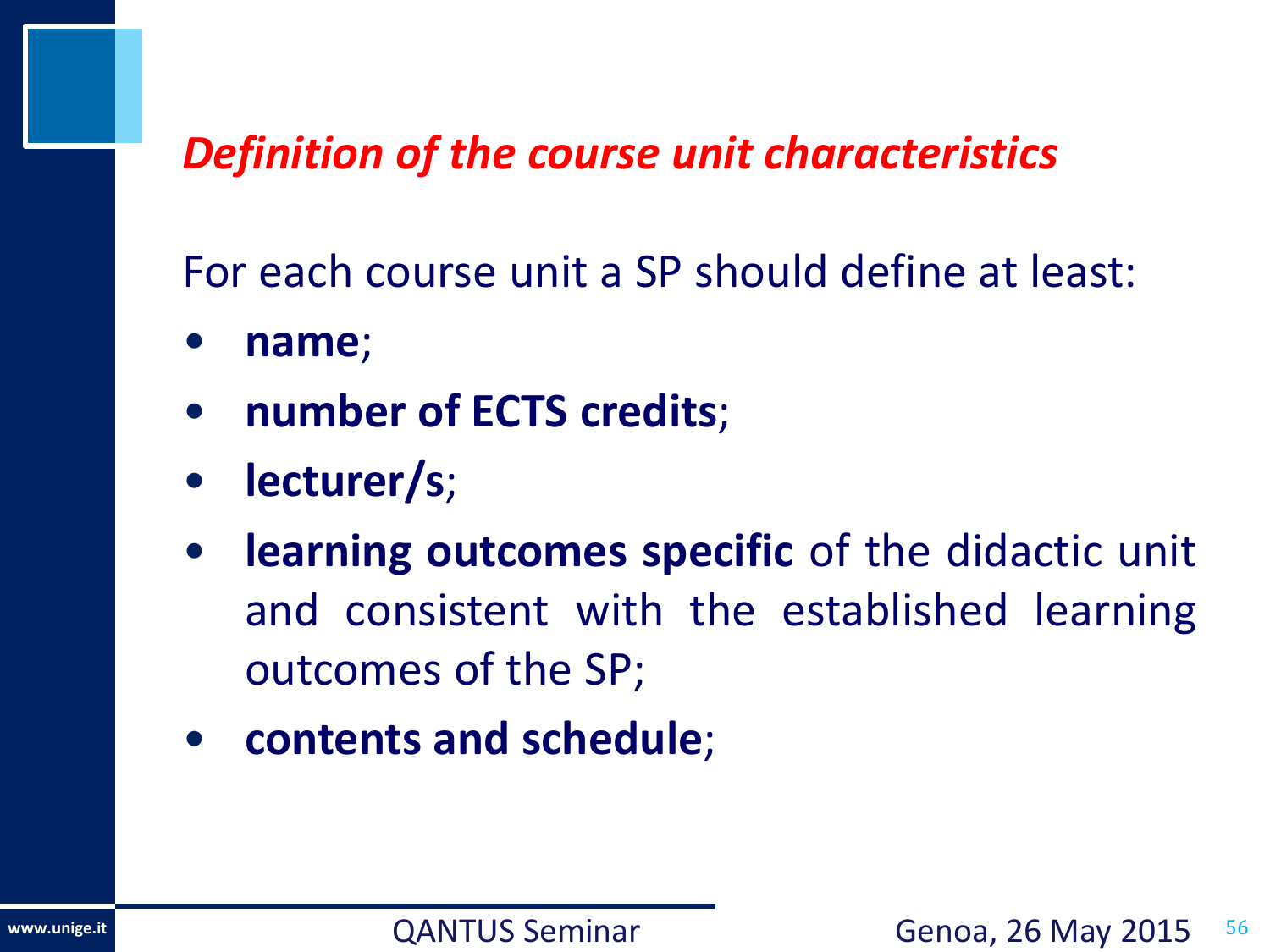• **typologies of the educational activities** (e.g.: theoretical lessons, practical lessons, laboratories, projects, etc.), also in terms of number of hours/credits for each typology, and relative **instructional forms of education** (e.g.: face to face education, distance education, etc), also in terms of hours/credits for each form;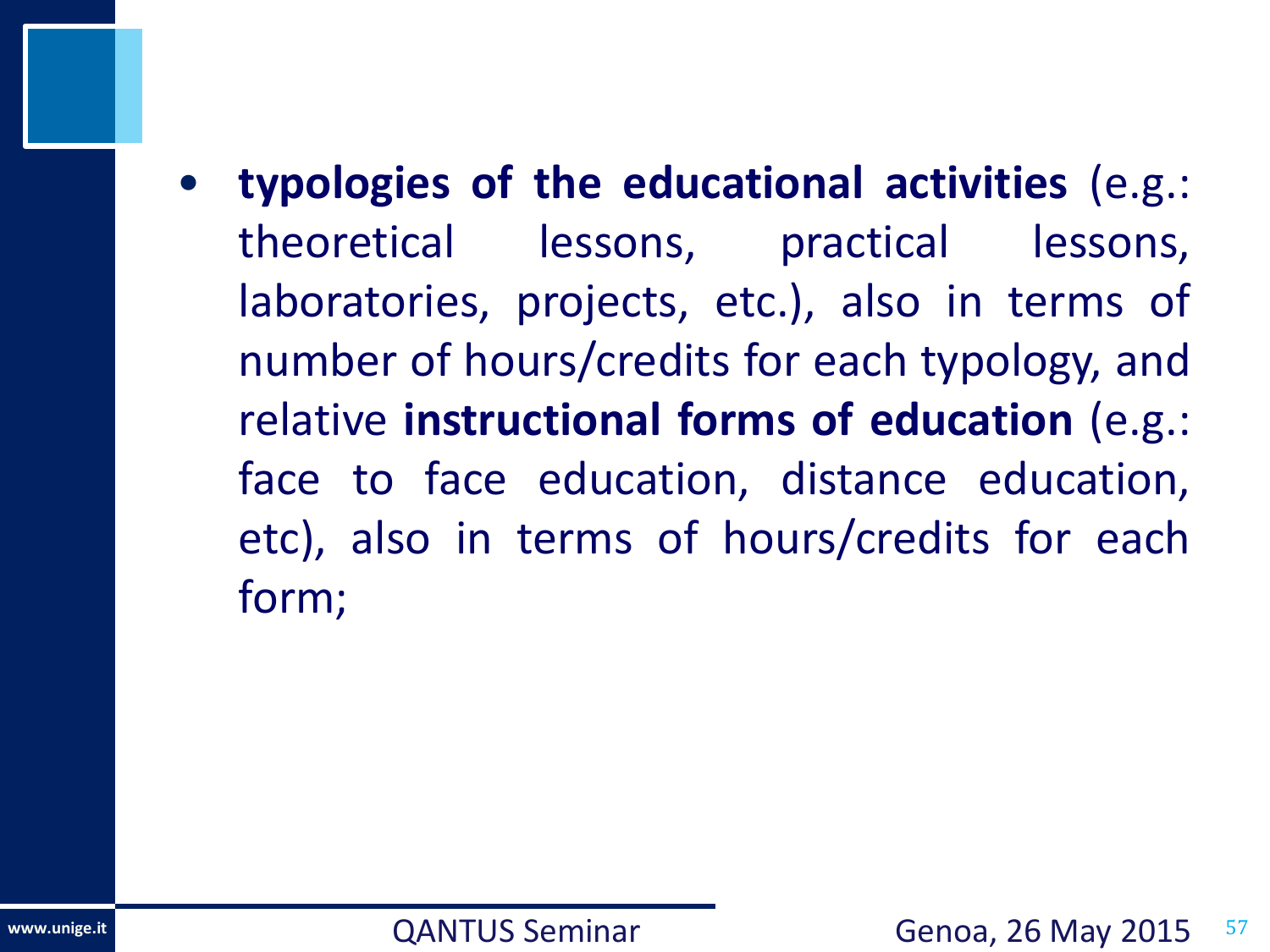• **assessment methods** (e.g.: written examinations, oral examinations, etc.) and **criteria** (descriptions of what the learner is expected to do and to what level, in order to demonstrate that a learning outcome has been achieved and to what extent); **criteria for measuring students' learning** (e.g.: attribution of a final grade, fitness declaration, etc.) and **criteria of attribution of the final grade**, if any;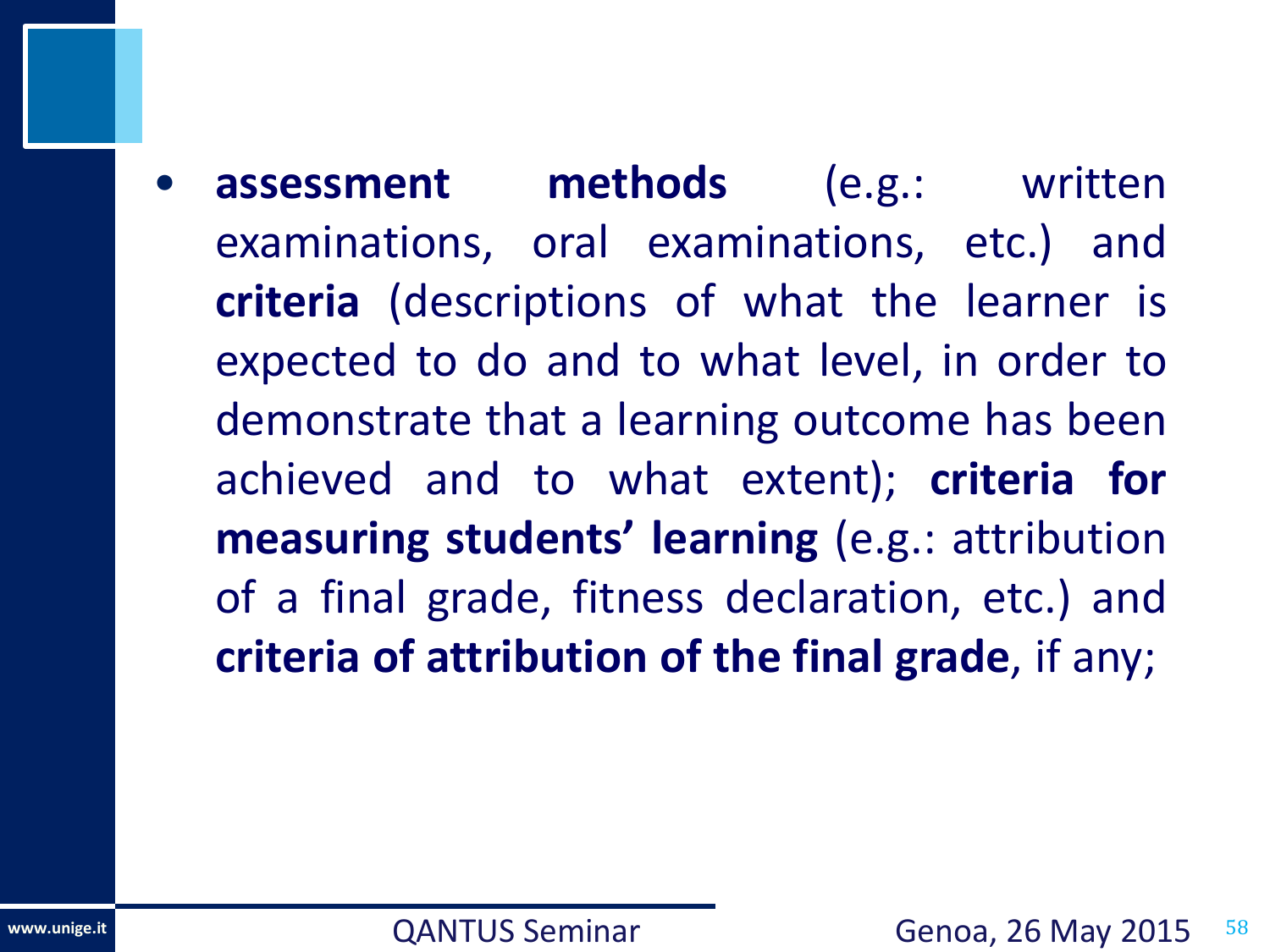- **preparatory didactic units**, if any;
- **didactic material of reference** (e.g.: textbooks, lecture texts, etc.).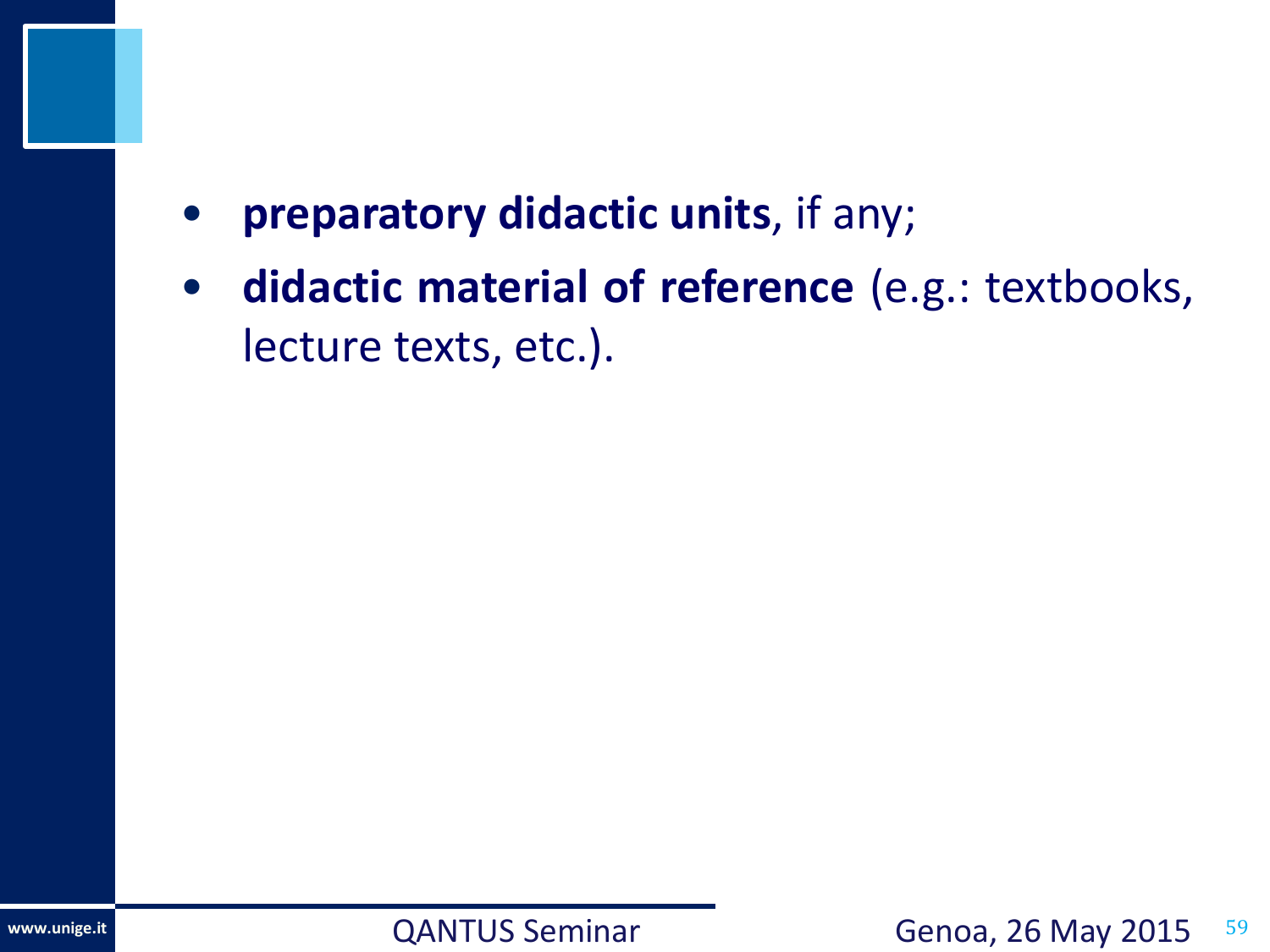The **assessment methods and criteria should provide evidence of their capacity to check the effective achievement of the intended learning outcomes** by the students and ensure trust that the level of achievement by the students is assessed in a credible way.

As for the assessment of the students' learning, European wide **guidelines** have been established in the ESG. They establish that: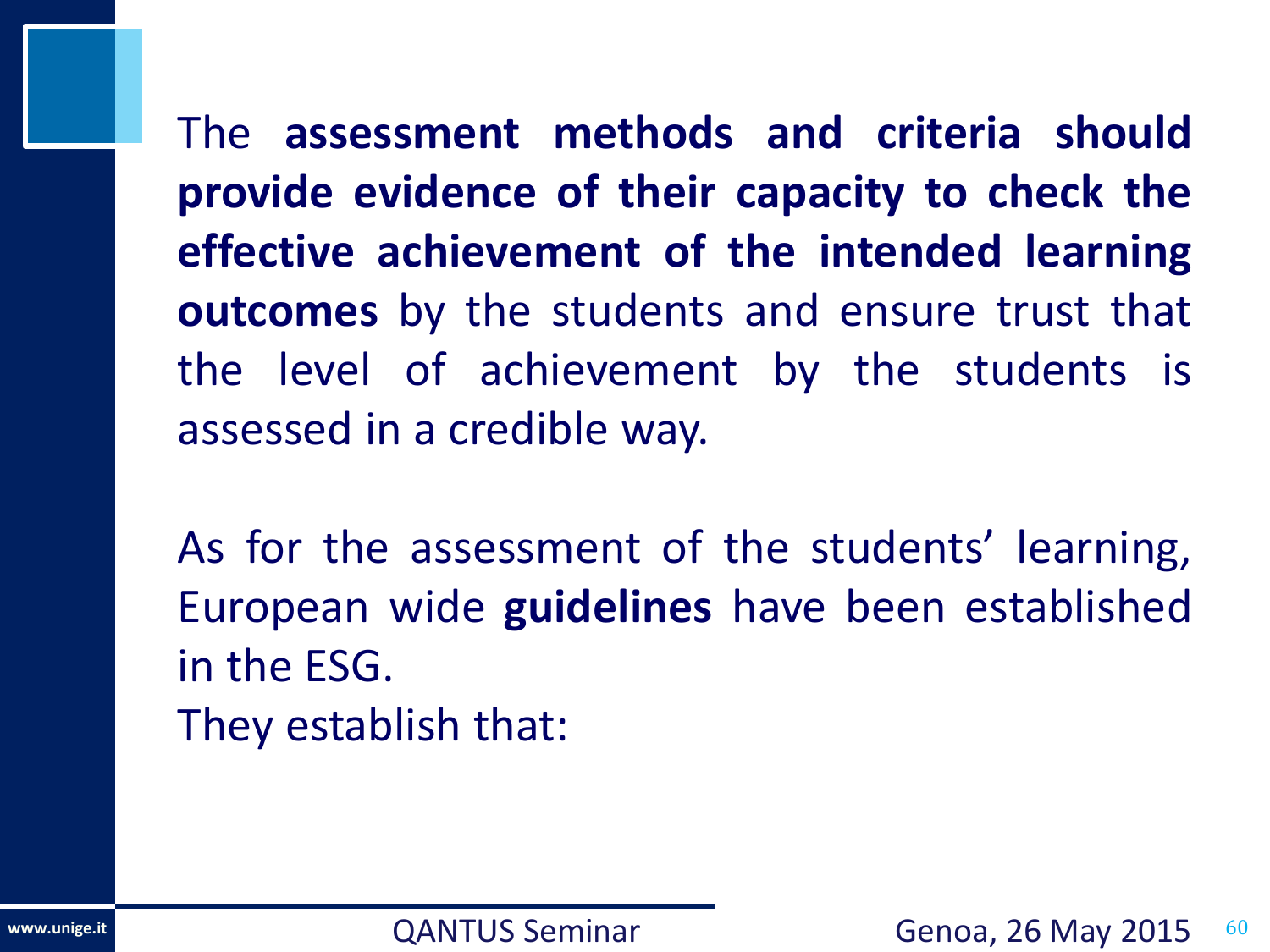"Student assessment procedures are expected to:

- $\triangleright$  be designed to measure the achievement of the intended learning outcomes and other programme objectives;
- $\triangleright$  be appropriate for their purpose, whether diagnostic, formative or summative;
- $\triangleright$  have clear and published criteria for marking;
- $\triangleright$  be undertaken by people who understand the role of assessment in the progression of students towards the achievement of the knowledge and skills associated with their intended qualification;

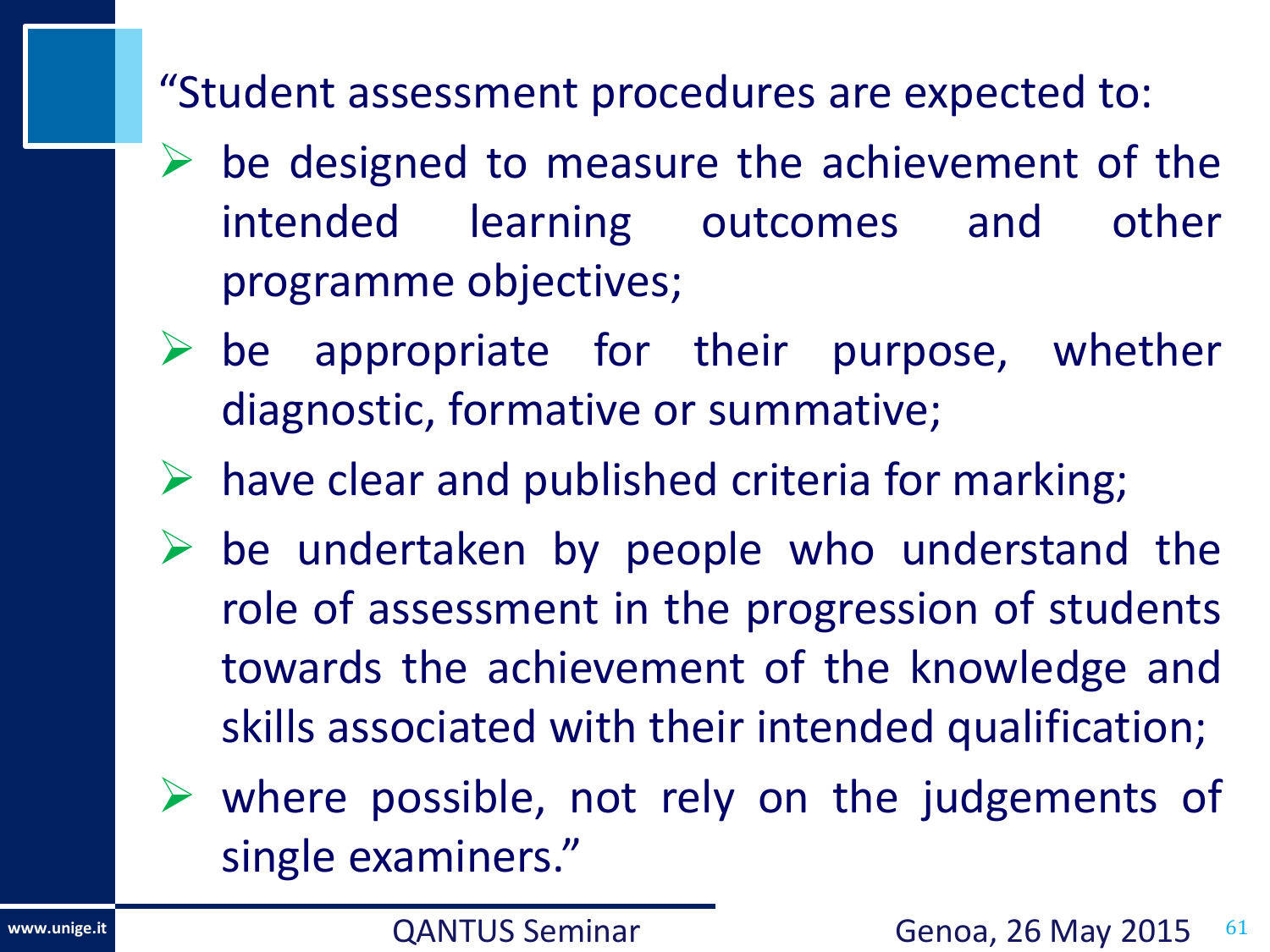**The definition of the characteristics of the course units should be coordinated by the SP**, particularly in order to avoid gaps or superimpositions in the definition of the specific learning outcomes and contents and to assure the suitability of the assessment methods to a correct assessment of the students' learning. The SP should define how to manage the coordination activity.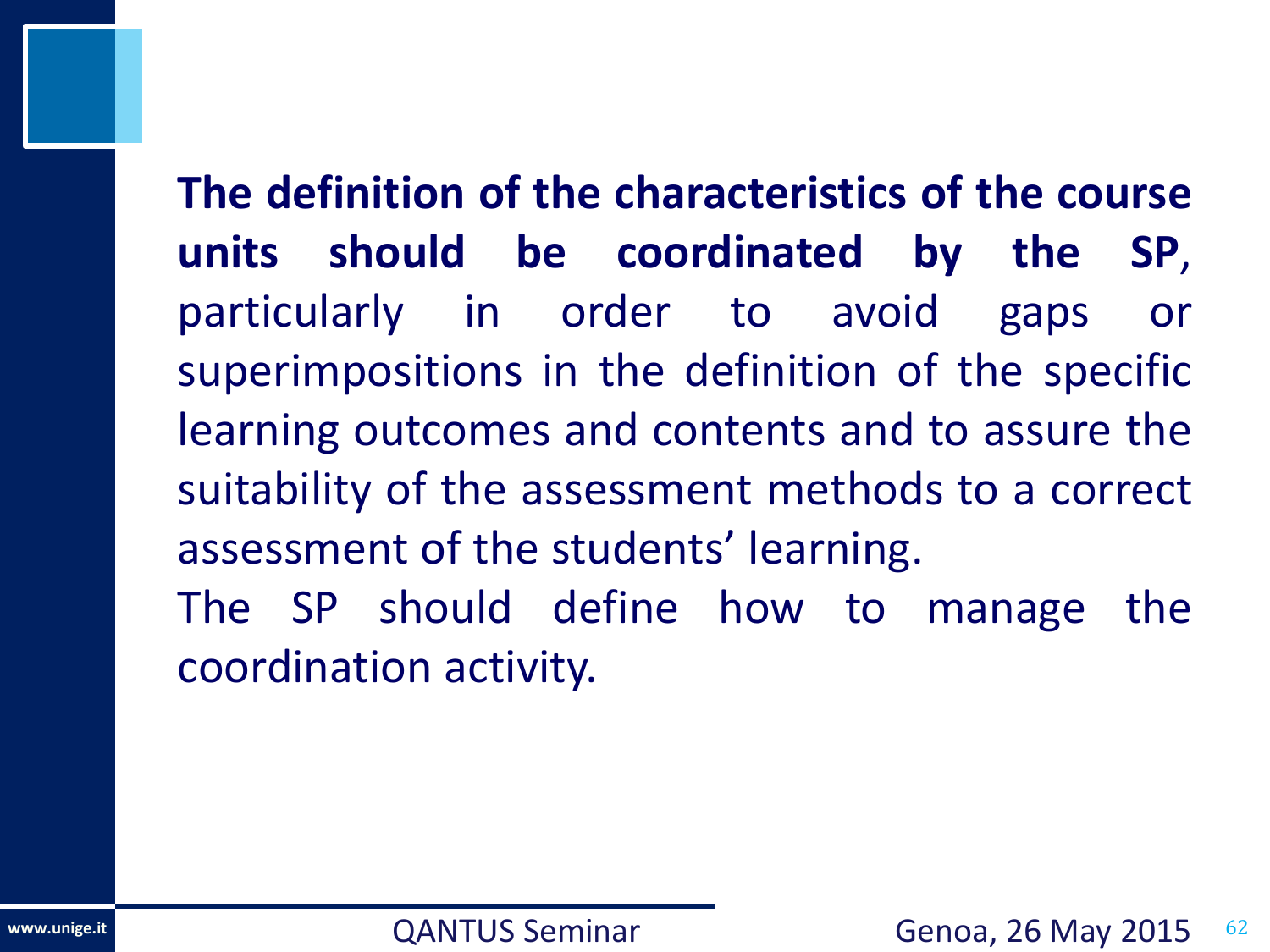*Once the characteristics of the course units have been defined, at least two checks are necessary*

 **One regards whether the key generic and subject specific POs are covered**, that means: to check progression paths of the key generic and subject specific POs identified; to check whether all programme key generic and subject specific POs are covered by the course units.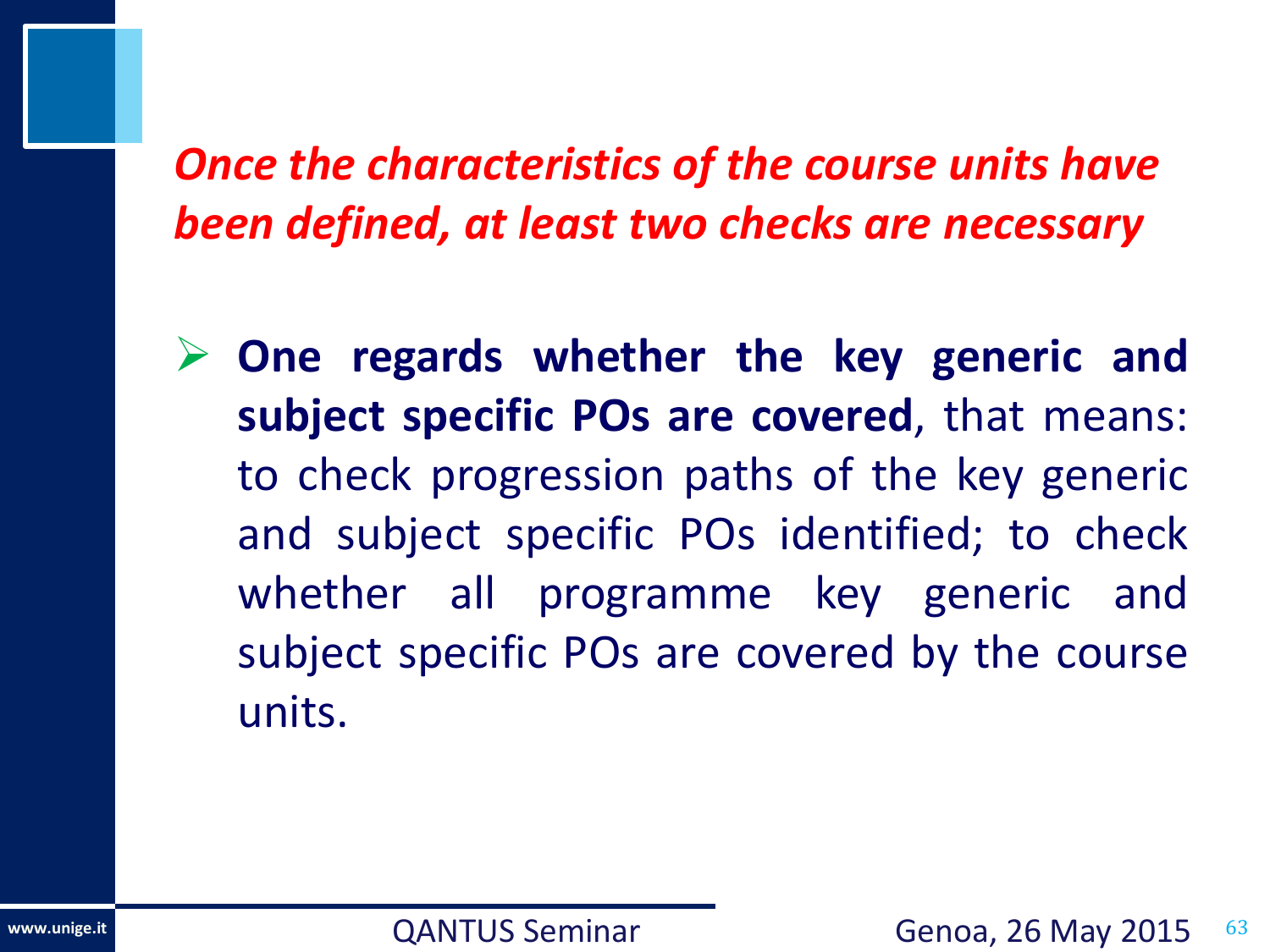# To this aim one of the two following tables can be used.

| <b>Programme learning outcomes</b> | Course units which contribute to<br>the accomplishment of the<br>learning outcome |
|------------------------------------|-----------------------------------------------------------------------------------|
| .                                  | .                                                                                 |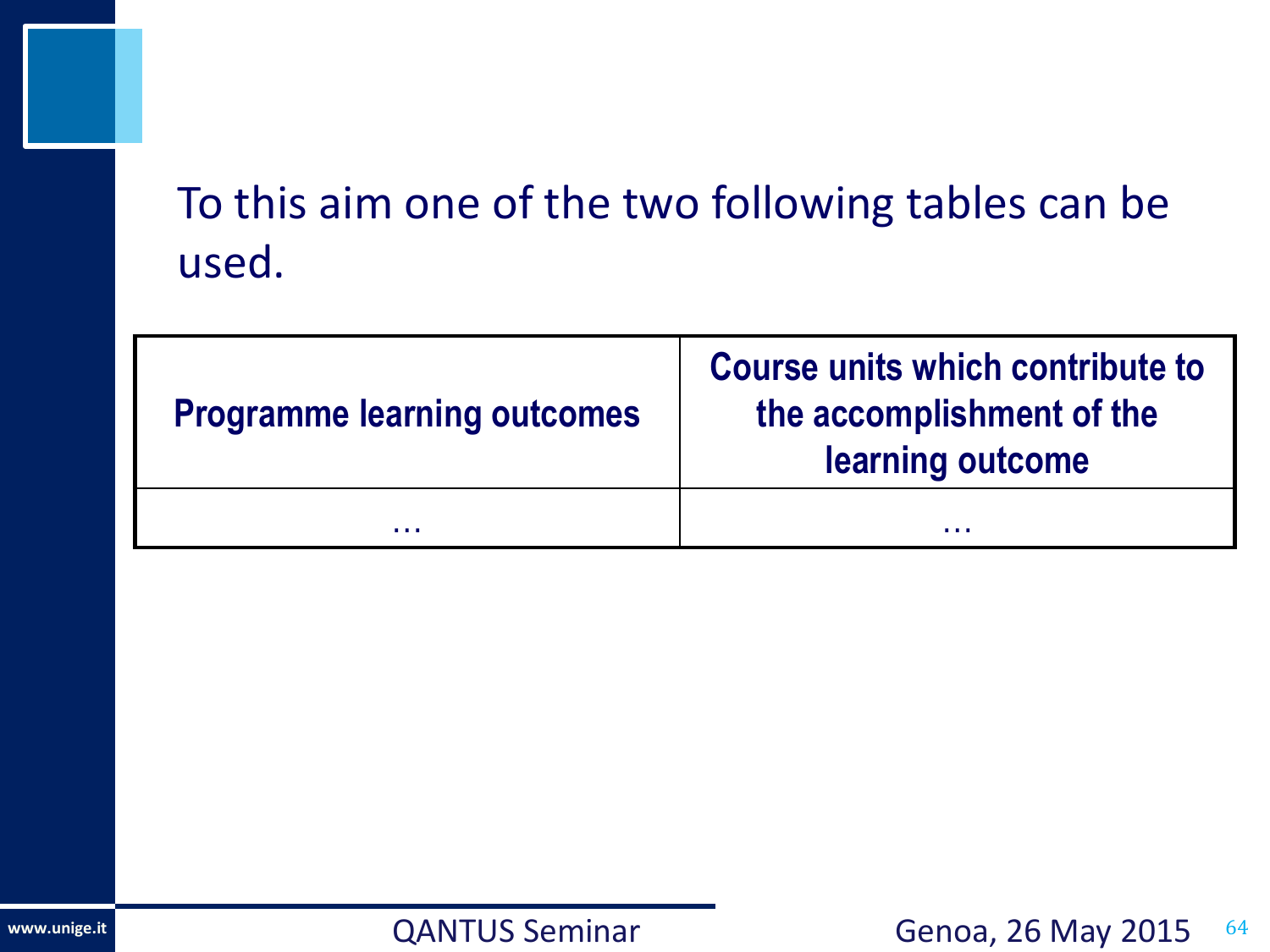| <b>Course</b><br><b>Unit</b> | <b>Programme Learning Outcomes</b> |          |              |   |         |         |         |   |          |          |
|------------------------------|------------------------------------|----------|--------------|---|---------|---------|---------|---|----------|----------|
|                              | $\mathsf{A}$                       | B        | $\mathcal C$ | D | E       | F       | G       | Н |          | J        |
| <b>Unit 1</b>                |                                    | $\sf X$  |              |   | $\sf X$ |         |         |   | $\sf{X}$ |          |
| <b>Unit 2</b>                | X                                  |          |              | X |         | $\sf X$ | $\sf X$ |   | $\sf{X}$ |          |
| <b>Unit 3</b>                |                                    | $\sf{X}$ |              |   | $\sf X$ |         |         |   | $\sf{X}$ |          |
| <b>Unit 4</b>                | X                                  |          | $\sf X$      |   |         |         |         |   |          | $\sf{X}$ |
| a a s                        |                                    |          |              |   |         |         |         |   |          |          |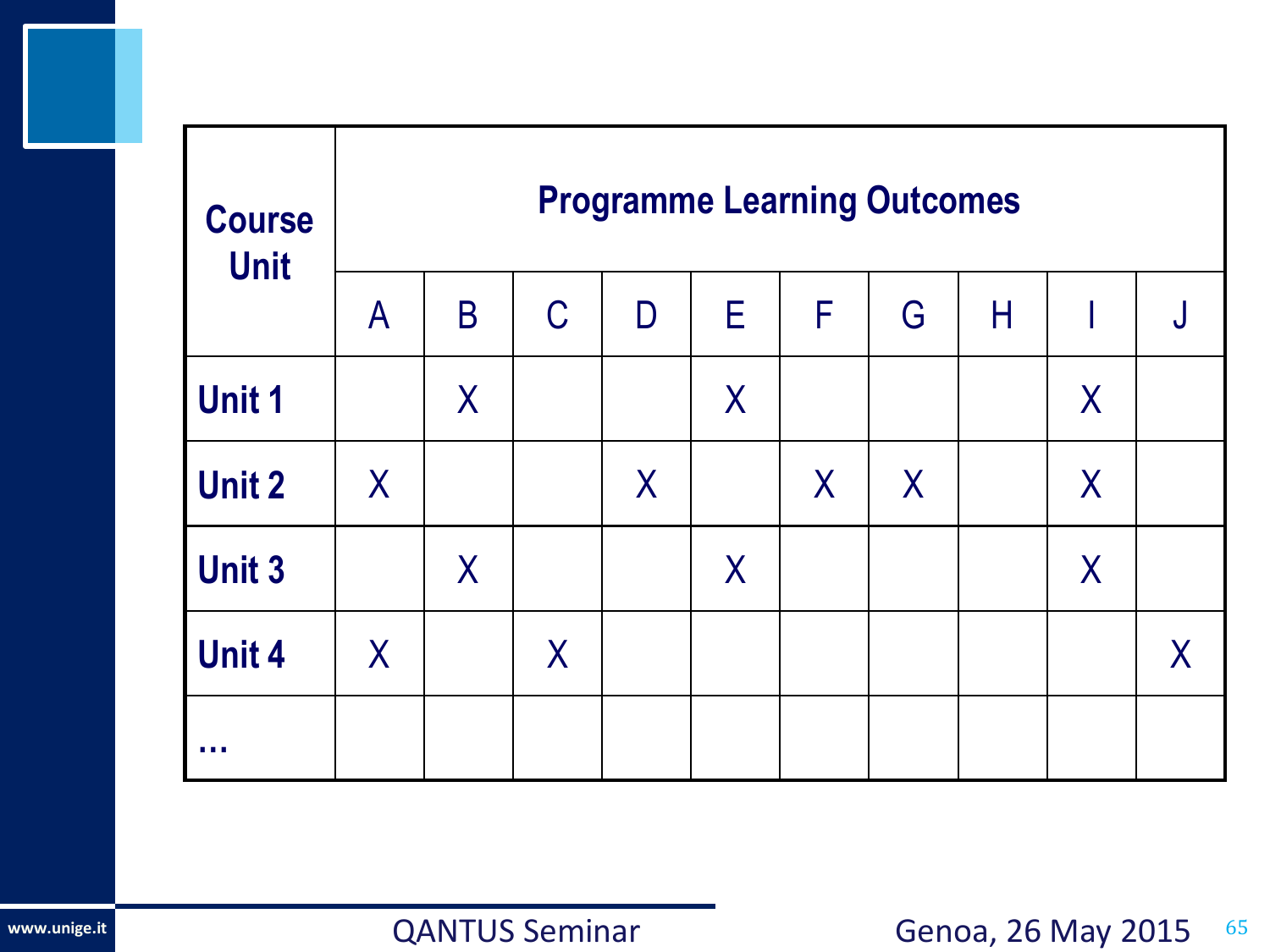## **The other regards the curriculum balance and feasibility,** that means:

- to check whether the completed programme is balanced in terms of the effort it requires and the POs to be achieved;
- to check whether the credits have been allocated on sound principles and that the students can complete the individual units and the whole programme within the allotted time.